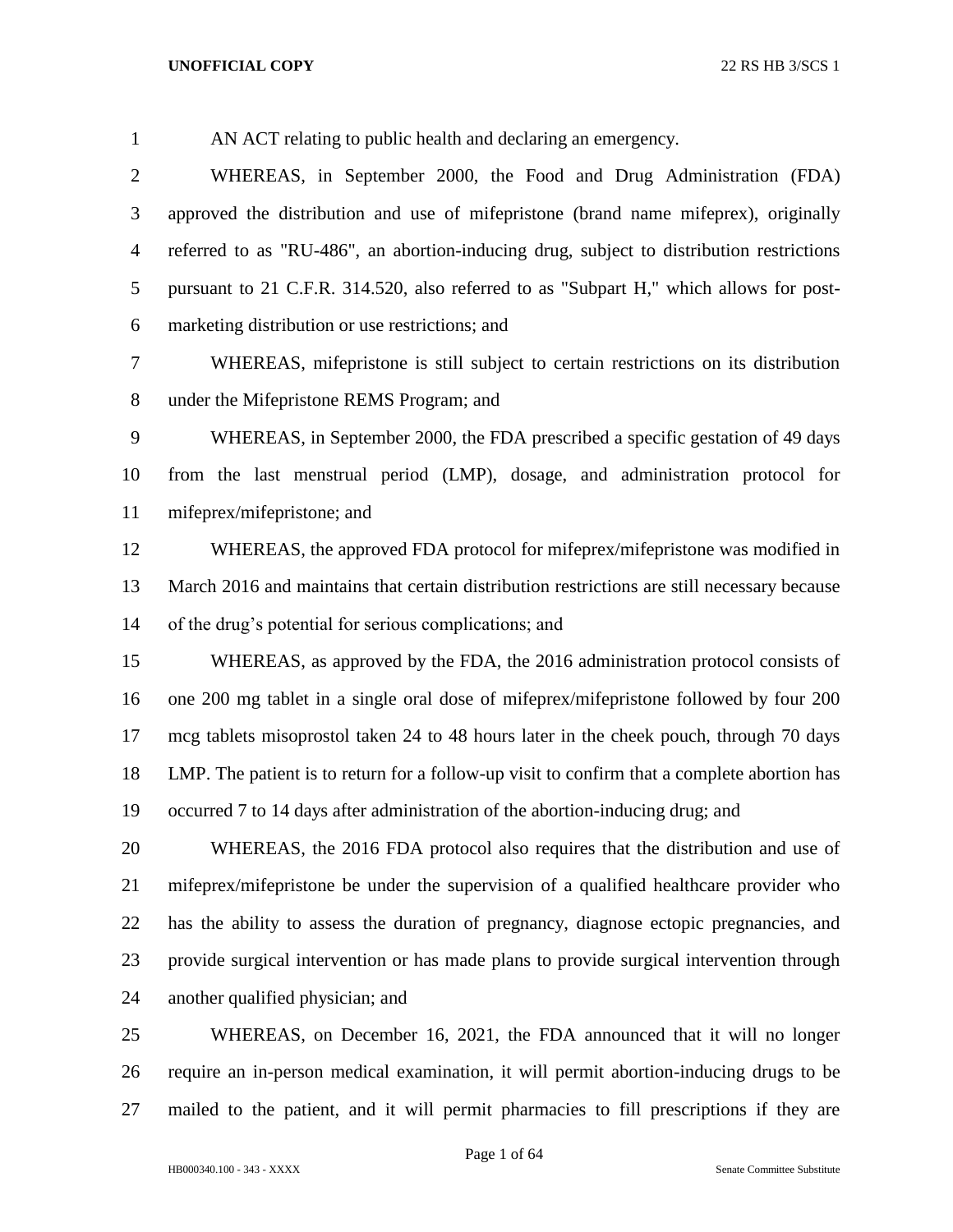| $\mathbf{1}$   | certified by the manufacturers to do so; and                                               |
|----------------|--------------------------------------------------------------------------------------------|
| $\overline{2}$ | WHEREAS, court testimony by Planned Parenthood and other abortion providers                |
| 3              | has demonstrated that providers routinely and intentionally failed to follow the September |
| $\overline{4}$ | 2000 FDA-approved protocol for mifeprex/mifepristone (for example, see Planned             |
| 5              | Parenthood Cincinnati Region v. Taft, 459 F. Supp. 2d 626, S.D. Oh. 2006); and             |
| 6              | WHEREAS, the use of mifeprex/mifepristone presents significant medical risks,              |
| 7              | including but not limited to uterine hemorrhage, viral infections, abdominal pain,         |
| 8              | cramping, vomiting, headache, fatigue, and pelvic inflammatory disease; and                |
| 9              | WHEREAS, health problems usually do not occur during the first pregnancy for an            |
| 10             | Rh negative woman with an Rh positive fetus because the body does not have a chance to     |
| 11             | develop a large number of antibodies; and                                                  |
| 12             | WHEREAS, if the woman is Rh negative and does not receive an injection of Rh               |
| 13             | immunoglobulin at the time of an abortion or delivery, she may experience Rh               |
| 14             | incompatibility in future pregnancies which can lead to complications and miscarriage.     |
| 15             | Therefore, it is critical for a qualified physician to determine blood type and administer |
| 16             | Rh immunoglobulin if a woman is Rh negative; and                                           |
| 17             | WHEREAS, the risk of complications increases with advancing gestational age and            |
| 18             | failure<br>either complete the two-step dosage<br>with<br>the<br>to<br>for the<br>process  |
| 19             | mifeprex/mifepristone regimen or to receive abortion pill reversal care from a qualified   |
| 20             | healthcare professional; and                                                               |
| 21             | WHEREAS, studies document that increased rates of complications, including                 |
| 22             | incomplete abortion, occur even within the FDA-approved gestational limit; and             |
| 23             | WHEREAS, as of March 2020, the FDA reported 4,480 adverse events after                     |
| 24             | women used mifeprex/mifepristone for abortions. Among these events were 24 deaths,         |
| 25             | 1,183 hospitalizations, 339 blood transfusions, and 256 infections, including 48 severe    |
| 26             | infections; and                                                                            |

WHEREAS, the Adverse Event Reports (AER) systems relied upon by the FDA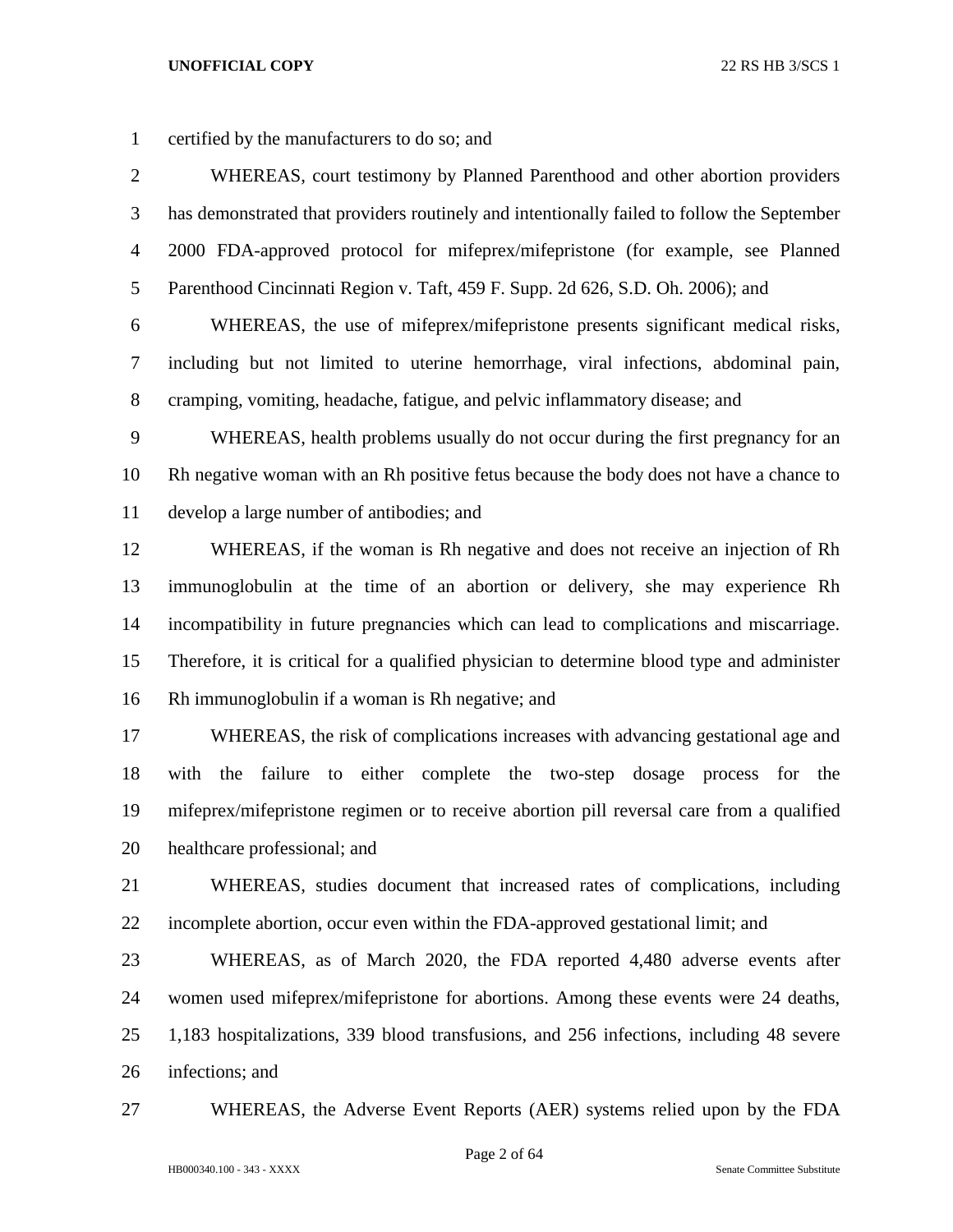- have limitations and typically detect only a small proportion of events that actually occur;
- and

 WHEREAS, as of March 31, 2020, 27 women have reportedly died after administration of mifeprex/mifepristone, with 6 deaths attributed to severe bacterial infections. Eight of those women administered the mifeprex/mifepristone regimen in an "off-label" or "evidence-based" manner then-advocated by abortion providers, and the FDA has not been able to determine whether this off-label use led to the deaths; and

 WHEREAS, medical evidence demonstrates that women who use abortion-inducing drugs risk four times more complications than those who undergo surgical abortions. At least three to eight percent of medical abortions fail to evacuate the pregnancy tissue and require surgical completion. One percent will fail to kill the fetus. If surgical completion is required after a failed medical abortion, the risk of premature delivery in a subsequent pregnancy is more than three times higher. Failure rates increase as gestational age increases. The gestational age range of 63 to 70 days has been inadequately studied. The 2016 FDA gestational age extension was based on only one study worldwide of little more than 300 women; and

 WHEREAS, 2020 marked the state of Arkansas' first full year of data after a new abortion complication reporting law went into effect. Forty-five complications were reported in 2020, of which 40, or 88 percent of all complications, resulted from chemical abortions; and

 WHEREAS, a woman's ability to provide informed consent depends on the extent to which the woman receives information sufficient to make an informed choice; and

 WHEREAS, the decision to abort "is an important, and often a stressful one, and it is desirable and imperative that it be made with full knowledge of its nature and consequences" as stated in Planned Parenthood v. Danforth, 428 U.S. 52, 67 (1976); and

 WHEREAS, some women come to regret their decision to abort shortly after ingesting mifeprex/mifepristone; and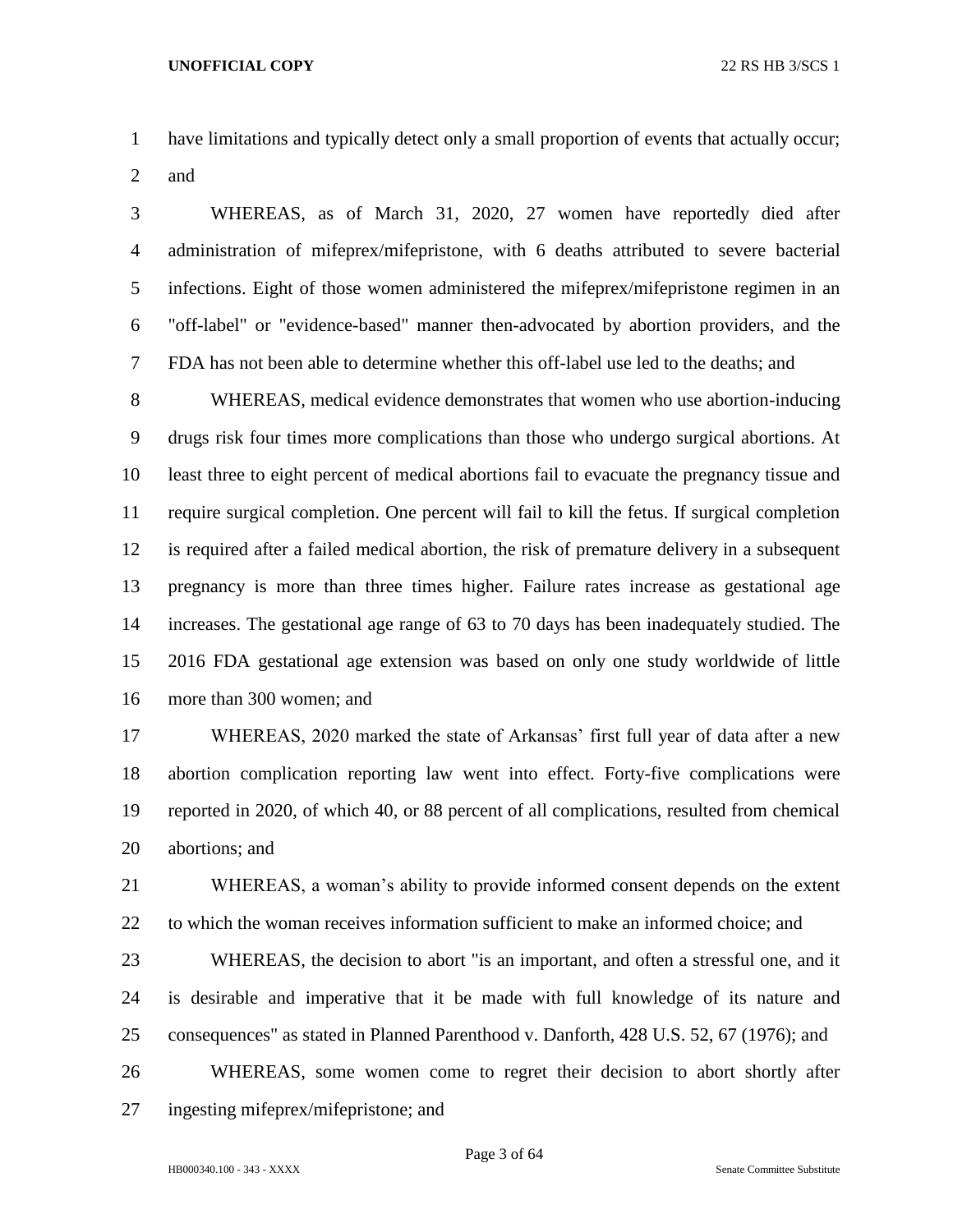WHEREAS, in recent years, physicians have developed a method to potentially reverse the effects of mifeprex/mifepristone. This abortion pill reversal or rescue process has been discussed in a peer-reviewed study and is based on decades of the safe use of progesterone to stabilize and continue pregnancies; and

 WHEREAS, understanding the science behind the mechanism of action of mifeprex/mifepristone has allowed physicians to design a specific rescue for a woman who has used mifeprex/mifepristone to induce an abortion but has not yet ingested the second drug in the chemical abortion regimen. Since physicians know that mifeprex/mifepristone works by blocking progesterone, physicians know that treating a woman with progesterone can displace mifeprex/mifepristone from the progesterone receptors. This allows the woman's body to respond naturally to the progesterone and to effectively fight the effects of the mifeprex/mifepristone-induced blockage; and

 WHEREAS, it has long been known that mifepristone acts reversibly at the molecular level of receptor binding. Progesterone and mifepristone compete for the binding site of the receptor making the anti-progesterone activity of mifepristone reversible; and

 WHEREAS, mifeprex/mifepristone floods the progesterone receptors, blocking progesterone. Progesterone reverses the effects of the mifeprex/mifepristone by outcompeting and outnumbering the mifepristone and restoring adequate progesterone to sustain the pregnancy; and

 WHEREAS, progesterone itself has been used safely during pregnancy for decades. It is used in in-vitro fertilization, infertility treatments, and high-risk pregnancies such as pre-term labor. Using progesterone to reverse the effects of mifeprex/mifepristone is a targeted response that is safe for women; and

 WHEREAS, statistics show that as of March 2020, more than 1,000 lives have been saved following the progesterone reversal process and that babies born following the reversal process have a rate of birth defects no higher than the general population; and

Page 4 of 64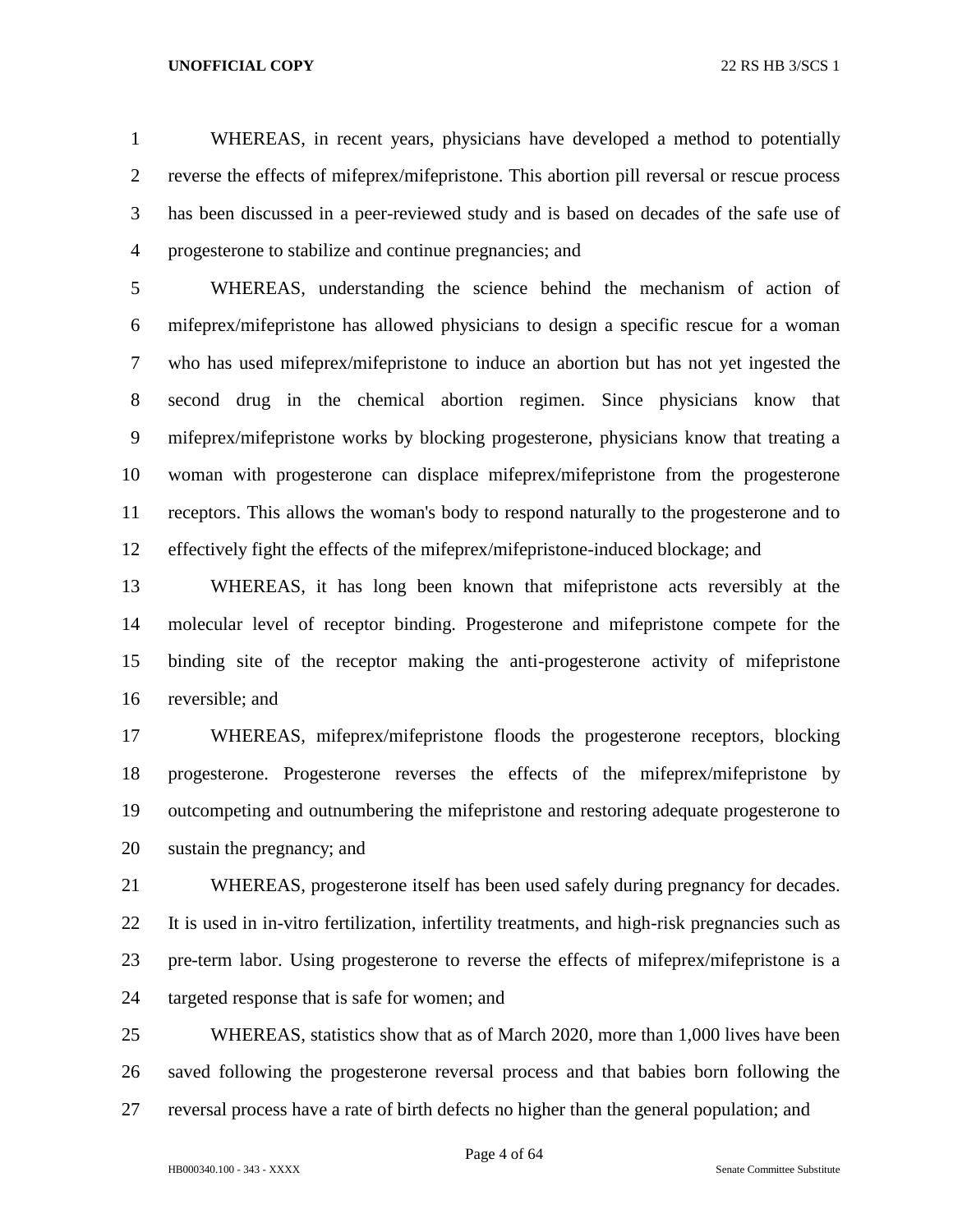WHEREAS, studies show that following the progesterone reversal process or otherwise treating a woman with progesterone during pregnancy does not lead to increased mortality rates; and

 WHEREAS, to facilitate reliable scientific studies and research on the safety and efficacy of abortion-inducing drugs, it is essential that the medical and public health communities have access to accurate information both on the efficacy and use of abortion-inducing drugs, as well as on resulting complications; and

 WHEREAS, abortion "record keeping and reporting provisions that are reasonably directed to the preservation of maternal health and that properly respect a patient's confidentiality and privacy are permissible" as stated in Planned Parenthood v. Danforth, 428 U.S. 80 at 52, 79-81 (1976); and

 WHEREAS, abortion and complication reporting provisions do not impose an "undue burden" on a woman's right to choose whether or not to terminate a pregnancy. Specifically, "[t]he collection of information with respect to actual patients is a vital element of medical research, and so it cannot be said that the requirements serve no purpose other than to make abortions more difficult" as stated in Planned Parenthood v. Casey, 505 U.S. 833 at 900-901 (1992); and

 WHEREAS, to promote its interest in maternal health and life, the Commonwealth of Kentucky has an interest in collecting demographic information on all drug-induced abortions performed and all abortion complications from all drug-induced abortions diagnosed or treated and compiling statistical reports based on the information collected for future scientific studies and public health research; and

 WHEREAS, based on the findings from scientific studies and public health research, it is the purpose of this Act to:

 1. Protect the health and welfare of every woman considering a drug-induced abortion;

2. Ensure that a physician examines a woman prior to dispensing an abortion-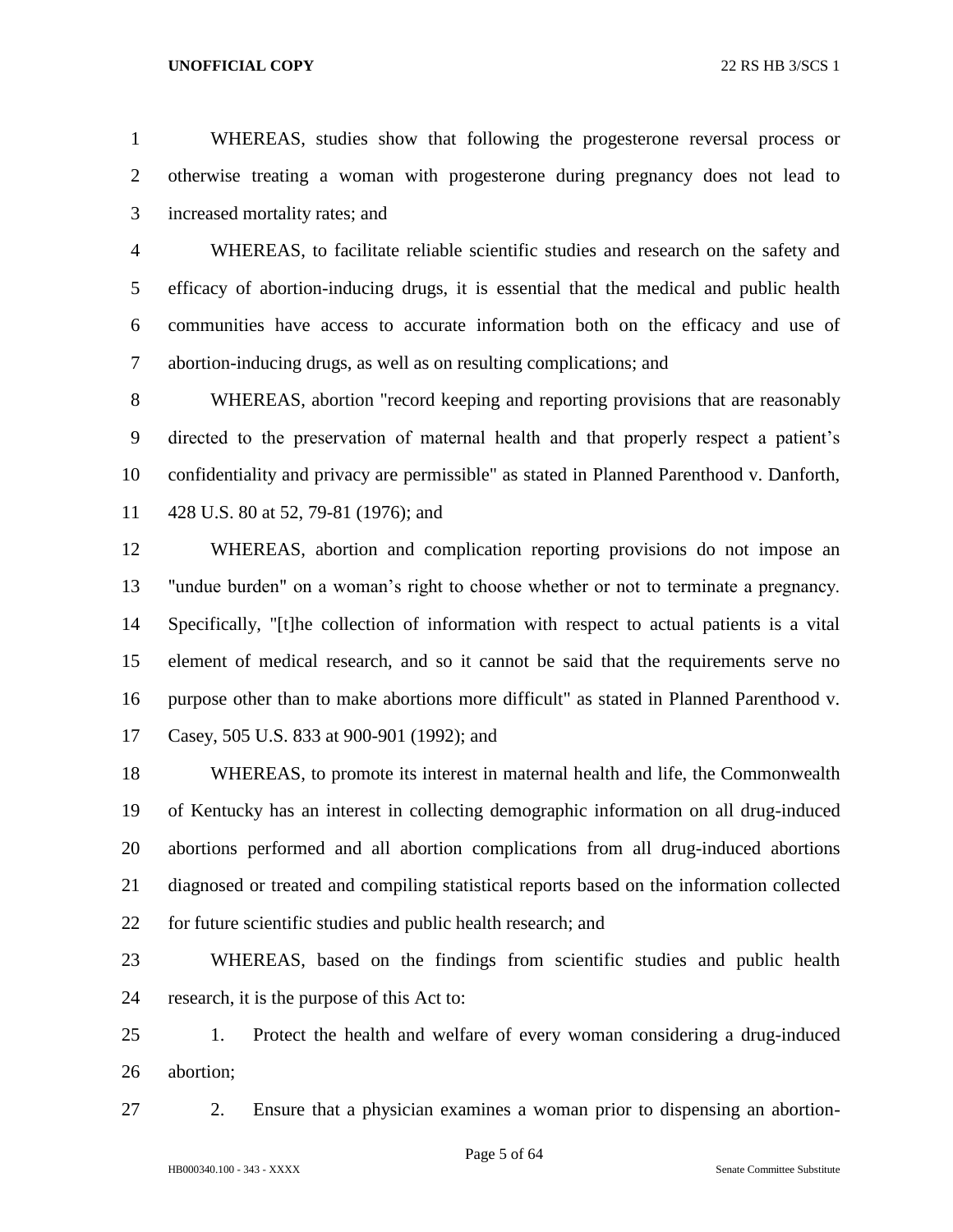inducing drug in order to confirm the gestational age of the unborn child, the intrauterine location of the unborn child, and that the unborn child is alive, since routine administration of mifeprex/mifepristone following spontaneous miscarriage is unnecessary and exposes the woman to unnecessary risks associated with both mifeprex/mifepristone and misoprostol;

 3. Ensure that a physician does not prescribe or dispense an abortion-inducing drug beyond 70 days' gestation;

 4. Reduce "the risk that a woman may elect an abortion, only to discover later, with devastating psychological consequences, that her decision was not fully informed." Planned Parenthood v. Casey, 505 U.S. 833, 882 (1992);

 5. Ensure that women considering a drug-induced abortion receives comprehensive information on abortion-inducing drugs, including the potential to reverse the effects of the drugs should she change her mind, and that women submitting to an abortion does so only after giving her voluntary and fully informed consent to the procedure; and

 6. Promote the health and safety of women, by adding to the sum of medical and public health knowledge through the compilation of relevant data on drug-induced abortions performed in the state, as well as on all medical complications and maternal deaths resulting from these abortions; and

 WHEREAS, sexually transmitted diseases (STDs) are usually spread by having vaginal, oral, or anal sex. More than 9 million women in the United States are diagnosed with an STD each year, and women often have more serious health problems associated with STDs than men, including infertility; and

 WHEREAS, the primary goal of the Kentucky Sexually Transmitted Disease Prevention and Control Program is to prevent the spread and complications of STDs; and

WHEREAS, local health departments test for chlamydia, gonorrhea, and syphilis,

and provide treatment for individuals diagnosed with, exposed to, or suspected of having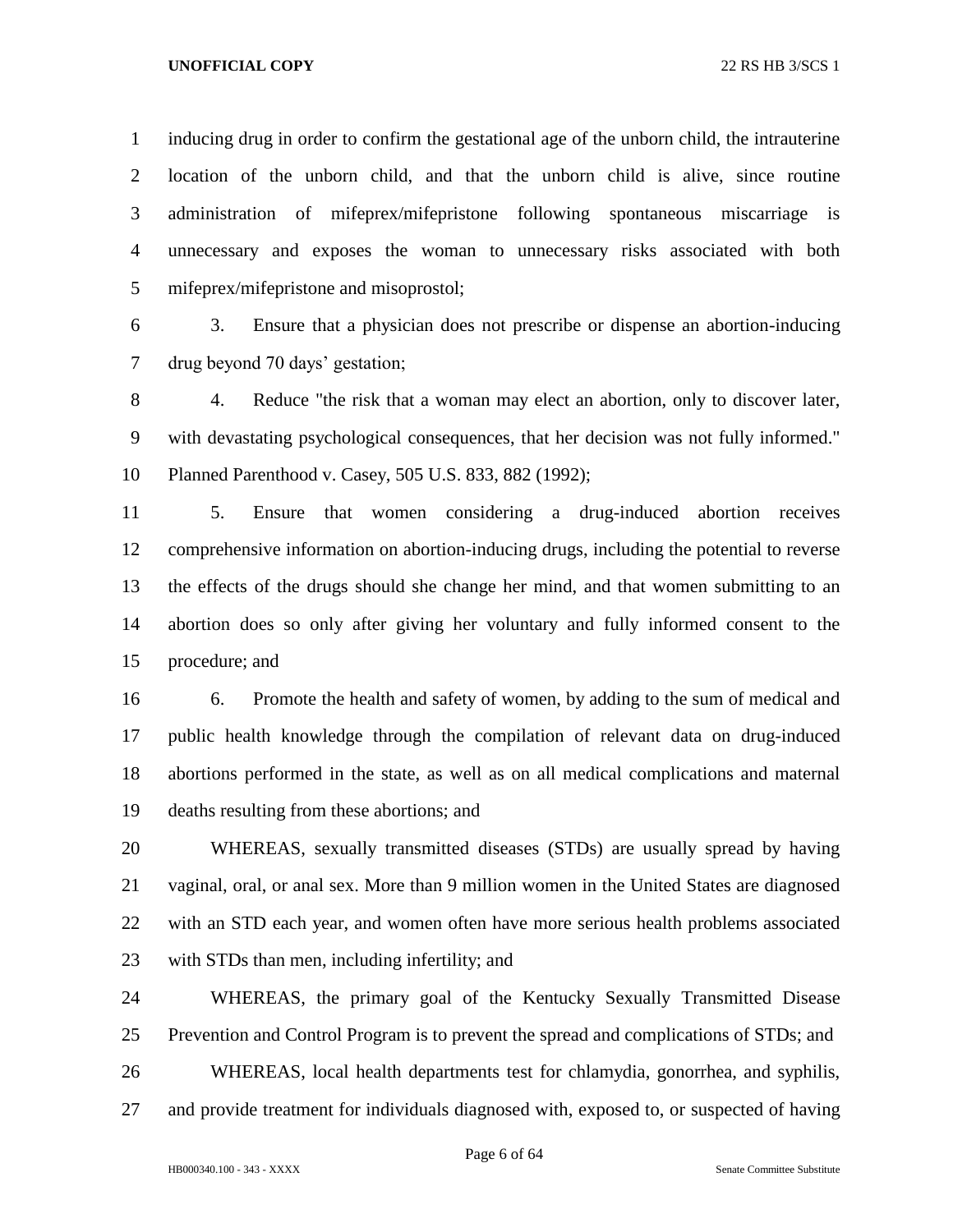these diseases; and

 WHEREAS, chlamydia and gonorrhea, left untreated, increase the risk of chronic pelvic pain and life-threatening ectopic pregnancy and untreated syphilis in pregnant women results in infant death up to 40 percent of the time; and

 WHEREAS, women have a higher risk than men of getting an STD during unprotected sex; and

 WHEREAS, since women and girls seeking to terminate an unplanned pregnancy may have had limited encounters with a healthcare provider prior to their encounter with an abortion providing facility, it is in the best interest of improving health outcomes for all Kentucky women and girls to ensure women and girls have the opportunity to receive timely and accurate information on women's health risks, especially Rh negative and STDs, that may impact their future health, the health of their partners and future pregnancies, and increase the risk of harmful fetal and child health outcomes; and

 WHEREAS, despite spending on healthcare in the United States far outpacing other nations, health outcomes are often much worse, particularly for women, because the focus in the United States has been on treating discrete, acute conditions and procedures rather than coordinating care, providing preventive services, and addressing root causes of poor health;

NOW, THEREFORE,

*Be it enacted by the General Assembly of the Commonwealth of Kentucky:*

21 Section 1. KRS 311.732 is amended to read as follows:

(1) For purposes of this section the following definitions shall apply:

- (a) "Minor" means any person under the age of eighteen (18);
- (b) "Emancipated minor" means any minor who is or has been married or has by court order or otherwise been freed from the care, custody, and control of her parents; and
- (c) "Abortion" means the use of any instrument, medicine, drug, or any other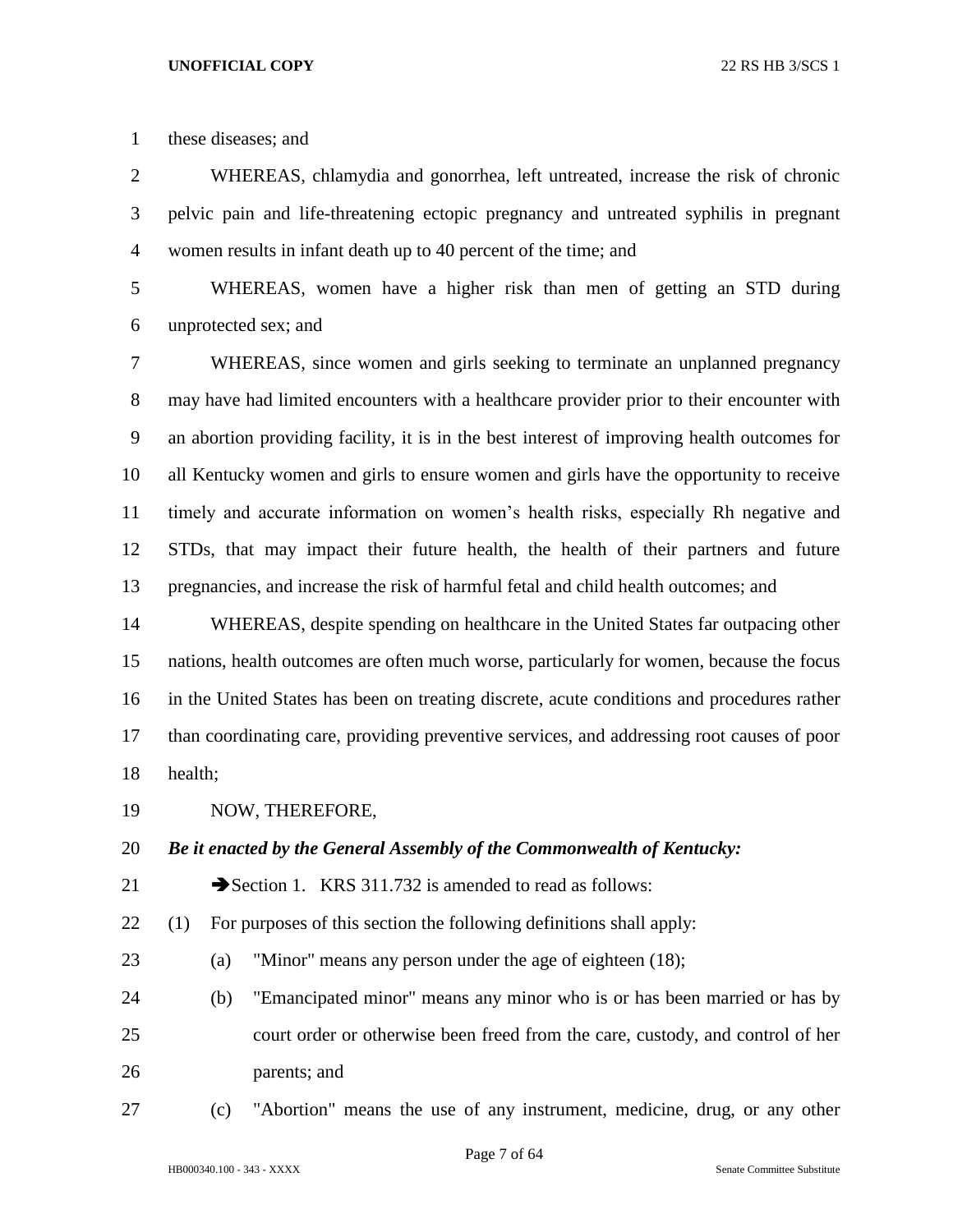| 1              |     |     |                 | substance or device with intent to terminate the pregnancy of a woman known         |
|----------------|-----|-----|-----------------|-------------------------------------------------------------------------------------|
| $\overline{2}$ |     |     |                 | to be pregnant with intent other than to increase the probability of a live birth,  |
| 3              |     |     |                 | to preserve the life or health of the child after live birth, or to remove a dead   |
| 4              |     |     | fetus.          |                                                                                     |
| 5              | (2) |     |                 | No person shall perform an abortion upon a minor unless:                            |
| 6              |     | (a) |                 | The attending physician <del>[ or his agent]</del> has secured the informed written |
| 7              |     |     |                 | consent of the minor and one $(1)$ parent or legal guardian with joint or           |
| 8              |     |     |                 | physical custody and the consenting parent or legal guardian of the minor           |
| 9              |     |     |                 | has made a reasonable attempt to notify any other parent with joint or              |
| 10             |     |     |                 | physical custody at least forty-eight (48) hours prior to providing the             |
| 11             |     |     |                 | informed written consent.                                                           |
| 12             |     |     | $1\overline{ }$ | <u>Notice shall not be required to be provided to any parent who has:</u>           |
| 13             |     |     | a.              | <b>Previously been enjoined by a domestic violence order or</b>                     |
| 14             |     |     |                 | interpersonal protective order, regardless of whether or not the                    |
| 15             |     |     |                 | person to be protected by the order was the minor; or                               |
| 16             |     |     | $\bm{b}$ .      | <b>Been convicted of, or entered into a diversion program for, a</b>                |
| 17             |     |     |                 | criminal offense against a victim who is a minor as defined in                      |
| 18             |     |     |                 | <b>KRS</b> 17.500 or for a violent or sexual criminal offense under                 |
| 19             |     |     |                 | <u>KRS Chapter 506, 507, 507A, 508, 509, 510, 529, 530, or 531.</u>                 |
| 20             |     |     | 2.              | The informed written consent shall include:                                         |
| 21             |     |     | а.              | A copy of the minor's government-issued identification, a copy of                   |
| 22             |     |     |                 | the consenting parent's or legal guardian's government-issued                       |
| 23             |     |     |                 | identification, and written documentation including but not                         |
| 24             |     |     |                 | limited to a birth certificate, court-ordered custodial paperwork,                  |
| 25             |     |     |                 | or tax return, establishing that he or she is the lawful parent or                  |
| 26             |     |     |                 | <u>legal guardian; and</u>                                                          |
| 27             |     |     | $\bm{b}$ .      | The parent's or legal guardian's certification that he or she                       |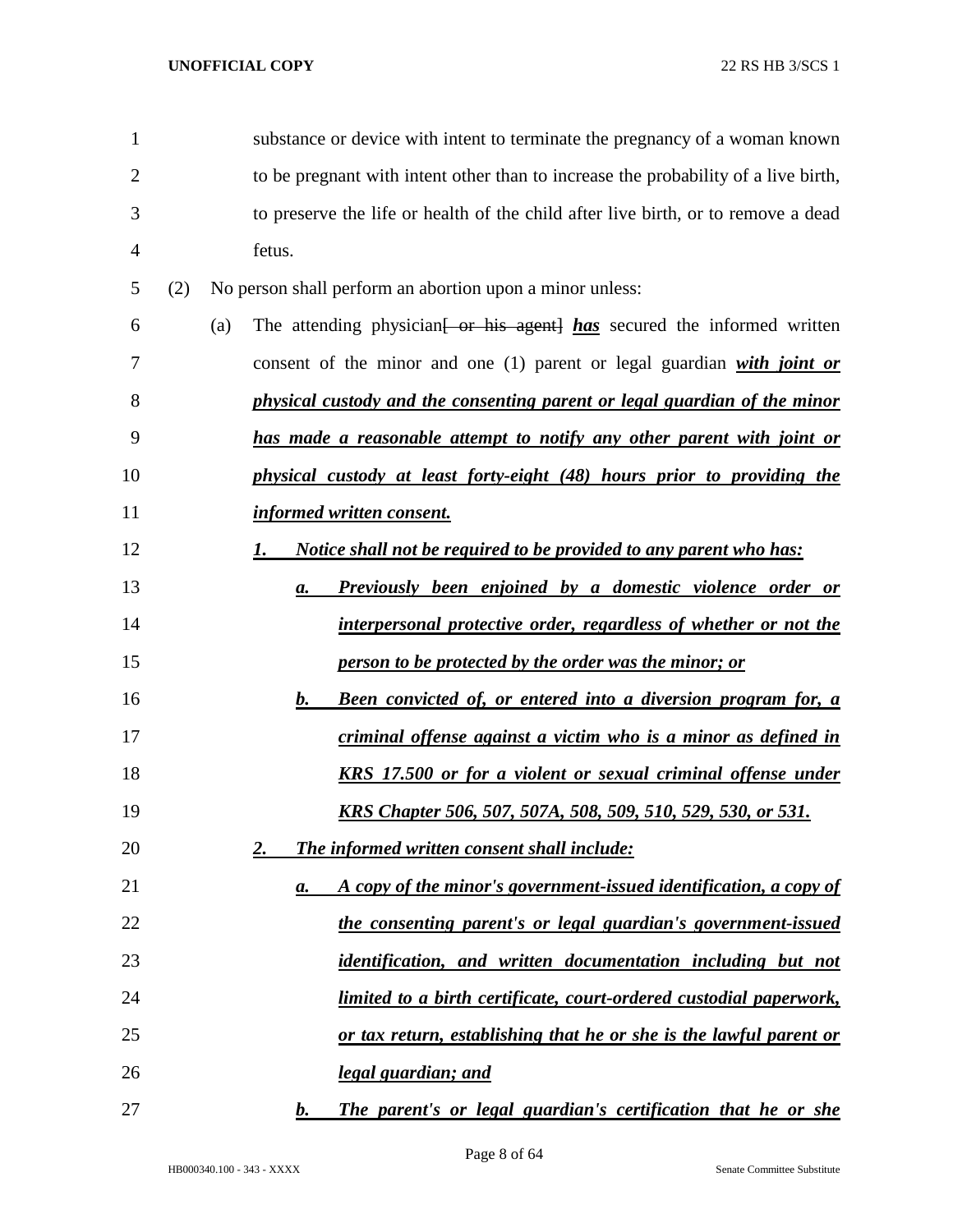| 1              | consents to the abortion. The certification shall be in a signed,                    |
|----------------|--------------------------------------------------------------------------------------|
| $\overline{2}$ | dated, and notarized document that has been initialed on each                        |
| 3              | page and that contains the following statement, which shall                          |
| 4              | precede the signature of the parent or legal guardian: "I, (insert                   |
| 5              | name of parent or legal guardian), am the (select "parent" or                        |
| 6              | "legal guardian") of (insert name of minor) and give consent for                     |
| 7              | <u>(insert name of attending physician) to perform an abortion on</u>                |
| 8              | her. Under penalties of perjury, I declare that I have read the                      |
| 9              | foregoing statement and that the facts stated in it are true."                       |
| 10             | The attending physician shall keep a copy of the informed written<br>3.              |
| 11             | consent in the medical file of the minor for five (5) years after the                |
| 12             | minor reaches eighteen (18) years of age or for seven (7) years,                     |
| 13             | <i>whichever is longer.</i>                                                          |
| 14             | The attending physician securing the informed written consent from a<br>4.           |
| 15             | parent or legal guardian under this subsection shall execute for                     |
| 16             | inclusion in the medical record of the minor an affidavit stating: "I,               |
| 17             | <i>(insert name of attending physician), certify that, according to my best</i>      |
| 18             | information and belief, a reasonable person under similar                            |
| 19             | circumstances would rely on the information presented by both the                    |
| 20             | minor and her parent or legal guardian as sufficient evidence of                     |
| 21             | <i>identity."</i> ;                                                                  |
| 22<br>(b)      | The minor is emancipated and the attending physician for his agent has               |
| 23             | received the informed written consent of the minor; or                               |
| 24<br>(c)      | The minor elects to petition any Circuit or District Court of the                    |
| 25             | Commonwealth pursuant to subsection (3) of this section and obtain an order          |
| 26             | pursuant to subsection (4) of this section granting consent to the abortion and      |
| 27             | the attending physician <del>[ or his agent]</del> has received the informed written |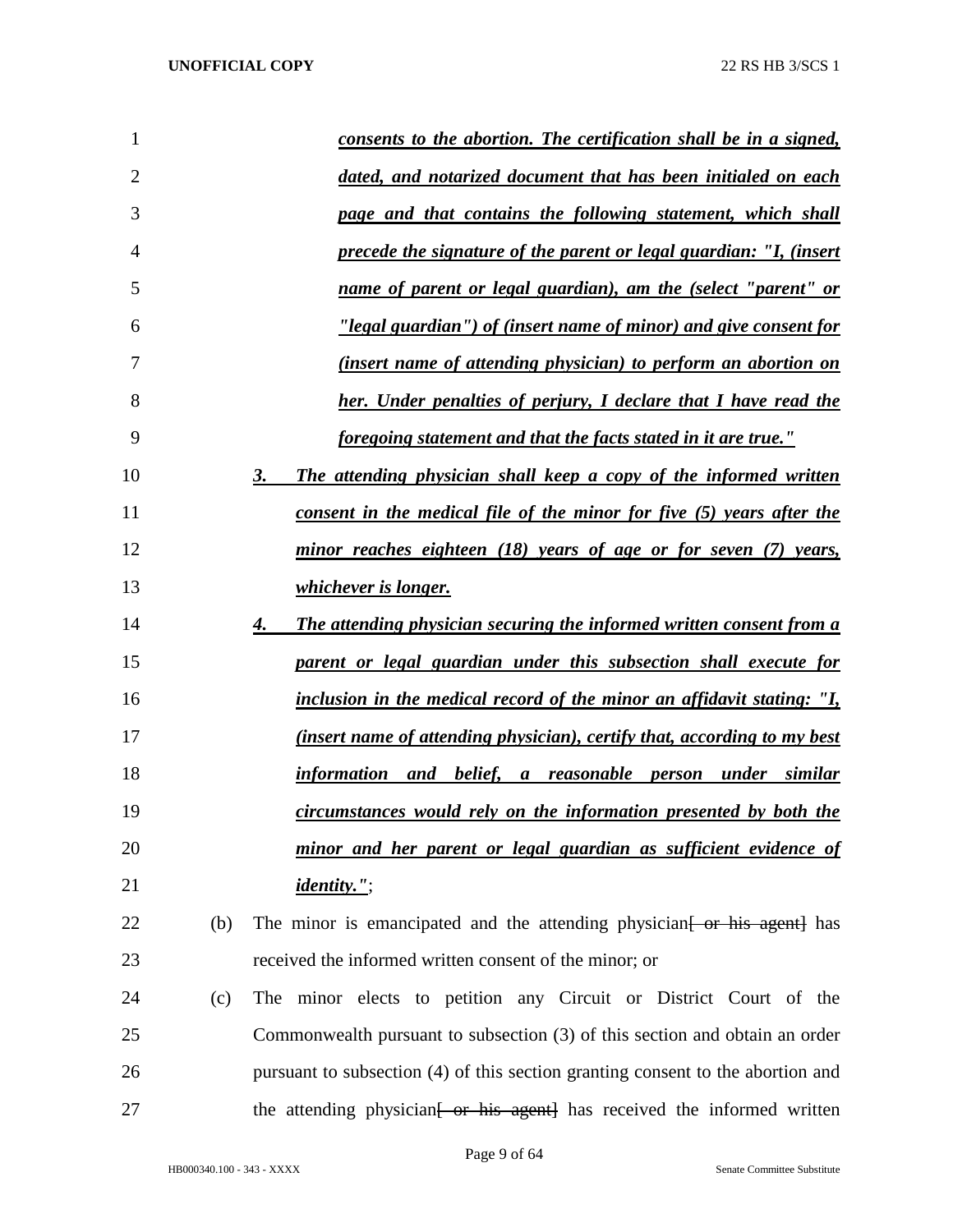| $\mathbf{1}$   |     |     | consent of the minor.                                                                            |
|----------------|-----|-----|--------------------------------------------------------------------------------------------------|
| 2              | (3) |     | Every minor shall have the right to petition any Circuit or District Court of the                |
| 3              |     |     | Commonwealth for an order granting the right to self-consent to an abortion                      |
| $\overline{4}$ |     |     | pursuant to the following procedures:                                                            |
| 5              |     | (a) | The minor or her next friend may prepare and file a petition setting forth the                   |
| 6              |     |     | request of the minor for an order of consent to an abortion;                                     |
| 7              |     | (b) | The court shall <i>ensure</i> [insure] that the minor prepares or her next friend is             |
| 8              |     |     | given assistance in preparing and filing the petition and shall <i>ensure</i> [insure]           |
| 9              |     |     | that the minor's identity is kept anonymous;                                                     |
| 10             |     | (c) | The minor may participate in proceedings in the court on her own behalf or                       |
| 11             |     |     | through her next friend and the court shall appoint a guardian ad litem for her.                 |
| 12             |     |     | The court shall advise her that she has a right to court-appointed counsel and                   |
| 13             |     |     | shall provide her with such counsel upon her request;                                            |
| 14             |     | (d) | All proceedings under this section shall be anonymous and shall be given                         |
| 15             |     |     | preference over other matters to <b>ensure</b> {insure} that the court may reach a               |
| 16             |     |     | decision promptly, but in no case shall the court fail to rule within seventy-                   |
| 17             |     |     | two (72) hours of the time of application, provided that the seventy-two (72)                    |
| 18             |     |     | hour limitation may be extended at the request of the minor; and                                 |
| 19             |     | (e) | The court shall hold a hearing on the merits of the petition before reaching a                   |
| 20             |     |     | decision. The court shall hear evidence at the hearing relating to:                              |
| 21             |     |     | The minor's:<br>1.                                                                               |
| 22             |     |     | <u>Age;</u><br>а.                                                                                |
| 23             |     |     | <u>b.</u><br>$\overline{f}$ [The ] Emotional development <i>and stability</i> ; $\overline{f}$ ] |
| 24             |     |     | Maturity $;$ $[$ , $]$<br>$c_{\cdot}$                                                            |
| 25             |     |     | $\boldsymbol{d.}$<br>Intellect, and understanding of the minor};                                 |
| 26             |     |     | <b>Credibility and demeanor as a witness;</b><br>e.                                              |
| 27             |     |     | Ability to accept responsibility;<br><u>f.</u>                                                   |

Page 10 of 64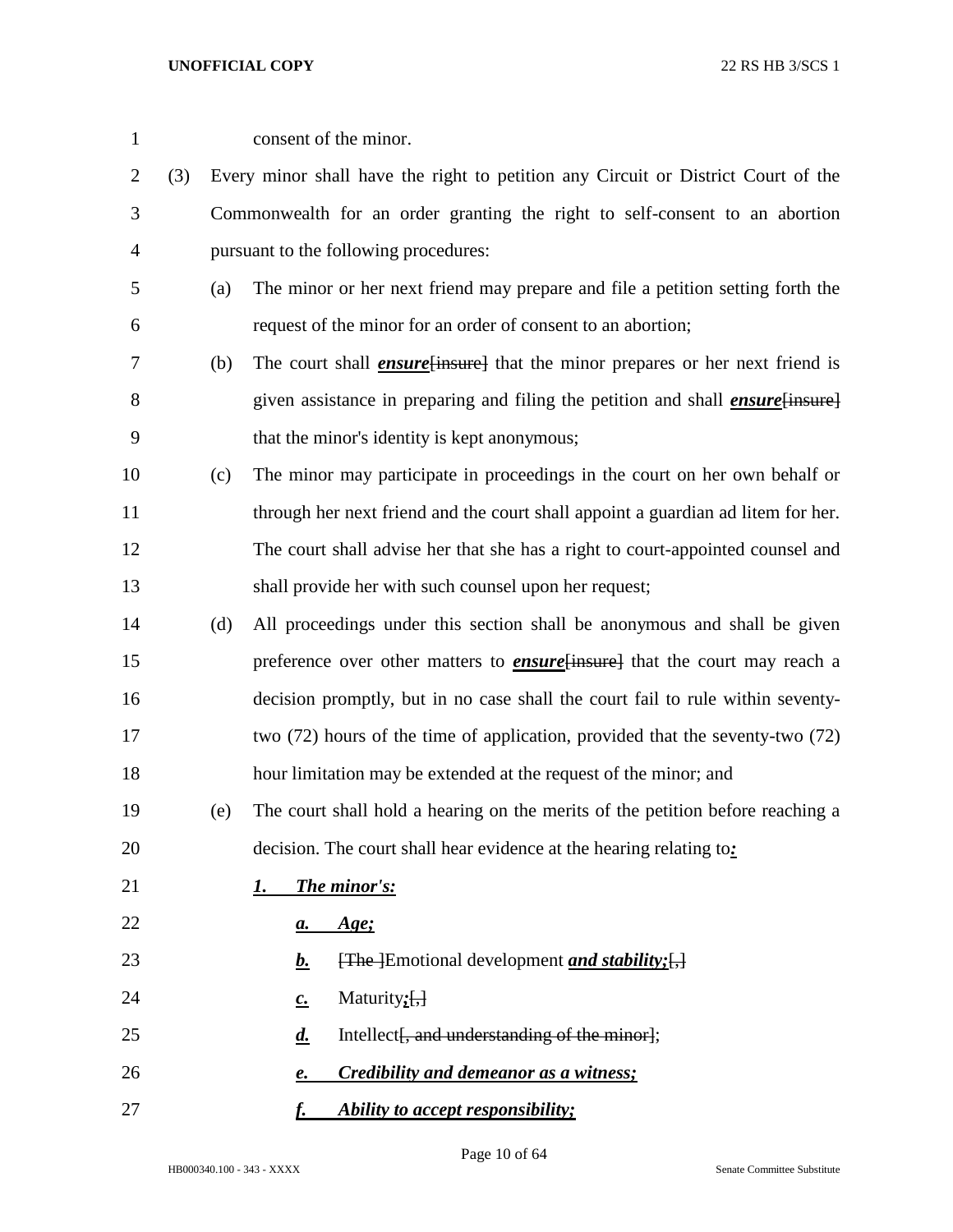| $\mathbf{1}$   |     |     | Ability to assess both the current and future life-impacting [the<br>g.                             |
|----------------|-----|-----|-----------------------------------------------------------------------------------------------------|
| $\overline{2}$ |     |     | nature, possible] consequences $of$ , and alternatives to, the abortion;                            |
| 3              |     |     | <u>and</u>                                                                                          |
| 4              |     |     | Ability to understand and explain the medical risks of the<br>$\boldsymbol{h}$ .                    |
| 5              |     |     | <i>abortion and to apply that understanding to her decision;</i> and                                |
| 6              |     |     | <u>Whether there may be any undue influence by another on the minor's</u><br>2.                     |
| 7              |     |     | <i>decision to have an abortion</i> [any other evidence that the court may find                     |
| 8              |     |     | useful in determining whether the minor should be granted majority                                  |
| 9              |     |     | rights for the purpose of consenting to the abortion or whether the                                 |
| 10             |     |     | abortion is in the best interest of the minor].                                                     |
| 11             | (4) |     | (a) If the court finds by:                                                                          |
| 12             |     |     | <b>Clear and convincing evidence that the minor is sufficiently mature to</b><br>1.                 |
| 13             |     |     | decide whether to have an abortion;                                                                 |
| 14             |     |     | Clear and convincing evidence that the requirements of this section<br>2.                           |
| 15             |     |     | <u>are not in the best interest of the minor; or</u>                                                |
| 16             |     |     | A preponderance of the evidence that the minor is the victim of child<br><u>3.</u>                  |
| 17             |     |     | abuse or sexual abuse inflicted by one (1) or both of her parents or her                            |
| 18             |     |     | <u>legal guardian;</u>                                                                              |
| 19             |     |     | the court shall enter a written order, making specific factual findings and legal                   |
| 20             |     |     | conclusions supporting its decision to grant the petition for an abortion. $[$ -as                  |
| 21             |     |     | $follows:$ $\rightarrow$                                                                            |
| 22             |     | (b) | If the court does not make any of the findings specified in paragraph (a) of                        |
| 23             |     |     | <i>this subsection, the court shall deny the petition</i> $\frac{f(a)}{g(a)}$ Granting the petition |
| 24             |     |     | for an abortion if the court finds that the minor is mature and well informed                       |
| 25             |     |     | enough to make the abortion decision on her own;                                                    |
| 26             |     |     | (b) Granting consent to the abortion if the court finds that the performance of the                 |
| 27             |     |     | abortion would be in the minor's best interest; or                                                  |

Page 11 of 64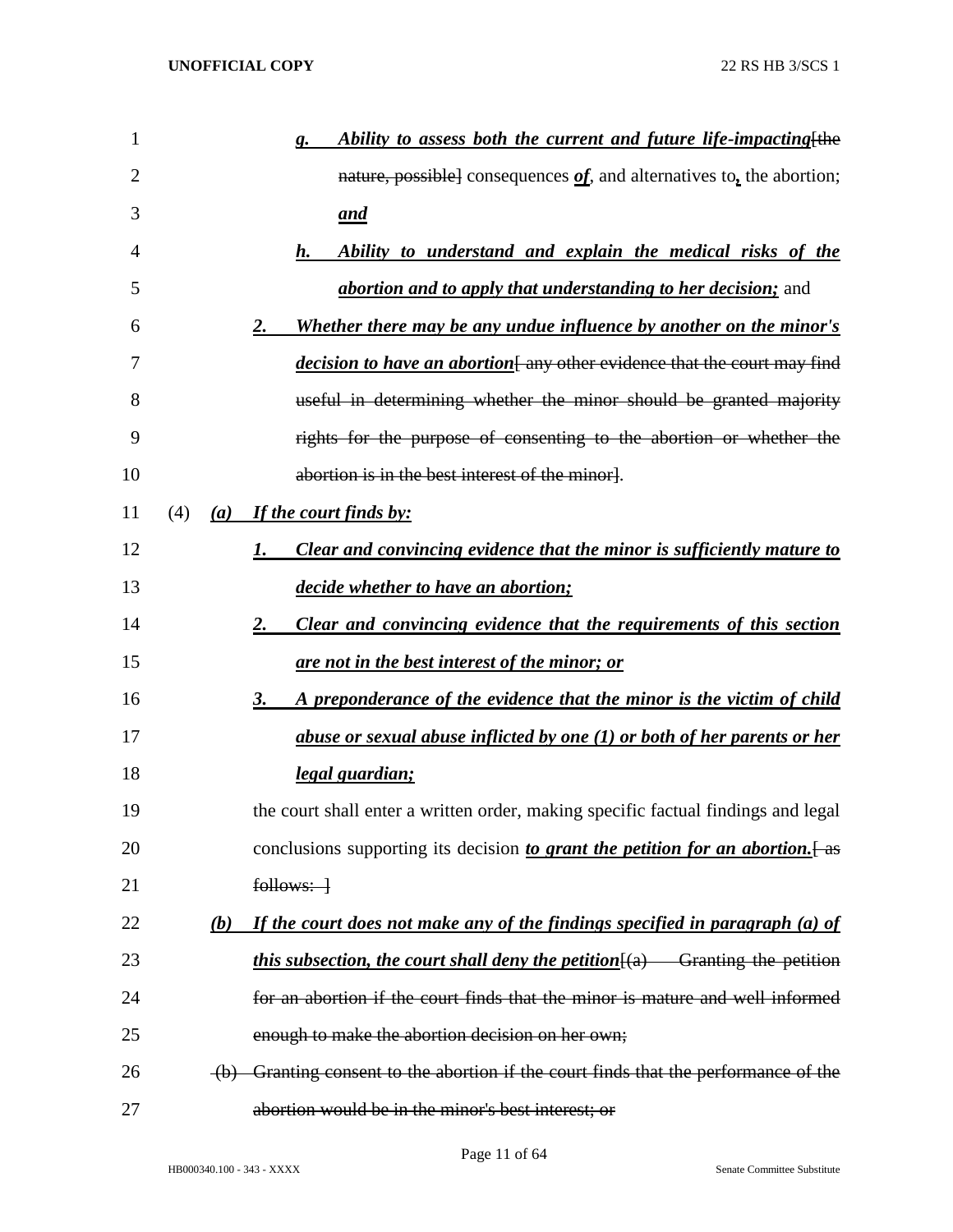| 1  |               |               | Deny the petition, if the court finds that the minor is immature and that             |
|----|---------------|---------------|---------------------------------------------------------------------------------------|
| 2  |               |               | performance of the abortion would not be in the minor's best interest.                |
| 3  |               | (c)           | As used in this subsection, "best interest of the minor" shall not include            |
| 4  |               |               | financial best interest, financial considerations, or the potential financial         |
| 5  |               |               | impact on the minor or the minor's family if the minor does not have an               |
| 6  |               |               | <i>abortion.</i>                                                                      |
| 7  | (5)           |               | Any minor shall have the right of anonymous and expedited appeal to the Court of      |
| 8  |               |               | Appeals, and that court shall give precedence over other pending matters.             |
| 9  | (6)           |               | All hearings under this section, including appeals, shall remain confidential and     |
| 10 |               |               | closed to the public. The hearings shall be held in chambers or in a similarly        |
| 11 |               |               | <i>private and informal setting within the courthouse.</i>                            |
| 12 | (7)           |               | No fees shall be required of any minor who declares she has no sufficient funds to    |
| 13 |               |               | pursue the procedures provided by this section.                                       |
| 14 | $(8)$ $\{7\}$ |               | The Supreme Court is respectfully requested to promulgate any rules and<br>(a)        |
| 15 |               |               | regulations it feels are necessary to ensure that proceedings under this section      |
| 16 |               |               | are handled in an expeditious and anonymous manner.                                   |
| 17 |               | (b)           | <b>The Supreme Court, through the Administrative Office of the Courts, shall</b>      |
| 18 |               |               | <u>report by February 1 of each year to the Legislative Research Commission</u>       |
| 19 |               |               | and the cabinet on the number of petitions filed under subsection (3) of this         |
| 20 |               |               | section for the preceding year, and the timing and manner of disposal of the          |
| 21 |               |               | petition by each court. For each approved petition granting an abortion               |
| 22 |               |               | filed under subsection (3) of this section, the specific court finding in             |
| 23 |               |               | <u>subsection (4) of this section shall be included in the report.</u>                |
| 24 | (9)           | $(a)$ $(8)$ } | The requirements of subsections $(2)$ , $(3)$ , and $(4)$ of this section shall not   |
| 25 |               |               | apply when, in the best medical judgment of the physician based on the facts          |
| 26 |               |               | of the case before him <i>or her</i> , a medical emergency exists that so complicates |
| 27 |               |               | the pregnancy as to require an immediate abortion.                                    |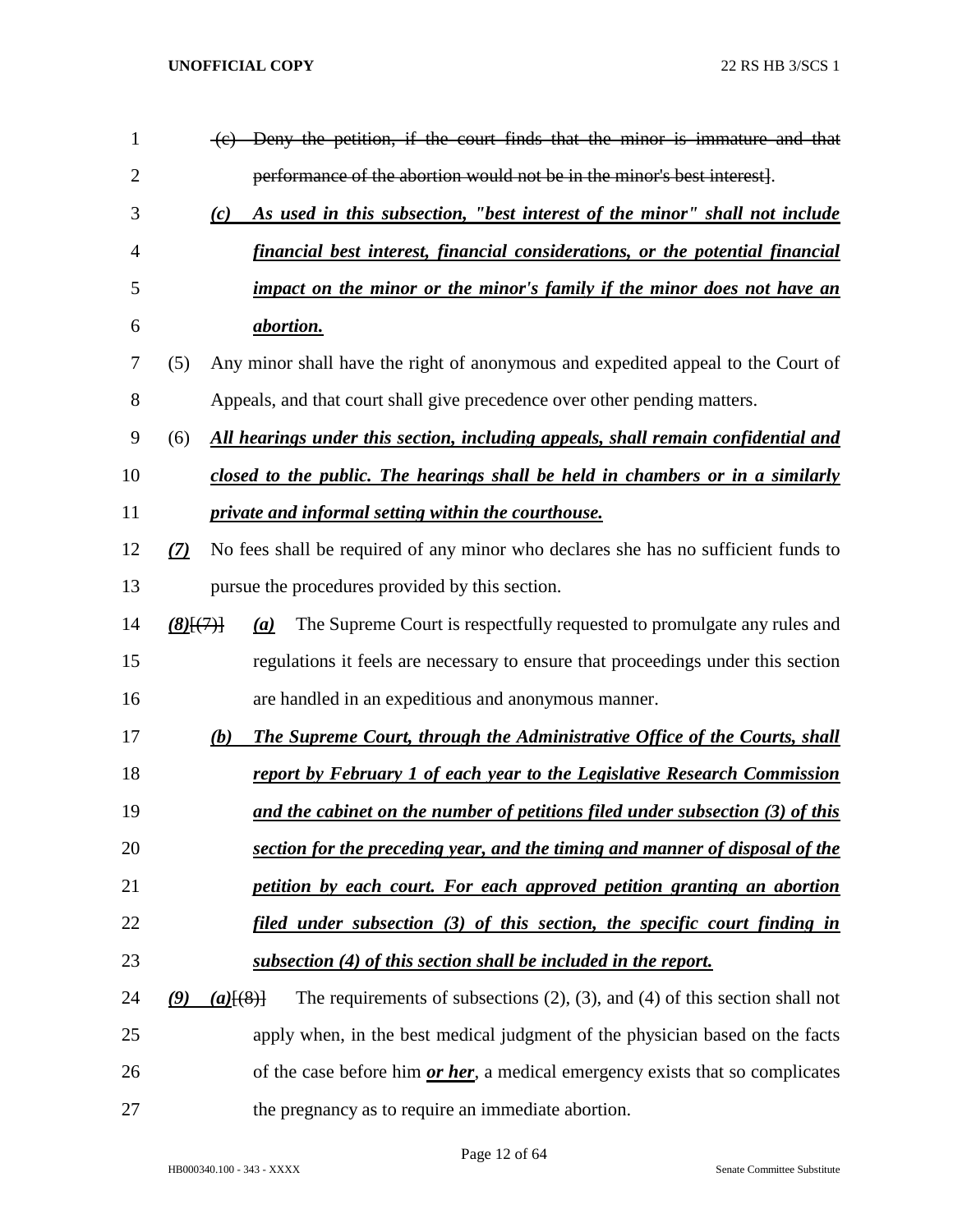| $\mathbf{1}$   | (b)     | If a medical emergency exists, the physician shall make reasonable                            |
|----------------|---------|-----------------------------------------------------------------------------------------------|
| $\overline{2}$ |         | attempts, whenever possible, and without endangering the minor, to contact                    |
| 3              |         | the parent or legal guardian of the minor, and may proceed, but must                          |
| 4              |         | document reasons for the medical necessity in the minor's medical records.                    |
| 5              | (c)     | The physician shall inform the parent or legal guardian, in person or by                      |
| 6              |         | telephone, within twenty-four (24) hours of the abortion, including details                   |
| 7              |         | of the medical emergency that necessitated the abortion without the parent's                  |
| 8              |         | or legal guardian's consent. The physician shall also provide this                            |
| 9              |         | information in writing to the parent or legal guardian at his or her last                     |
| 10             |         | known address by first-class mail or by certified mail, return receipt                        |
| 11             |         | requested, with delivery restricted to the parent or legal guardian $[A]$                     |
| 12             |         | physician who does not comply with subsection $(2)$ , $(3)$ , or $(4)$ of this section        |
| 13             |         | due to the utilization of this exception shall certify in writing the medical                 |
| 14             |         | indications upon which his judgment was based].                                               |
| 15             | (10)(9) | A report indicating the basis for any medical judgment that warrants failure to               |
| 16             |         | obtain consent pursuant to this section shall be filed with the Cabinet for Health and        |
| 17             |         | Family Services on a form supplied by the cabinet. This report shall be confidential.         |
| 18             |         | $(11)$ $(10)$ Failure to obtain consent pursuant to the requirements of this section is prima |
| 19             |         | facie evidence of failure to obtain informed consent and of interference with family          |
| 20             |         | relations in appropriate civil actions. The law of this state shall not be construed to       |
|                |         |                                                                                               |

 preclude the award of exemplary damages in any appropriate civil action relevant to violations of this section. Nothing in this section shall be construed to limit the common-law rights of parents.

# *(12) A minor upon whom an abortion is performed is not guilty of violating this section.*

- 26 Section 2. KRS 311.595 is amended to read as follows:
- If the power has not been transferred by statute to some other board, commission, or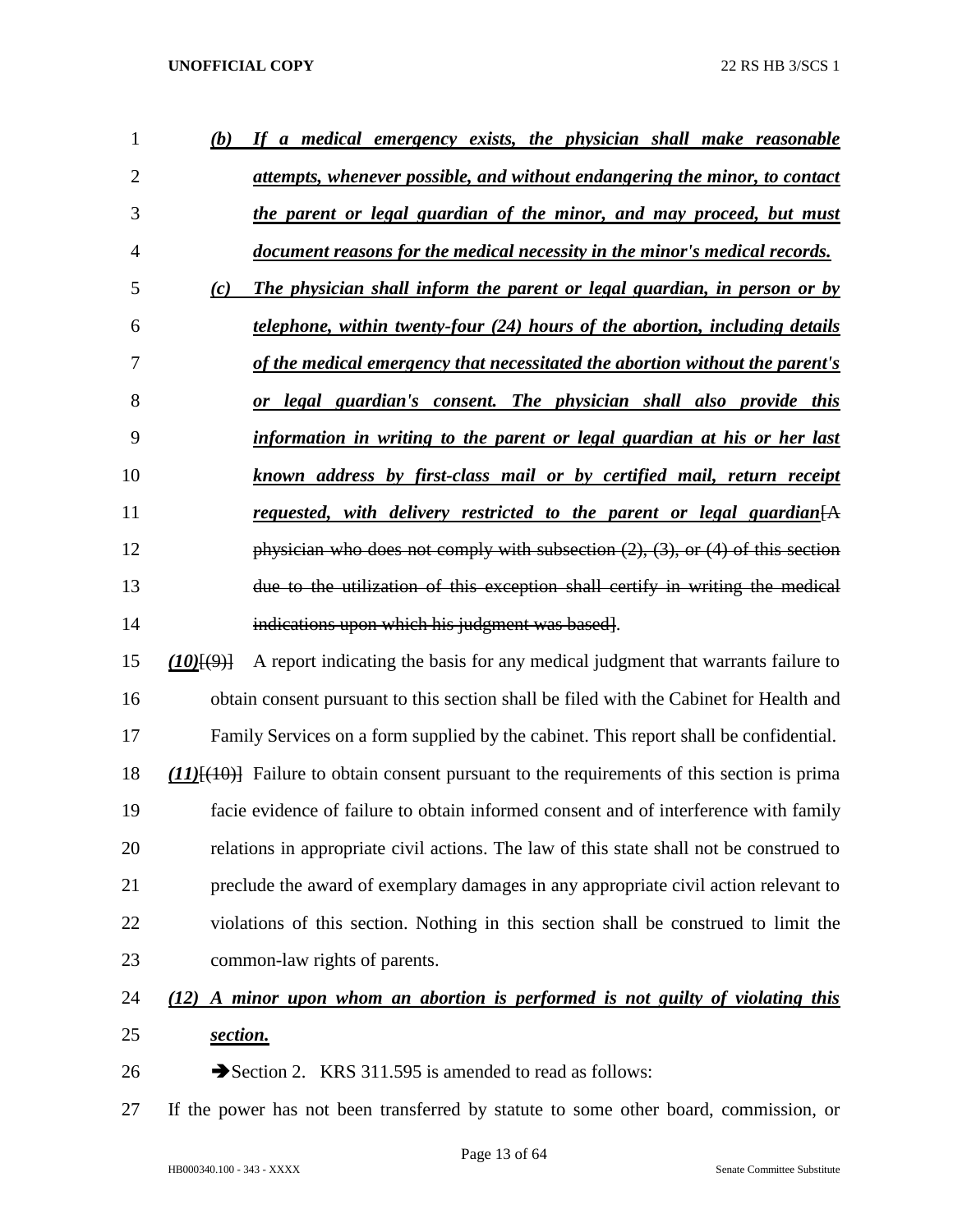agency of this state, the board may deny an application or reregistration for a license; place a licensee on probation for a period not to exceed five (5) years; suspend a license for a period not to exceed five (5) years; limit or restrict a license for an indefinite period; or revoke any license heretofore or hereafter issued by the board, upon proof that the licensee has: (1) Knowingly made or presented, or caused to be made or presented, any false, fraudulent, or forged statement, writing, certificate, diploma, or other thing, in connection with an application for a license or permit; (2) Practiced, or aided or abetted in the practice of fraud, forgery, deception, collusion, or conspiracy in connection with an examination for a license; (3) Committed, procured, or aided in the procurement of an unlawful abortion, including a partial-birth abortion or an abortion in violation of KRS 311.731; (4) Entered a guilty or nolo contendere plea, or been convicted, by any court within or without the Commonwealth of Kentucky of a crime as defined in KRS 335B.010, if 15 in accordance with KRS Chapter 335B; (5) Been convicted of a misdemeanor offense under KRS Chapter 510 involving a 17 patient, or a felony offense under KRS Chapter 510, 530.064(1)(a), or 531.310, or 18 been found by the board to have had sexual contact as defined in KRS 510.010(7) with a patient while the patient was under the care of the physician; (6) Become addicted to a controlled substance; (7) Become a chronic or persistent alcoholic; (8) Been unable or is unable to practice medicine according to acceptable and prevailing standards of care by reason of mental or physical illness or other condition including but not limited to physical deterioration that adversely affects cognitive, motor, or perceptive skills, or by reason of an extended absence from the active practice of medicine;

(9) Engaged in dishonorable, unethical, or unprofessional conduct of a character likely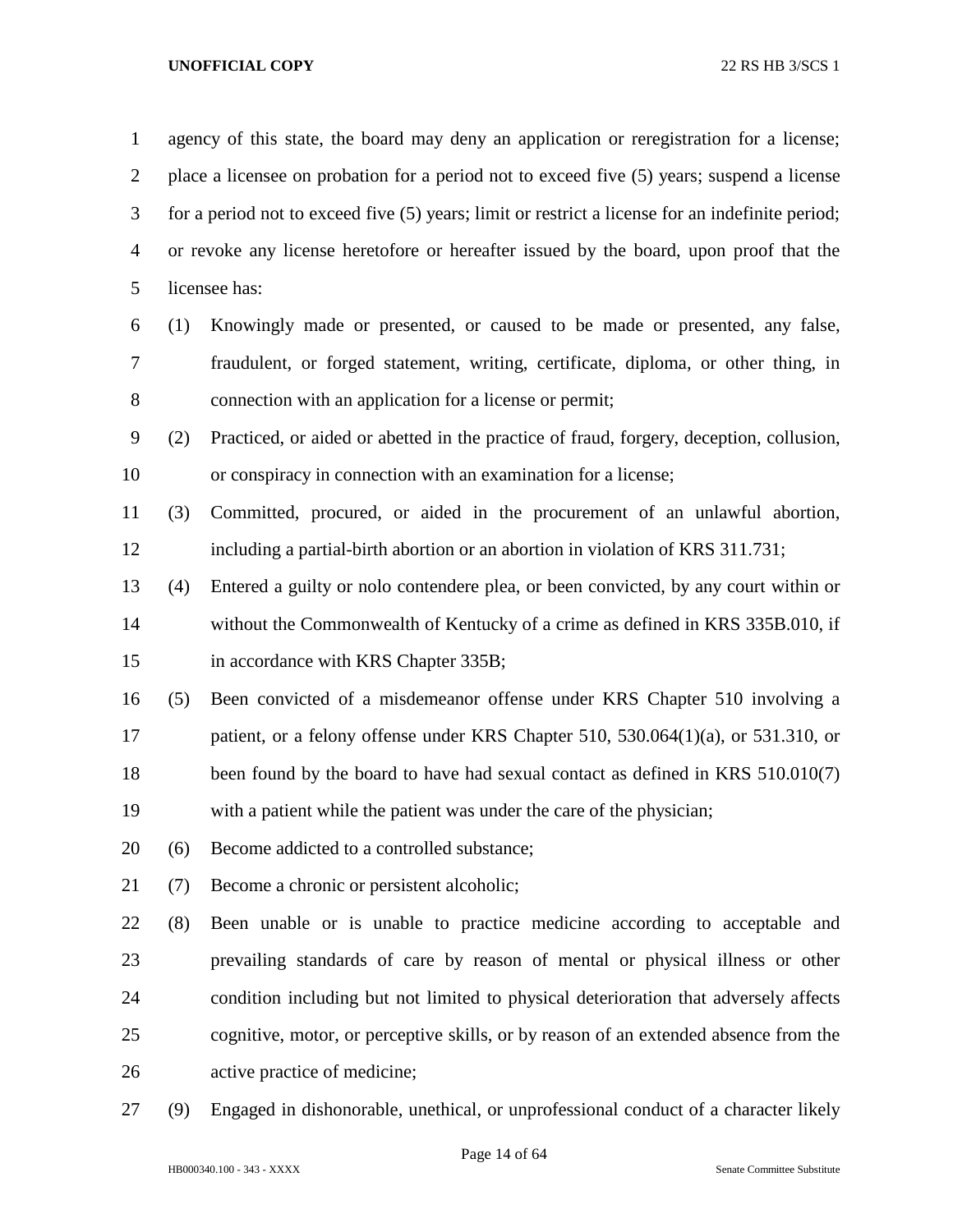to deceive, defraud, or harm the public or any member thereof; (10) Knowingly made, or caused to be made, or aided or abetted in the making of, a false statement in any document executed in connection with the practice of his profession; (11) Employed, as a practitioner of medicine or osteopathy in the practice of his profession in this state, any person not duly licensed or otherwise aided, assisted, or abetted the unlawful practice of medicine or osteopathy or any other healing art; (12) Violated or attempted to violate, directly or indirectly, or assisted in or abetted the violation of, or conspired to violate any provision or term of any medical practice act, including but not limited to the code of conduct promulgated by the board under KRS 311.601 or any other valid regulation of the board; (13) Violated any agreed order, letter of agreement, final order, or emergency order issued by the board; (14) Engaged in or attempted to engage in the practice of medicine or osteopathy under a false or assumed name, or impersonated another practitioner of a like, similar, or different name; (15) Obtained a fee or other thing of value on the fraudulent representation that a manifestly incurable condition could be cured; (16) Willfully violated a confidential communication; (17) Had his license to practice medicine or osteopathy in any other state, territory, or foreign nation revoked, suspended, restricted, or limited or has been subjected to other disciplinary action by the licensing authority thereof. This subsection shall not require relitigation of the disciplinary action; (18) Failed or refused, without legal justification, to practice medicine in a rural area of this state in violation of a valid medical scholarship loan contract with the trustees of the rural Kentucky medical scholarship fund; (19) Given or received, directly or indirectly, from any person, firm, or corporation, any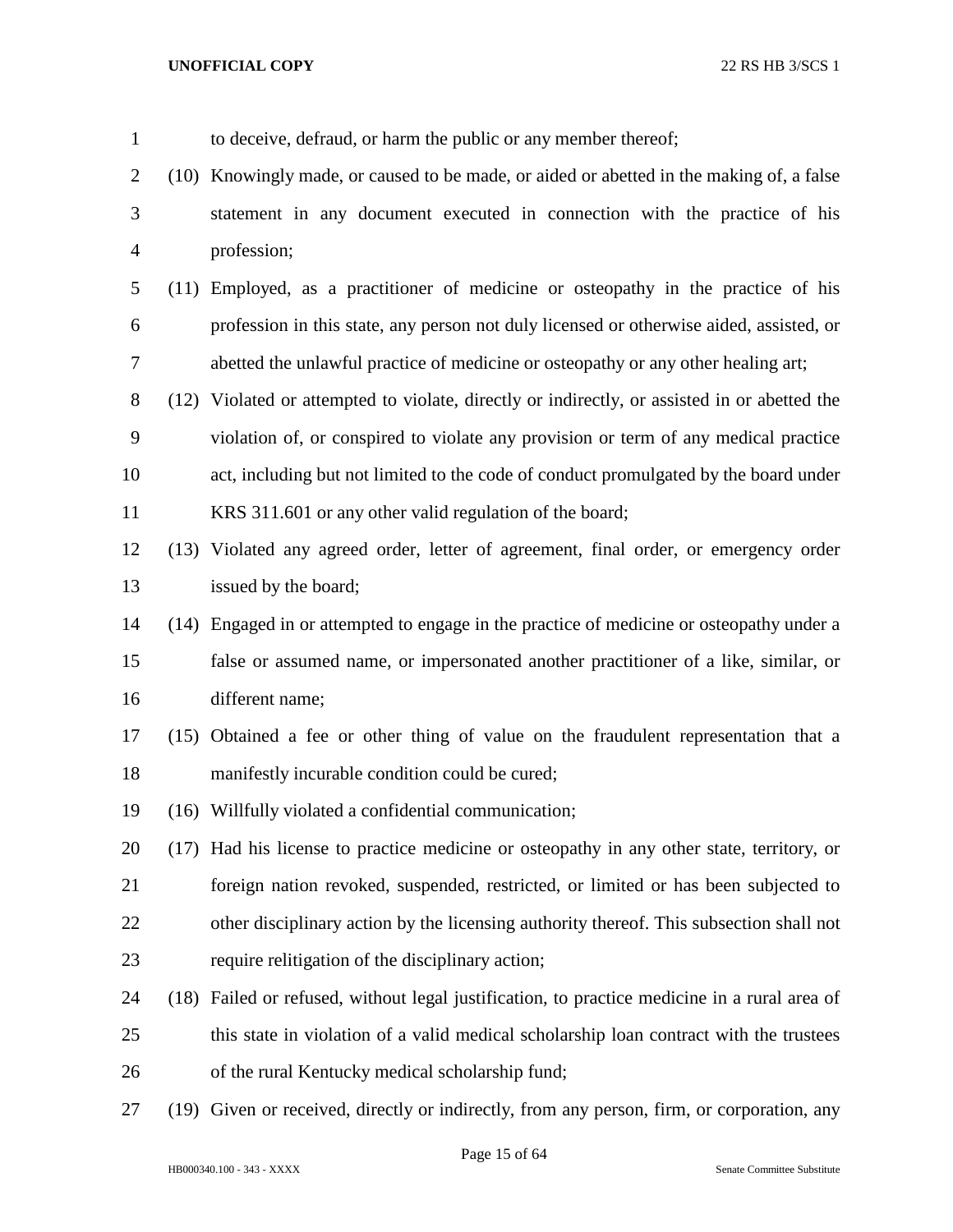fee, commission, rebate, or other form of compensation for sending, referring, or otherwise inducing a person to communicate with a person licensed under KRS 311.530 to 311.620 in his professional capacity or for any professional services not actually and personally rendered; provided, however, that nothing contained in this subsection shall prohibit persons holding valid and current licenses under KRS 311.530 to 311.620 from practicing medicine in partnership or association or in a professional service corporation authorized by KRS Chapter 274, as now or hereinafter amended, or from pooling, sharing, dividing, or apportioning the fees and moneys received by them or by the partnership, corporation, or association in accordance with the partnership agreement or the policies of the board of directors of the corporation or association. Nothing contained in this subsection shall abrogate the right of two (2) or more persons holding valid and current licenses under KRS 311.530 to 311.620 to receive adequate compensation for concurrently rendering professional care to a single patient and divide a fee, if the patient has full knowledge of this division and if the division is made in proportion to the services performed and responsibility assumed by each;

 (20) Been removed, suspended, expelled, or disciplined by any professional medical association or society when the action was based upon what the association or society found to be unprofessional conduct, professional incompetence, malpractice, or a violation of any provision of KRS Chapter 311. This subsection shall not require relitigation of the disciplinary action;

 (21) Been disciplined by a licensed hospital or medical staff of the hospital, including removal, suspension, limitation of hospital privileges, failing to renew privileges for cause, resignation of privileges under pressure or investigation, or other disciplinary action if the action was based upon what the hospital or medical staff found to be unprofessional conduct, professional incompetence, malpractice, or a violation of any provisions of KRS Chapter 311. This subsection shall not require relitigation of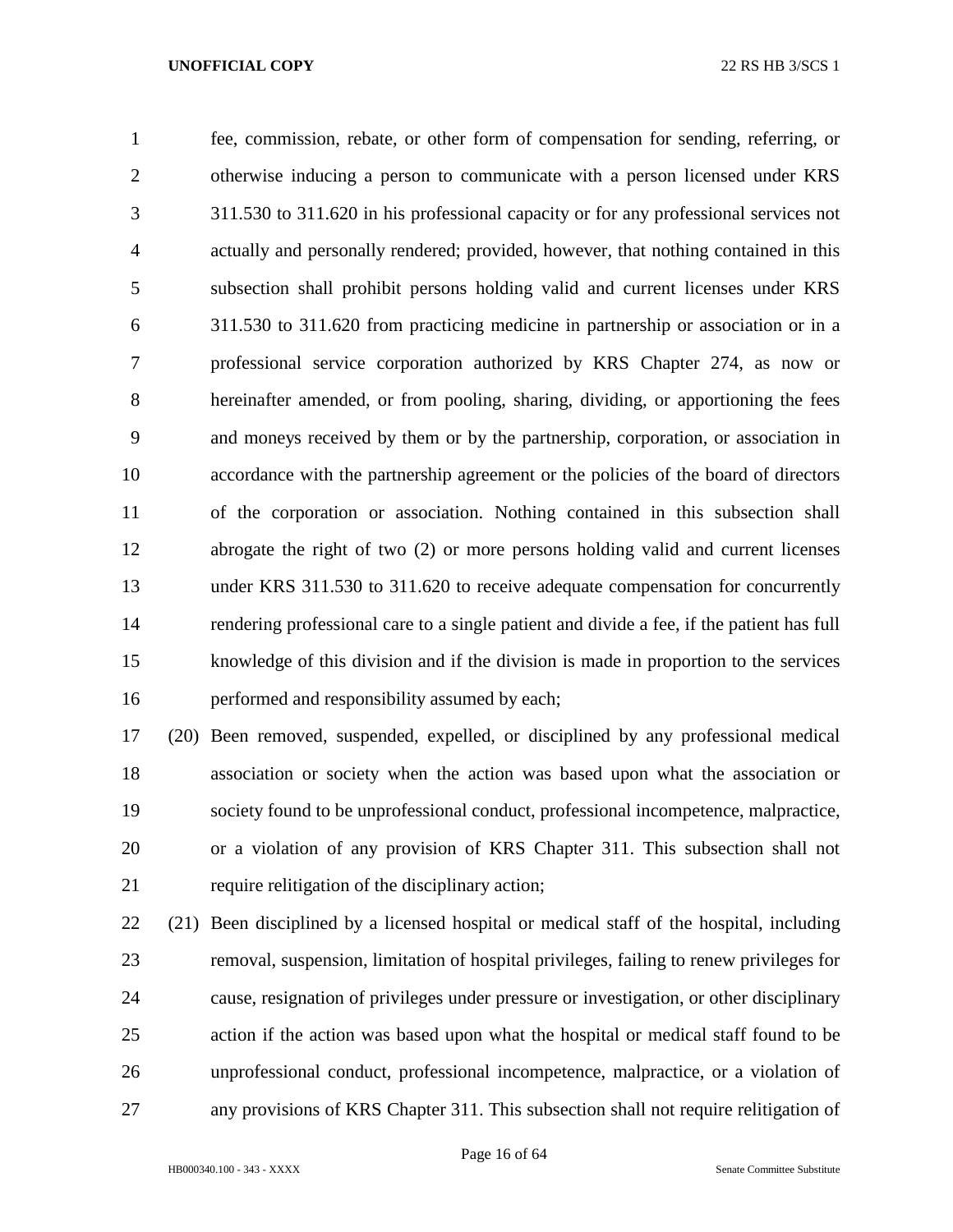| $\mathbf{1}$ |      | the disciplinary action;                                                                |
|--------------|------|-----------------------------------------------------------------------------------------|
| 2            |      | (22) Failed to comply with the requirements of KRS 213.101, 311.782, or 311.783 or      |
| 3            |      | failed to submit to the Vital Statistics Branch in accordance with a court order a      |
| 4            |      | complete report as described in KRS 213.101;                                            |
| 5            |      | (23) Failed to comply with any of the requirements regarding making or maintaining      |
| 6            |      | medical records or documents described in KRS 311.7704 or 311.7707;                     |
| 7            |      | (24) Failed to comply with the requirements of KRS 311.7705 or 311.7706;                |
| 8            |      | (25) Been convicted of female genital mutilation under KRS 508.125, which shall result  |
| 9            |      | in mandatory revocation of a license; [-or]                                             |
| 10           |      | (26) As provided in KRS 311.824(2), been convicted of a violation of KRS 311.823(2):    |
| 11           |      | $\mathbf{\underline{or}}$                                                               |
| 12           | (27) | Failed to comply with the requirements of Section 1 of this Act.                        |
| 13           |      | Section 3. KRS 311.990 is amended to read as follows:                                   |
| 14           | (1)  | Any person who violates KRS 311.250 shall be guilty of a violation.                     |
| 15           | (2)  | Any college or professor thereof violating the provisions of KRS 311.300 to             |
| 16           |      | 311.350 shall be civilly liable on his bond for a sum not less than one hundred         |
| 17           |      | dollars $(\$100)$ nor more than one thousand dollars $(\$1,000)$ for each violation,    |
| 18           |      | which may be recovered by an action in the name of the Commonwealth.                    |
| 19           | (3)  | Any person who presents to the county clerk for the purpose of registration any         |
| 20           |      | license which has been fraudulently obtained, or obtains any license under KRS          |
| 21           |      | 311.380 to 311.510 by false or fraudulent statement or representation, or practices     |
| 22           |      | podiatry under a false or assumed name or falsely impersonates another practitioner     |
| 23           |      | or former practitioner of a like or different name, or aids and abets any person in the |
| 24           |      | practice of podiatry within the state without conforming to the requirements of KRS     |
| 25           |      | 311.380 to 311.510, or otherwise violates or neglects to comply with any of the         |
| 26           |      | provisions of KRS 311.380 to 311.510, shall be guilty of a Class A misdemeanor.         |
| 27           |      | Each case of practicing podiatry in violation of the provisions of KRS 311.380 to       |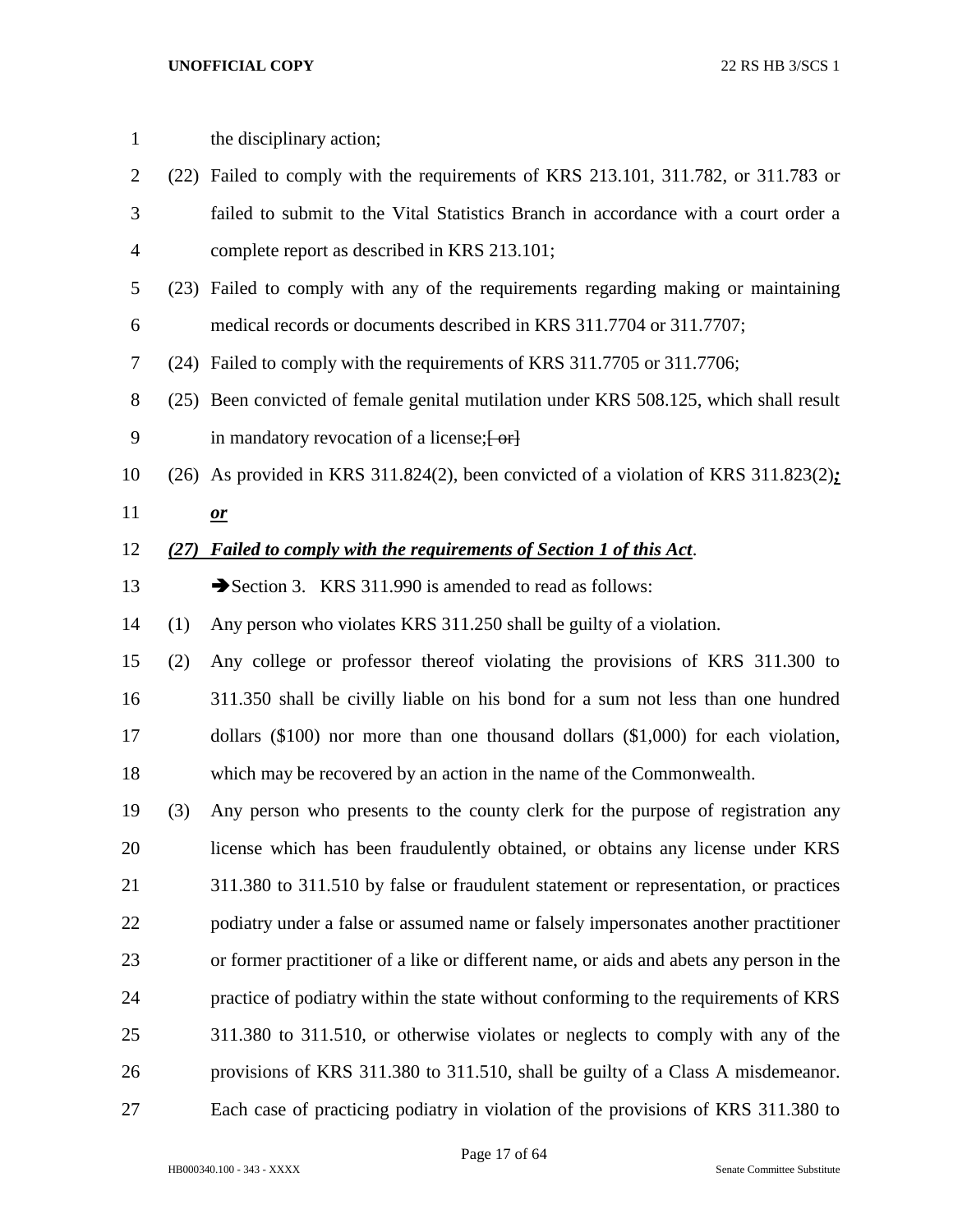311.510 shall be considered a separate offense. (4) Each violation of KRS 311.560 shall constitute a Class D felony. (5) Each violation of KRS 311.590 shall constitute a Class D felony. Conviction under this subsection of a holder of a license or permit shall result automatically in permanent revocation of such license or permit. (6) Conviction of willfully resisting, preventing, impeding, obstructing, threatening, or interfering with the board or any of its members, or of any officer, agent, inspector, or investigator of the board or the Cabinet for Health and Family Services, in the administration of any of the provisions of KRS 311.550 to 311.620 shall be a Class A misdemeanor. (7) Each violation of KRS 311.375(1) shall, for the first offense, be a Class B misdemeanor, and, for each subsequent offense shall be a Class A misdemeanor. (8) Each violation of KRS 311.375(2) shall, for the first offense, be a violation, and, for each subsequent offense, be a Class B misdemeanor. (9) Each day of violation of either subsection of KRS 311.375 shall constitute a separate offense. (10) (a) Any person who intentionally or knowingly performs an abortion contrary to the requirements of KRS 311.723(1) shall be guilty of a Class D felony; and (b) Any person who intentionally, knowingly, or recklessly violates the requirements of KRS 311.723(2) shall be guilty of a Class A misdemeanor. (11) (a) 1. Any physician who performs a partial-birth abortion in violation of KRS 311.765 shall be guilty of a Class D felony. However, a physician shall not be guilty of the criminal offense if the partial-birth abortion was necessary to save the life of the mother whose life was endangered by a physical disorder, illness, or injury. 2. A physician may seek a hearing before the State Board of Medical Licensure on whether the physician's conduct was necessary to save the

Page 18 of 64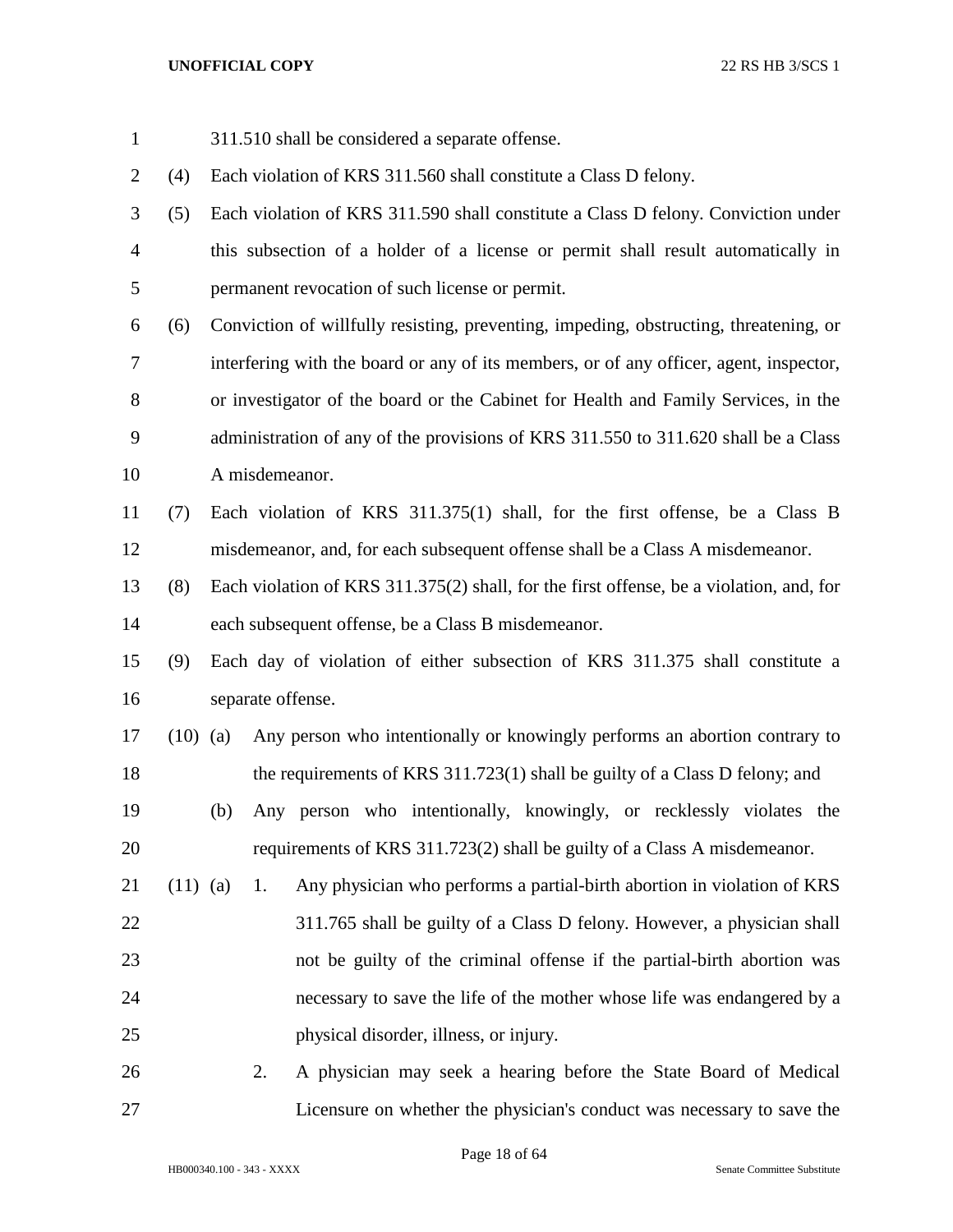| $\mathbf{1}$   |                     | life of the mother whose life was endangered by a physical disorder,                   |
|----------------|---------------------|----------------------------------------------------------------------------------------|
| $\overline{2}$ |                     | illness, or injury. The board's findings, decided by majority vote of a                |
| 3              |                     | quorum, shall be admissible at the trial of the physician. The board shall             |
| $\overline{4}$ |                     | promulgate administrative regulations to carry out the provisions of this              |
| 5              |                     | subparagraph.                                                                          |
| 6              |                     | Upon a motion of the physician, the court shall delay the beginning of<br>3.           |
| 7              |                     | the trial for not more than thirty (30) days to permit the hearing, referred           |
| 8              |                     | to in subparagraph 2. of this paragraph, to occur.                                     |
| 9              | (b)                 | Any person other than a physician who performs a partial-birth abortion shall          |
| 10             |                     | not be prosecuted under this subsection but shall be prosecuted under                  |
| 11             |                     | provisions of law which prohibit any person other than a physician from                |
| 12             |                     | performing any abortion.                                                               |
| 13             | (c)                 | No penalty shall be assessed against the woman upon whom the partial-birth             |
| 14             |                     | abortion is performed or attempted to be performed.                                    |
| 15             | $(12)$ ( <i>a</i> ) | <b>Except as provided in subsection (12) of Section 1 of this Act, any person</b>      |
| 16             |                     | who intentionally, knowingly, or recklessly performs an abortion upon a                |
| 17             |                     | minor without obtaining the required consent pursuant to Section 1 of this             |
| 18             |                     | Act shall be guilty of a Class D felony.                                               |
| 19             | (b)                 | <i>Except as provided in paragraph (a) of this subsection</i> , any person who[        |
| 20             |                     | intentionally performs an abortion with knowledge that, or with reckless               |
| 21             |                     | disregard as to whether, the person upon whom the abortion is to be                    |
| 22             |                     | performed is an unemancipated minor, and whol intentionally or knowingly               |
| 23             |                     | fails to conform to any requirement of KRS 311.732 is guilty of a Class A              |
| 24             |                     | misdemeanor.                                                                           |
| 25             |                     | Any person who negligently releases information or documents which<br>$(c)$ $\{ (13)$  |
| 26             |                     | are confidential under KRS 311.732 is guilty of a Class B misdemeanor.                 |
| 27             |                     | $(13)$ [ $(14)$ ] Any person who performs an abortion upon a married woman either with |

HB000340.100 - 343 - XXXX Senate Committee Substitute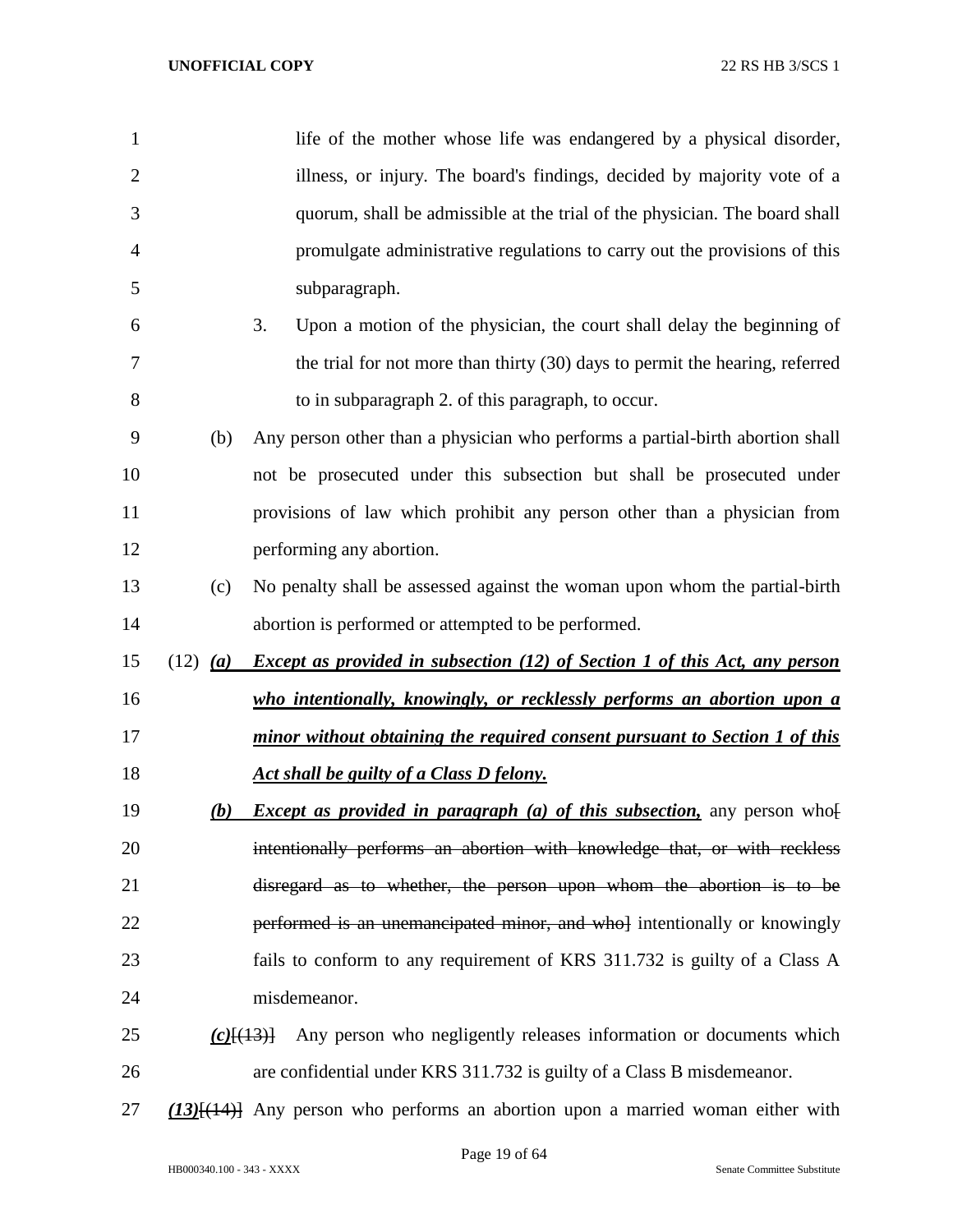| $\mathbf{1}$   | knowledge or in reckless disregard of whether KRS 311.735 applies to her and who                 |
|----------------|--------------------------------------------------------------------------------------------------|
| $\overline{2}$ | intentionally, knowingly, or recklessly fails to conform to the requirements of KRS              |
| 3              | 311.735 shall be guilty of a Class D felony.                                                     |
| $\overline{4}$ | $(14)$ { $(15)$ } Any person convicted of violating KRS 311.750 shall be guilty of a Class B     |
| 5              | felony.                                                                                          |
| 6              | $(15)$ { $(16)$ } Any person who violates KRS 311.760(2) shall be guilty of a Class D felony.    |
| 7              | $(16)$ $(17)$ } Any person who violates KRS 311.770 shall be guilty of a Class D felony.         |
| 8              | $(17)$ [ $(18)$ ] Except as provided in KRS 311.787(3), any person who intentionally violates    |
| 9              | KRS 311.787 shall be guilty of a Class D felony.                                                 |
| 10             | $(18)$ $(19)$ A person convicted of violating KRS 311.780 shall be guilty of a Class C           |
| 11             | felony.                                                                                          |
| 12             | $(19)(20)$ Except as provided in KRS 311.782(6), any person who intentionally violates           |
| 13             | KRS 311.782 shall be guilty of a Class D felony.                                                 |
| 14             | $(20)(21)$ Any person who violates KRS 311.783(1) shall be guilty of a Class B                   |
| 15             | misdemeanor.                                                                                     |
| 16             | $(21)$ [ $(22)$ ] Any person who violates KRS 311.7705(1) is guilty of a Class D felony.         |
| 17             | $(22)$ { $(23)$ } Any person who violates KRS 311.7706(1) is guilty of a Class D felony.         |
| 18             | $(23)$ [ $(24)$ ] Except as provided in KRS 311.731(7), any person who violates KRS              |
| 19             | 311.731(2) shall be guilty of a Class D felony.                                                  |
| 20             | $(24)$ { $(25)$ } Any physician, physician assistant, advanced practice registered nurse, nurse, |
| 21             | or other healthcare provider who intentionally violates KRS 311.823(2) shall be                  |
| 22             | guilty of a Class D felony. As used in this subsection, "healthcare provider" has the            |
| 23             | same meaning as in KRS 311.821.                                                                  |
| 24             | $(25)$ { $(26)$ } Any person who violates KRS 311.810 shall be guilty of a Class A               |
| 25             | misdemeanor.                                                                                     |
| 26             | $(26)$ $(27)$ Any professional medical association or society, licensed physician, or            |
| 27             | hospital or hospital medical staff who shall have violated the provisions of KRS                 |
|                |                                                                                                  |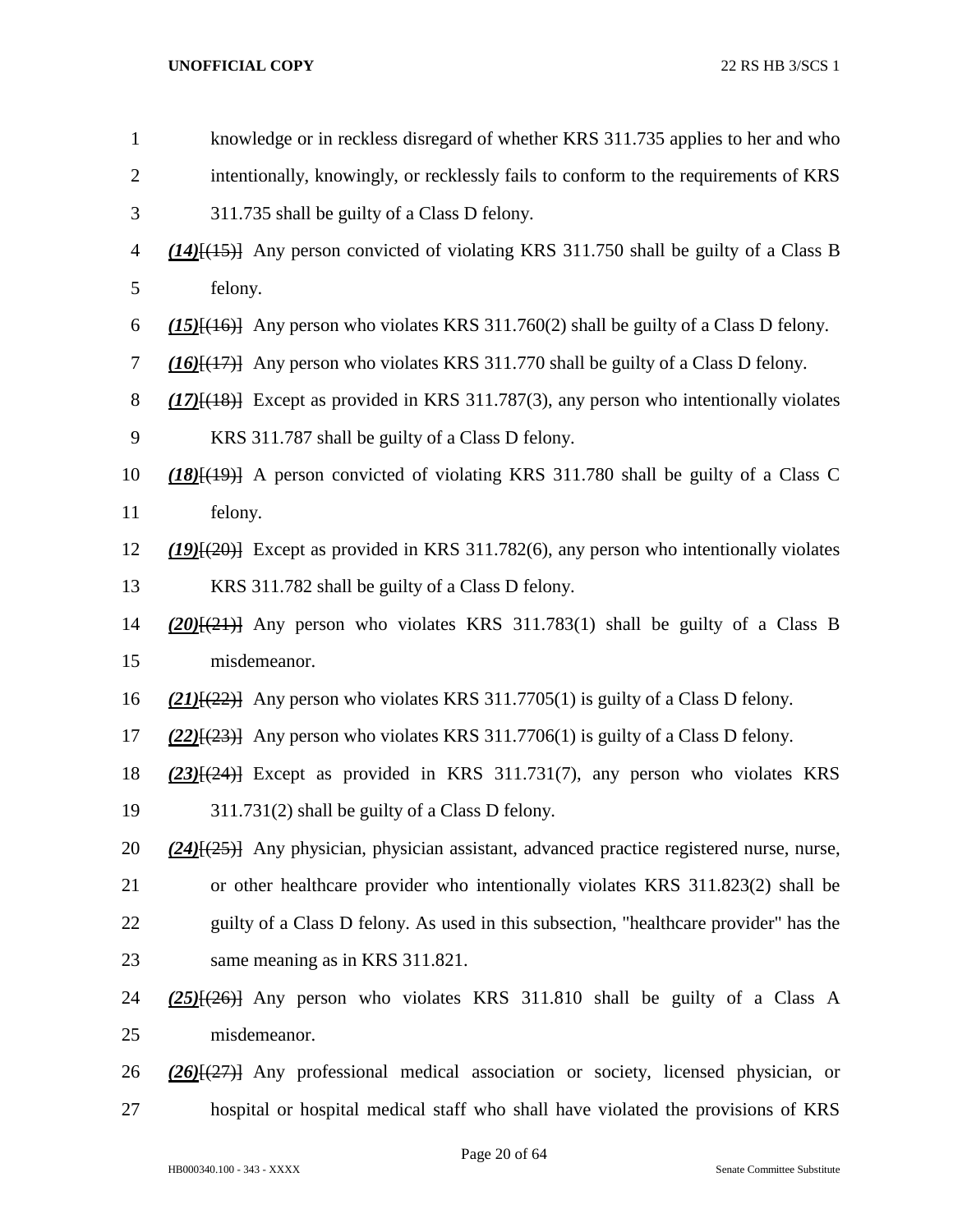311.606 shall be guilty of a Class B misdemeanor. *(27)*[(28)] Any administrator, officer, or employee of a publicly owned hospital or publicly owned health care facility who performs or permits the performance of abortions in violation of KRS 311.800(1) shall be guilty of a Class A misdemeanor. *(28)*[(29)] Any person who violates KRS 311.905(3) shall be guilty of a violation. *(29)*[(30)] Any person who violates the provisions of KRS 311.820 shall be guilty of a Class A misdemeanor. *(30)*[(31)] (a) Any person who fails to test organs, skin, or other human tissue which is to be transplanted, or violates the confidentiality provisions required by KRS 311.281, shall be guilty of a Class A misdemeanor. (b) Any person who has human immunodeficiency virus infection, who knows he 12 is infected with human immunodeficiency virus, and who has been informed that he may communicate the infection by donating organs, skin, or other human tissue who donates organs, skin, or other human tissue shall be guilty of a Class D felony. *(31)*[(32)] Any person who sells or makes a charge for any transplantable organ shall be guilty of a Class D felony. *(32)*[(33)] Any person who offers remuneration for any transplantable organ for use in transplantation into himself shall be fined not less than five thousand dollars (\$5,000) nor more than fifty thousand dollars (\$50,000). *(33)*[(34)] Any person brokering the sale or transfer of any transplantable organ shall be 22 guilty of a Class C felony. *(34)*[(35)] Any person charging a fee associated with the transplantation of a transplantable organ in excess of the direct and indirect costs of procuring, distributing, or transplanting the transplantable organ shall be fined not less than fifty thousand dollars (\$50,000) nor more than five hundred thousand dollars (\$500,000).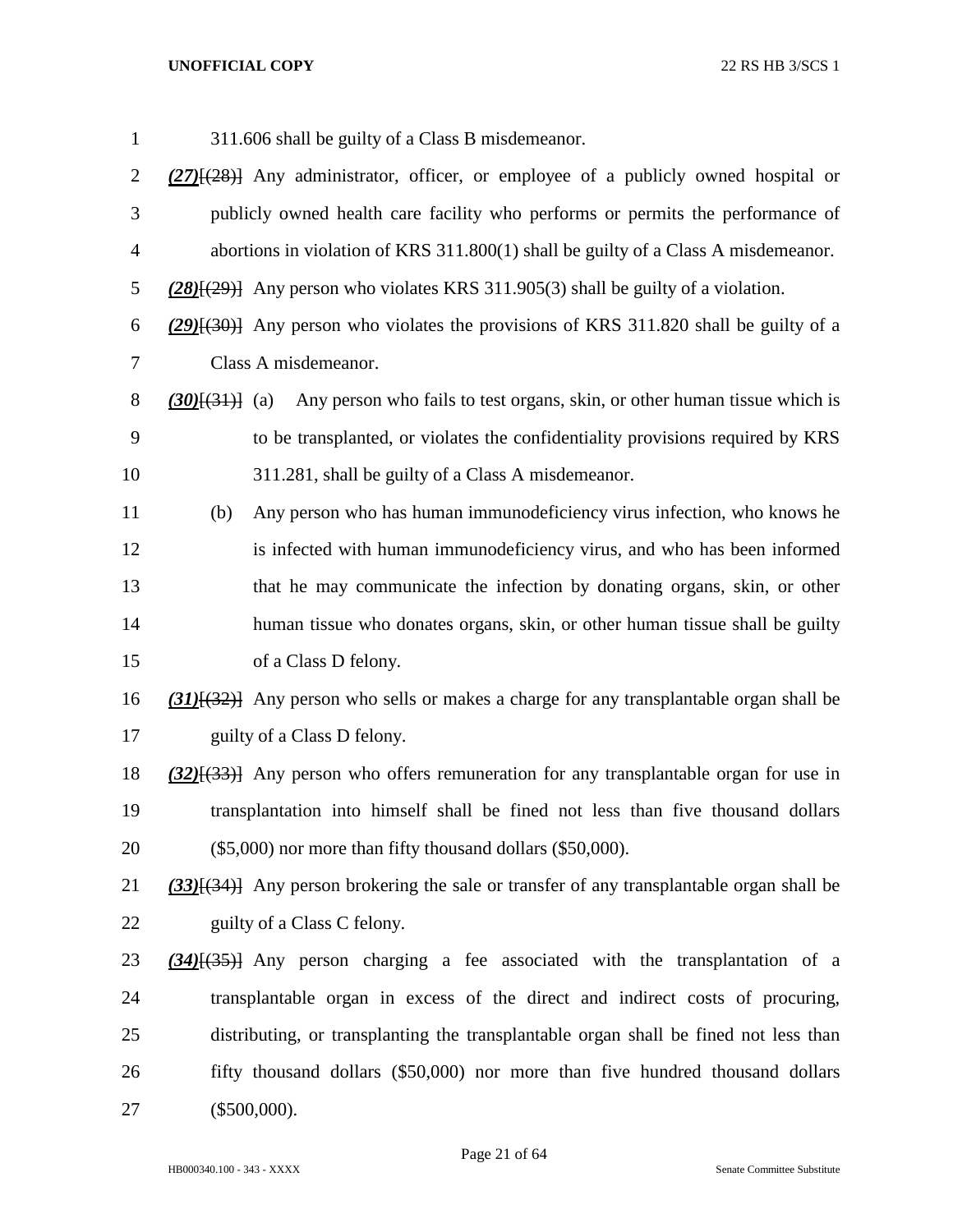| $\mathbf{1}$   | (35) <sup>{(36)}</sup> Any hospital performing transplantable organ transplants which knowingly                                  |
|----------------|----------------------------------------------------------------------------------------------------------------------------------|
| $\overline{2}$ | fails to report the possible sale, purchase, or brokering of a transplantable organ                                              |
| 3              | shall be fined not less than ten thousand dollars (\$10,000) or more than fifty                                                  |
| $\overline{4}$ | thousand dollars (\$50,000).                                                                                                     |
| 5              | Any physician or qualified technician who violates KRS 311.727 shall<br>$(36)(37)$ (a)                                           |
| 6              | be fined not more than one hundred thousand dollars (\$100,000) for a first                                                      |
| 7              | offense and not more than two hundred fifty thousand dollars (\$250,000) for                                                     |
| 8              | each subsequent offense.                                                                                                         |
| 9              | In addition to the fine, the court shall report the violation of any physician, in<br>(b)                                        |
| 10             | writing, to the Kentucky Board of Medical Licensure for such action and                                                          |
| 11             | discipline as the board deems appropriate.                                                                                       |
| 12             | $(37)$ $(38)$ } Any person who violates KRS 311.691 shall be guilty of a Class B                                                 |
| 13             | misdemeanor for the first offense, and a Class A misdemeanor for a second or                                                     |
| 14             | subsequent offense. In addition to any other penalty imposed for that violation, the                                             |
| 15             | board may, through the Attorney General, petition a Circuit Court to enjoin the                                                  |
| 16             | person who is violating KRS 311.691 from practicing genetic counseling in                                                        |
| 17             | violation of the requirements of KRS 311.690 to 311.700.                                                                         |
| 18             | (38)[(39)] Any person convicted of violating KRS 311.728 shall be guilty of a Class D                                            |
| 19             | felony.                                                                                                                          |
| 20             | A person who intentionally, knowingly, or recklessly violates Sections 5 to<br>$(39)$ $(a)$                                      |
| 21             | 11 of this Act is guilty of a Class D felony.                                                                                    |
| 22             | No criminal penalty may be assessed against a pregnant patient upon whom<br>(b)                                                  |
| 23             | a drug-induced abortion is attempted, induced, or performed.                                                                     |
| 24             | Section 4. KRS 213.101 is amended to read as follows:                                                                            |
| 25             | defined in KRS<br>213.011<br>(1)<br>abortion<br>which<br>$\left\{ \left( \alpha \right) \right\}$ Each<br>in the<br>as<br>occurs |
| 26             | Commonwealth, regardless of the length of gestation, shall be reported to the                                                    |
| 27             | Vital Statistics Branch by the person in charge of the institution within <i>three</i>                                           |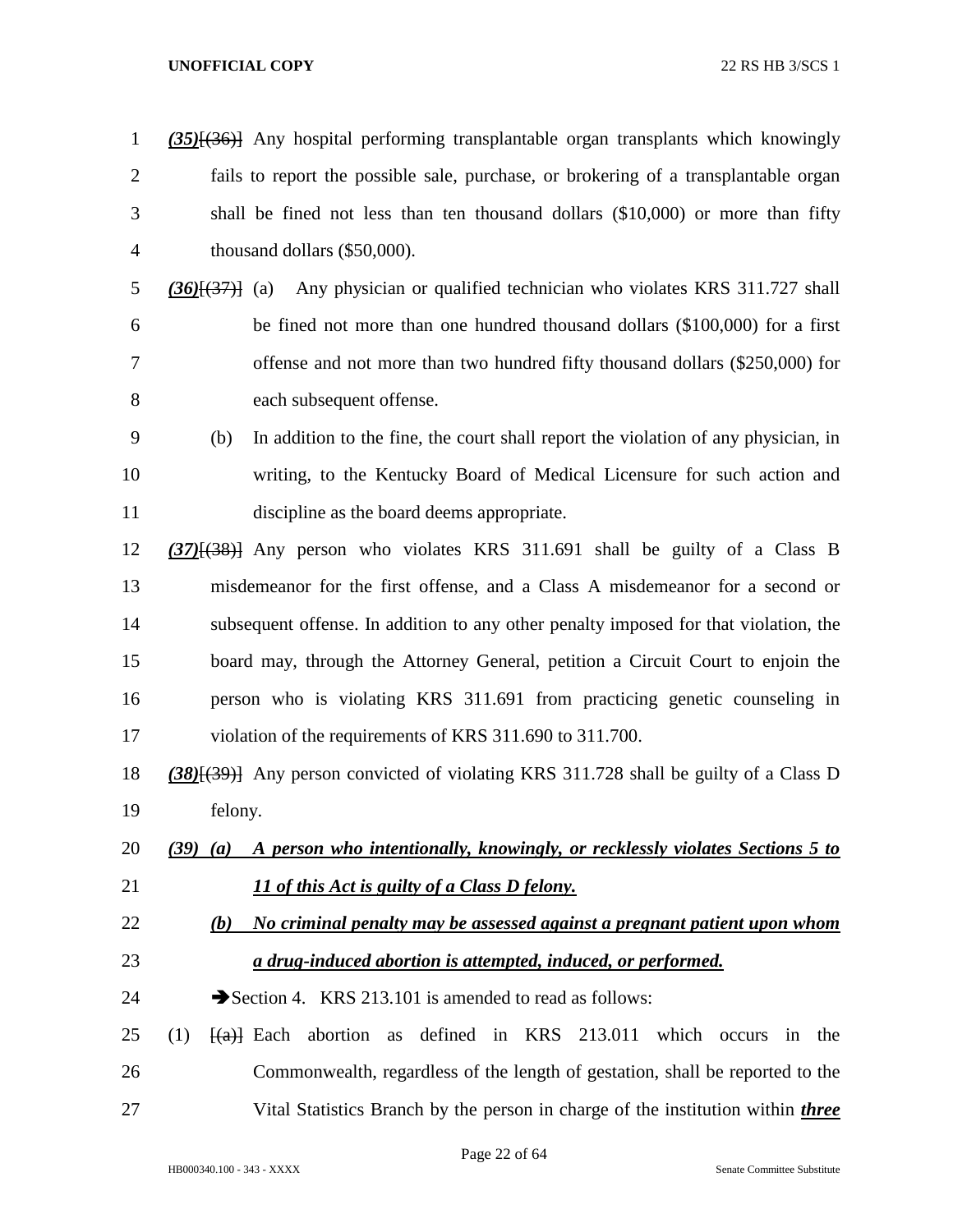| $\mathbf{1}$   |                            | $(3)$ [fifteen $(15)$ ] days after the end of the month in which the abortion                          |
|----------------|----------------------------|--------------------------------------------------------------------------------------------------------|
| $\overline{2}$ |                            | occurred. If the abortion was performed outside an institution, the attending                          |
| 3              |                            | physician shall prepare and file the report within <i>three</i> $(3)$ fifteen $(15)$ days              |
| 4              |                            | after the end of the month in which the abortion occurred.                                             |
| 5              | $(2)$ $\{(\pm)\}$          | The report shall include all the information the physician is required to certify                      |
| 6              |                            | in writing or determine under KRS 311.731, 311.7704, 311.7705, 311.7706,                               |
| 7              |                            | 311.7707, 311.774, 311.782, <del>[and ]</del> 311.783, <b>Sections 1, 8, and 9 of this Act, and at</b> |
| 8              | <u>a minimum:</u>          |                                                                                                        |
| 9              | (a)                        | The full name and address of the physician who performed the abortion or                               |
| 10             |                            | provided the abortion-inducing drug as defined in Section 5 of this Act;                               |
| 11             | (b)                        | The address at which the abortion was performed or the address at which                                |
| 12             |                            | the abortion-inducing drug was provided by a qualified physician, or the                               |
| 13             |                            | method of obtaining the abortion-inducing drug if not provided by a                                    |
| 14             |                            | qualified physician, including mail order, internet order, or by a telehealth                          |
| 15             |                            | provider in which case identifying information for the pharmacy, Web site                              |
| 16             |                            | address, or the telemedicine provider shall be included;                                               |
| 17             | (c)                        | The names, serial numbers, National Drug Codes, lot numbers, and                                       |
| 18             |                            | expiration dates of the specific abortion-inducing drugs that were provided                            |
| 19             |                            | to the pregnant patient and the dates each were provided;                                              |
| 20             | (d)                        | The full name and address of the referring physician, agency, or service, if                           |
| 21             |                            | any;                                                                                                   |
| 22             | <u>(e)</u>                 | The pregnant patient's city or town, county, state, country of residence, and                          |
| 23             |                            | zip code;                                                                                              |
| 24             | (f)                        | <b>The pregnant patient's age, race, and ethnicity;</b>                                                |
| 25             | $\left( \mathbf{g}\right)$ | The age or approximate age of the father, if known;                                                    |
| 26             | (h)                        | The total number and dates of each previous pregnancy, live birth, and                                 |
| 27             |                            | <i><u>abortion of the pregnant patient;</u></i>                                                        |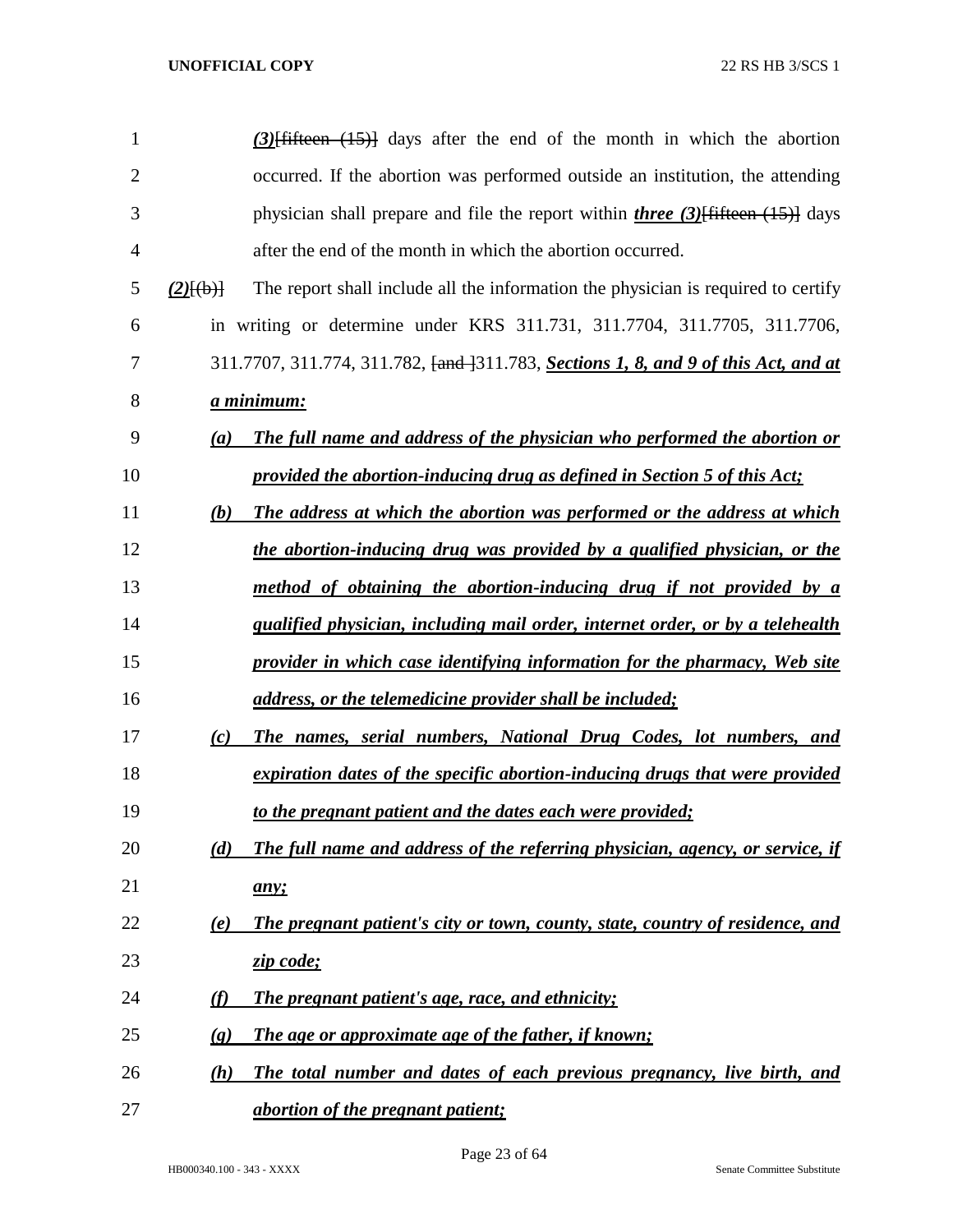| 1              | (i)                             | The probable gestational and post-fertilization ages of the unborn child, the |
|----------------|---------------------------------|-------------------------------------------------------------------------------|
| $\overline{2}$ |                                 | methods used to confirm the gestational and post-fertilization ages, and the  |
| 3              |                                 | date determined;                                                              |
| 4              | (i)                             | A list of any pre-existing medical conditions of the pregnant patient that    |
| 5              |                                 | may complicate her pregnancy, if any, including hemorrhage, infection,        |
| 6              |                                 | uterine perforation, cervical laceration, retained products, or any other     |
| 7              |                                 | condition;                                                                    |
| 8              | (k)                             | Whether the fetus was delivered alive and the length of time the fetus        |
| 9              |                                 | survived;                                                                     |
| 10             | (l)                             | Whether the fetus was viable and, if viable, the medical reason for           |
| 11             |                                 | termination;                                                                  |
| 12             | (m)                             | Whether a pathological examination of the fetus was performed;                |
| 13             | (n)                             | Whether the pregnant patient returned for a follow-up examination, the        |
| 14             |                                 | date and results of any such follow-up examination, and what reasonable       |
| 15             |                                 | efforts were made by the qualified physician to encourage the patient to      |
| 16             |                                 | reschedule a follow-up examination if the appointment was missed;             |
| 17             | $\boldsymbol{(\boldsymbol{o})}$ | Whether the woman suffered any complications or adverse events<br><i>as</i>   |
| 18             |                                 | defined in Section 5 of this Act and what specific complications or adverse   |
| 19             |                                 | <u>events occurred, and any follow-up treatment provided as required by</u>   |
| 20             |                                 | <b>Section 26 of this Act;</b>                                                |
| 21             | (p)                             | Whether the pregnant patient was Rh negative and, if so, was provided with    |
| 22             |                                 | an Rh negative information fact sheet and treated with the prevailing         |
| 23             |                                 | medical standard of care to prevent harmful fetal or child outcomes or Rh     |
| 24             |                                 | <i>incompatibility in future pregnancies;</i>                                 |
| 25             | $\left(\mathbf{q}\right)$       | The amount billed to cover the treatment for specific complications or        |
| 26             |                                 | adverse events, including whether the treatment was billed to Medicaid,       |
| 27             |                                 | private insurance, private pay, or other method. This should include ICD-10   |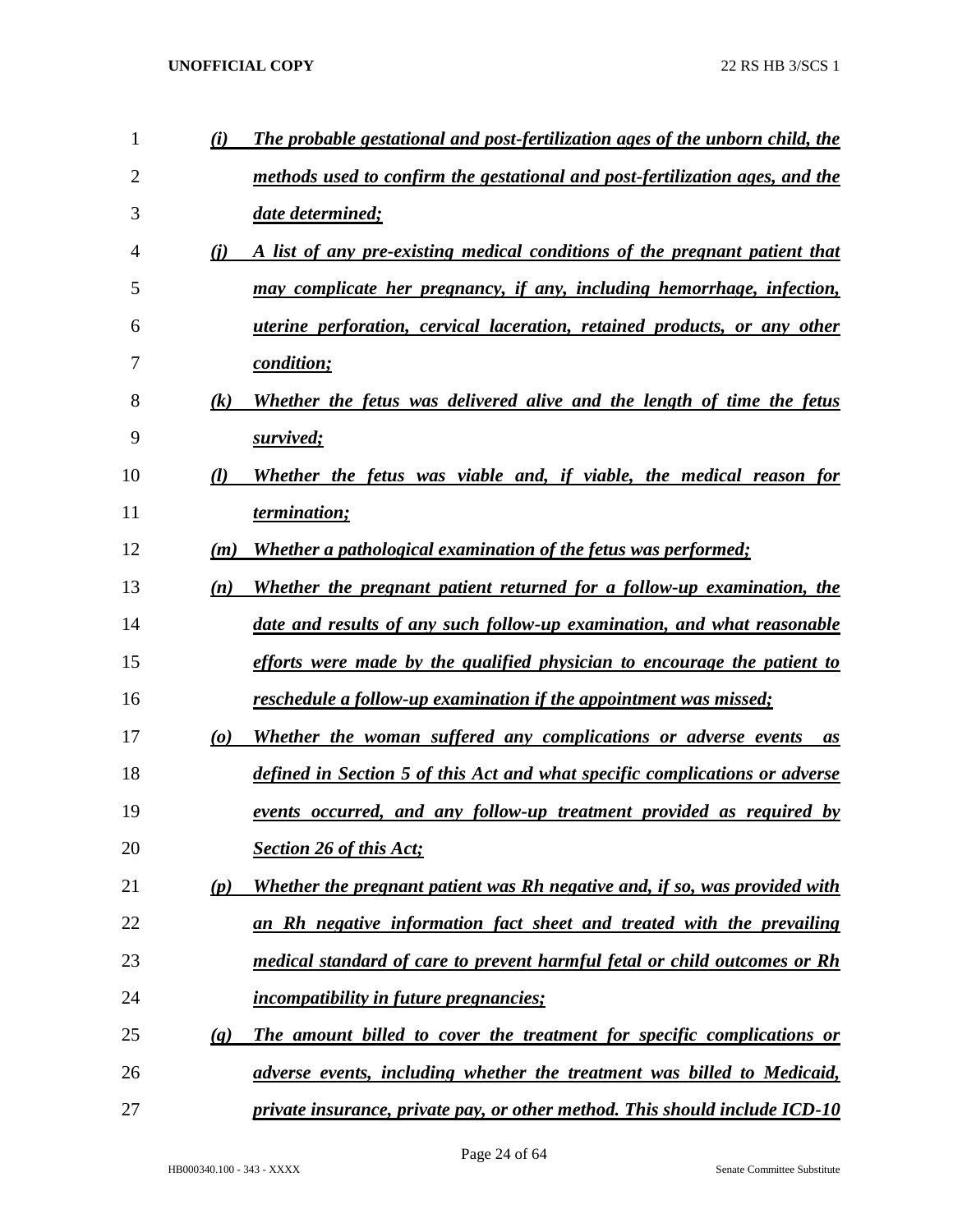| 1  |                        | codes reported and charges for any physician, hospital, emergency room,                          |
|----|------------------------|--------------------------------------------------------------------------------------------------|
| 2  |                        | <u>prescription or other drugs, laboratory tests, and any other costs for</u>                    |
| 3  |                        | treatment rendered;                                                                              |
| 4  | (r)                    | The reason for the abortion, if known, including abuse, coercion,                                |
| 5  |                        | harassment, or trafficking; and                                                                  |
| 6  | (s)                    | Whether the pregnant patient was tested for sexually transmitted diseases                        |
| 7  |                        | when providing the informed consent required in KRS 311.725 and Section                          |
| 8  |                        | <u>8 of this Act twenty-four (24) hours before the abortion procedure or tested</u>              |
| 9  |                        | at the time of the abortion procedure, and if the pregnant patient tested                        |
| 10 |                        | positive, was treated or referred for treatment and follow-up care [but shall                    |
| 11 |                        | not include information which will identify the physician, woman, or man                         |
| 12 |                        | involved.                                                                                        |
| 13 | (3)                    | The report shall not contain:                                                                    |
| 14 | (a)                    | The name of the pregnant patient;                                                                |
| 15 | (b)                    | <b>Common identifiers such as a Social Security number and motor vehicle</b>                     |
| 16 |                        | <i>operator's license number; and</i>                                                            |
| 17 | (c)                    | Any other information or identifiers that would make it possible to ascertain                    |
| 18 |                        | the patient's identity.                                                                          |
| 19 | $(4)$ $(e)$ $\uparrow$ | If a person other than the physician described in this subsection makes or                       |
| 20 |                        | maintains a record required by <b>Section 1 of this Act</b> , KRS 311.7704, 311.7705,            |
| 21 |                        | 311.7706, or 311.7707 on the physician's behalf or at the physician's direction, that            |
| 22 |                        | person shall comply with the reporting requirement described in this subsection as if            |
| 23 |                        | the person were the physician.                                                                   |
| 24 | $(5)$ $(2)$            | Each prescription issued for <i>an abortion-inducing drug as defined in Section</i>              |
| 25 |                        | 5 of this Act <sup>[RU-486</sup> , cytotec, pitocin, mifeprex, misoprostol, or any other drug or |
| 26 |                        | eombination of drugs] for which the primary indication is the induction of abortion              |
| 27 |                        | as defined in KRS 213.011 shall be reported to the Vital Statistics Branch within                |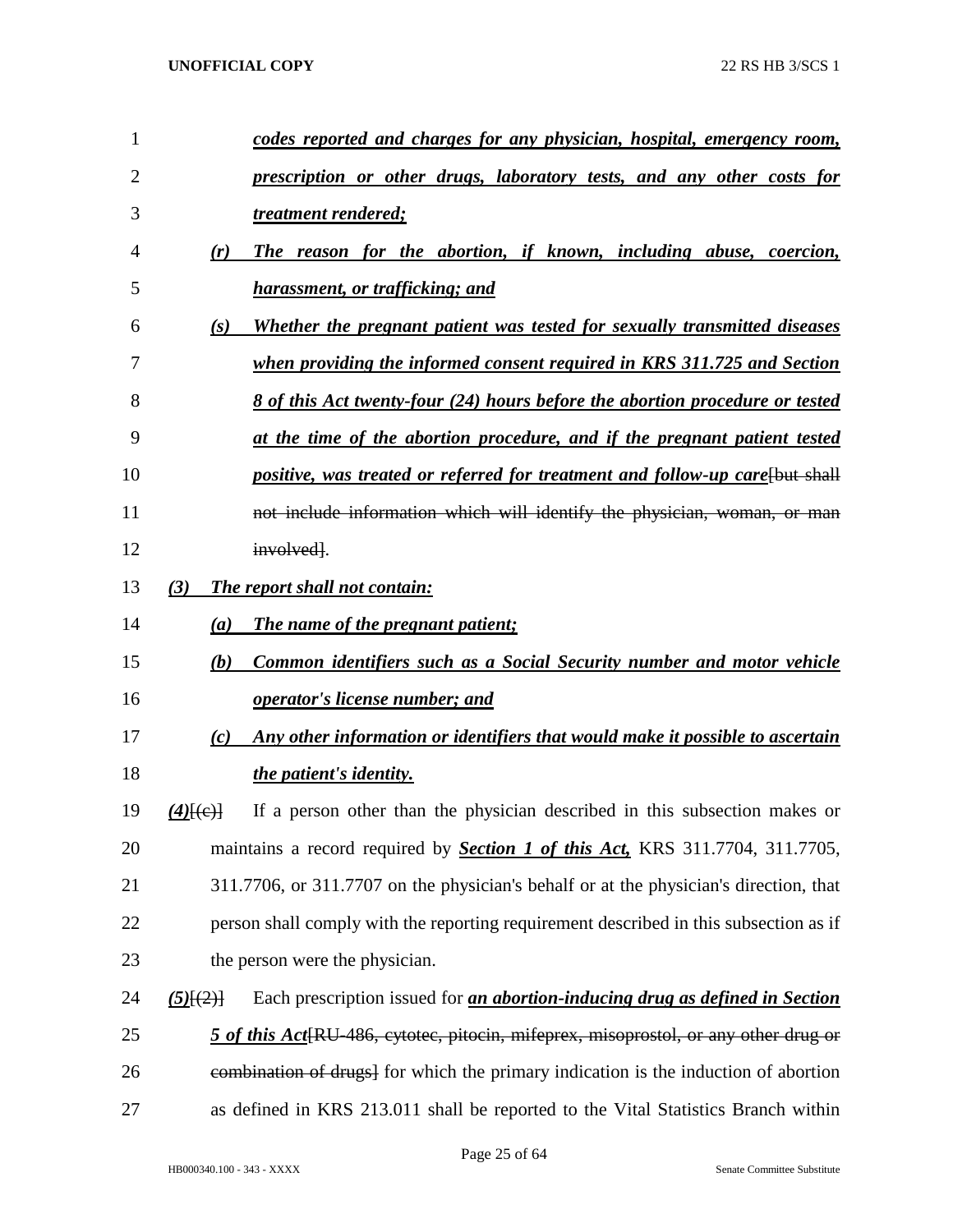*three (3)*<sup>[fifteen (15)]</sup> days after the end of the month in which the prescription was issued as required by KRS 311.774, but the report shall not include information which will identify the woman involved or anyone who may be picking up the prescription on behalf of the woman.

 $\frac{6}{6}$   $\frac{6}{3}$  The name of the person completing the report and the reporting institution shall not be subject to disclosure under KRS 61.870 to 61.884.

 *(7)*[(4)] By September 30 of each year, the Vital Statistics Branch shall issue a public report that provides statistics on all data collected, including the type of abortion procedure used, for the previous calendar year compiled from all of the reports covering that calendar year submitted to the cabinet in accordance with this section 11 for each of the items listed in [subsections (1) and (2) of ]this section. Each annual report shall also provide statistics for all previous calendar years in which this section was in effect, adjusted to reflect any additional information from late or corrected reports. The Vital Statistics Branch shall ensure that none of the information included in the report could reasonably lead to the identification of any pregnant woman upon whom an abortion was performed or attempted. Each annual report shall be made available on the cabinet's Web site.

 *(8)*[(5)] (a) Any person or institution who fails to submit a report by the end of thirty 19 (30) days following the due date set in  $f$ subsections (1) and (2) of 1<sup>this</sup> section shall be subject to a late fee of five hundred dollars (\$500) for each additional thirty (30) day period or portion of a thirty (30) day period the report is overdue.

 (b) Any person or institution who fails to submit a report, or who has submitted only an incomplete report, more than one (1) year following the due date set in **Example 1 Example 1 Example 1 Example 1 Example 1 Example 1 Example 1 Example 1 Example 1 Example 1 Example 1 Example 1 Example 1 Example 1 Example 1 Example 1 Example 1 Example 1 Ex**  Vital Statistics Branch be directed by a court of competent jurisdiction to submit a complete report within a time period stated by court order or be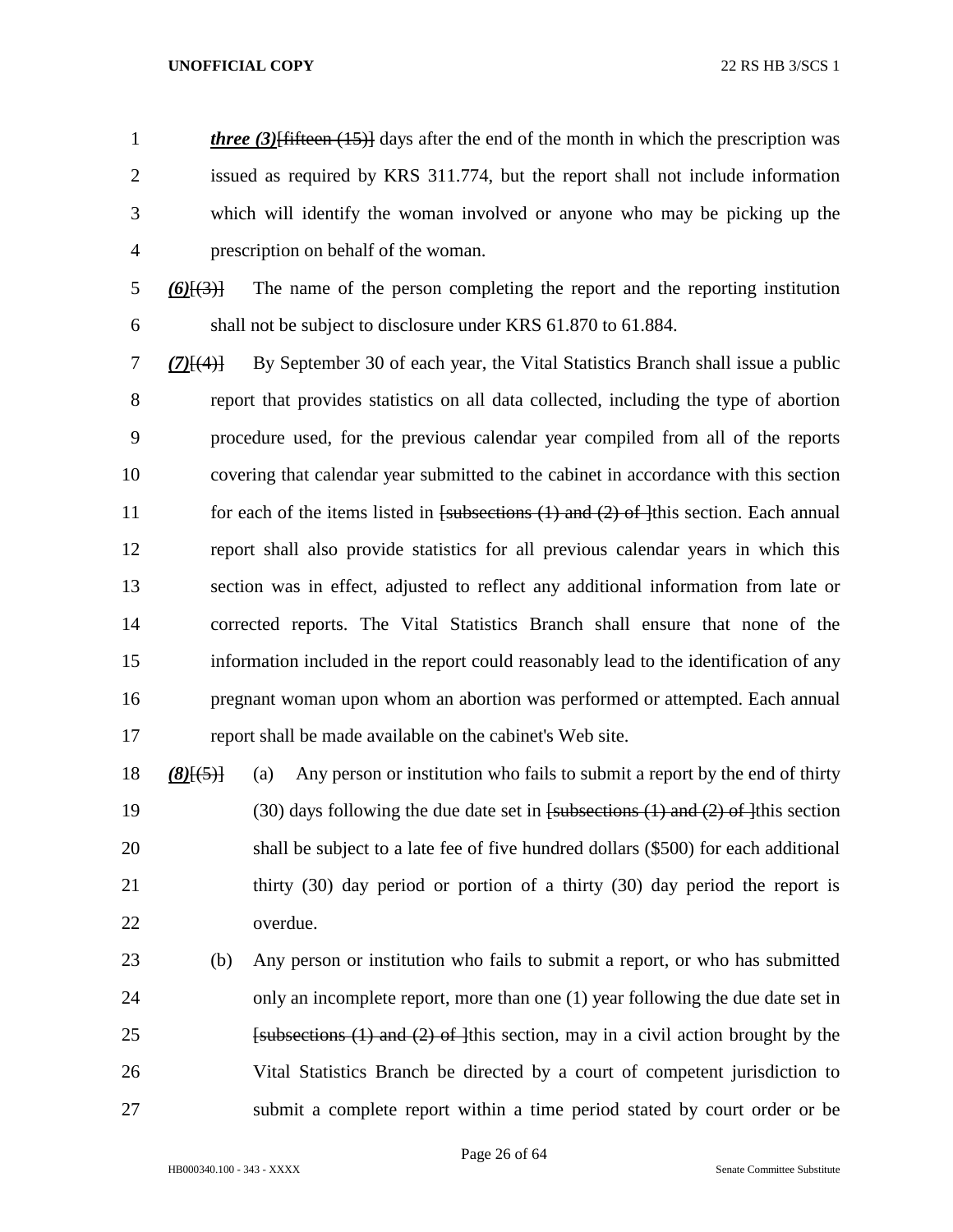| 1              |              | subject to contempt of court.                                                    |
|----------------|--------------|----------------------------------------------------------------------------------|
| $\overline{2}$ | (c)          | Failure by any physician to comply with the requirements of this section, other  |
| 3              |              | than filing a late report, or to submit a complete report in accordance with a   |
| 4              |              | court order shall subject the physician to KRS 311.595.                          |
| 5              | $(9)$ [(6)]  | Intentional falsification of any report required under this section is a Class A |
| 6              |              | misdemeanor.                                                                     |
| 7              | (10)(7)      | The Vital Statistics Branch shall promulgate administrative regulations in       |
| 8              |              | accordance with KRS Chapter 13A to assist in compliance with this section.       |
| 9              | $(11)$ $(a)$ | The Office of the Inspector General, Cabinet for Health and Family               |
| 10             |              | Services, shall annually audit the required reporting of abortion-related        |
| 11             |              | information to the Vital Statistics Branch in this section and Section 29 of     |
| 12             |              | this Act, and in so doing, shall function as a health oversight agency of the    |
| 13             |              | <b>Commonwealth for this specific purpose.</b>                                   |
| 14             | (b)          | The Office of the Inspector General shall ensure that none of the                |
| 15             |              | information included in the audit report could reasonably lead to the            |
| 16             |              | identification of any pregnant woman upon whom an abortion was                   |
| 17             |              | performed or attempted.                                                          |
| 18             | (c)          | If any personally identifiable information is viewed or recorded by the          |
| 19             |              | <b>Office of the Inspector General in conducting an audit authorized by this</b> |
| 20             |              | subsection, the information held by the Inspector General shall not be           |
| 21             |              | subject to the Kentucky Open Records Act, shall be confidential, and shall       |
| 22             |              | only be released upon court order.                                               |
| 23             | (d)          | The Inspector General shall submit a written report to the General               |
| 24             |              | <b>Assembly and the Attorney General by October 1 of each year. The reports</b>  |
| 25             |              | shall include findings from:                                                     |
| 26             |              | The audit required in this subsection, including any identified<br>1.            |
| 27             |              | reporting deficiencies; and                                                      |

HB000340.100 - 343 - XXXX Senate Committee Substitute

Page 27 of 64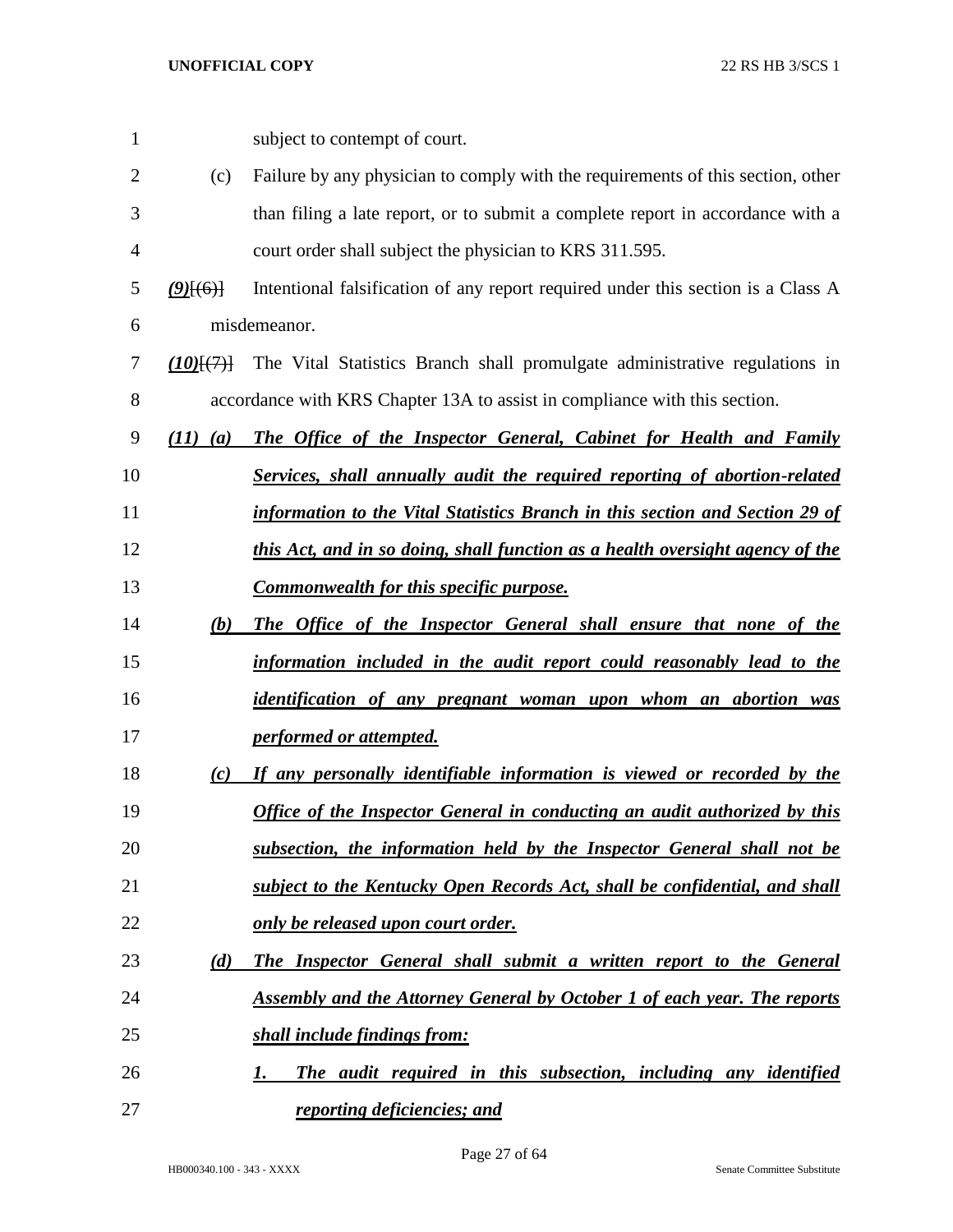| $\mathbf{1}$   |     | 2.<br>All abortion facility inspections, including any violations of KRS           |
|----------------|-----|------------------------------------------------------------------------------------|
| $\overline{2}$ |     | 216B.0431 and 216B.0435.                                                           |
| 3              |     | SECTION 5. A NEW SECTION OF KRS 311.710 TO 311.820 IS CREATED                      |
| 4              |     | TO READ AS FOLLOWS:                                                                |
| 5              |     | As used in Sections 5 to 11 of this Act unless the context otherwise requires:     |
| 6              | (I) | "Abortion" has the same meaning as in KRS 311.720;                                 |
| 7              | (2) | "Abortion-inducing drug" means a medicine, drug, or any other substance or         |
| 8              |     | combination of substances prescribed or dispensed with the intent of terminating   |
| 9              |     | the clinically diagnosable pregnancy of a woman, with knowledge that the           |
| 10             |     | termination will, with reasonable likelihood, cause the death of the unborn child. |
| 11             |     | This includes the off-label use of drugs known to have abortion-inducing           |
| 12             |     | properties, which are prescribed specifically with the intent of causing an        |
| 13             |     | abortion, such as mifepristone (mifeprex), misoprostol (cytotec), and              |
| 14             |     | methotrexate, or any generic or therapeutic equivalents thereof. The use of such   |
| 15             |     | drugs to induce abortion is also known as "medical," "medication," "RU-486,"       |
| 16             |     | <u>"chemical," "mifeprex regimen," or "drug-induced" abortion. This definition</u> |
| 17             |     | does not apply to drugs that may be known to cause an abortion but which are       |
| 18             |     | prescribed for other medical indications (e.g., chemotherapeutic agents,           |
| 19             |     | diagnostic drugs, etc.);                                                           |
| 20             | (3) | "Adverse event" means, as defined the Food and Drug Administration (FDA) in        |
| 21             |     | 21 CFR 312.32, any untoward medical occurrence associated with the use of a        |
| 22             |     | drug in humans, whether or not considered drug related. "Adverse event" does       |
| 23             |     | not include an adverse event or suspected adverse reaction that, had it occurred   |
| 24             |     | in a more severe form, might have caused death;                                    |
| 25             | (4) | "Associated physician" means a physician who has entered into an associated        |
| 26             |     | physician agreement established in Section 17 of this Act;                         |
| 27             | (5) | "Cabinet" means the Cabinet for Health and Family Services;                        |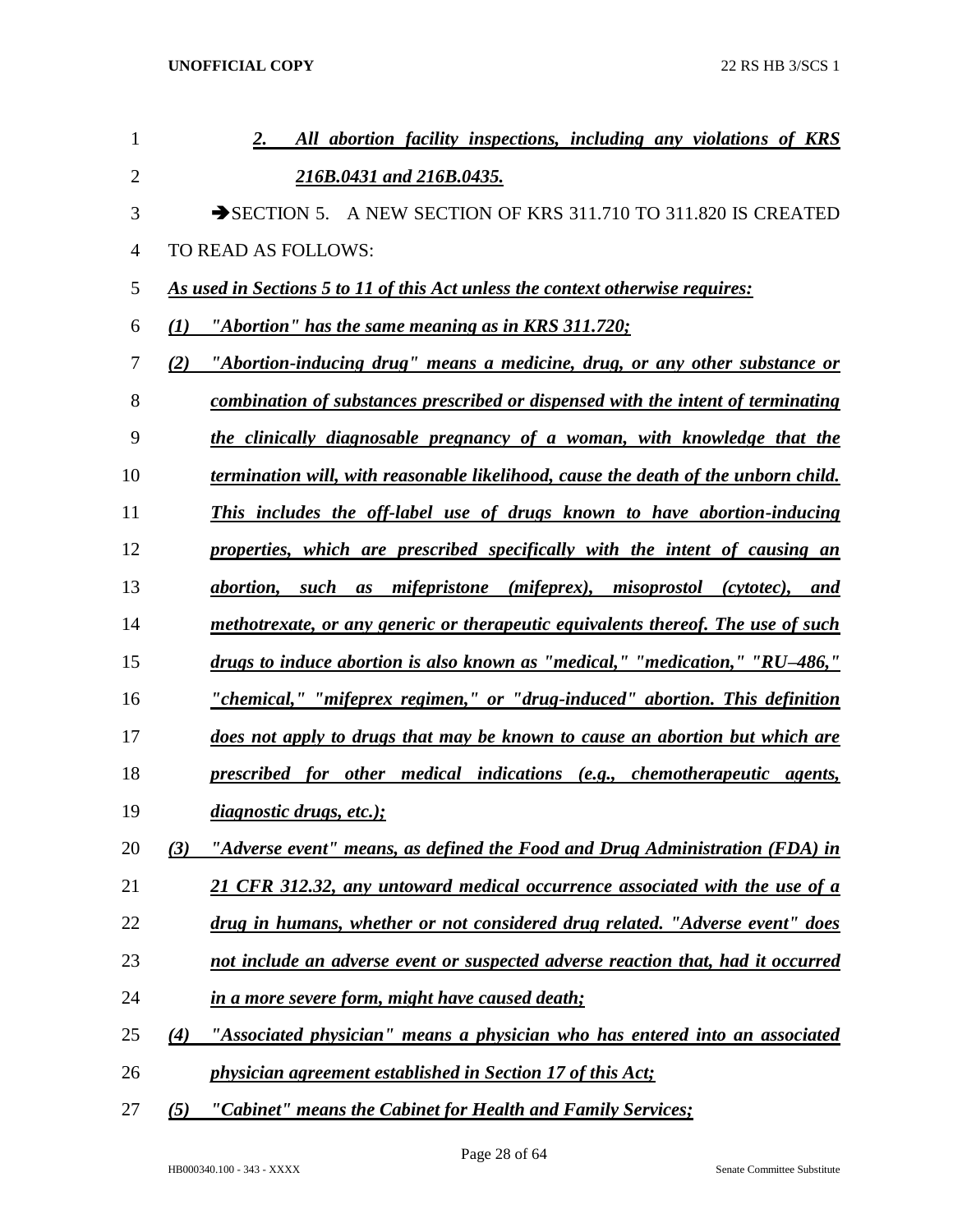| 1              | (6)  | "Complication" or "abortion complication" means only the following physical          |
|----------------|------|--------------------------------------------------------------------------------------|
| $\overline{2}$ |      | or psychological conditions which, in the reasonable medical judgment of a           |
| 3              |      | licensed healthcare professional, arise as a primary or secondary result of an       |
| 4              |      | induced abortion: uterine perforation, cervical laceration, infection, vaginal       |
| 5              |      | bleeding that qualifies as a Grade 2 or higher adverse event according to the        |
| 6              |      | <b>Common Terminology Criteria for Adverse Events, pulmonary embolism, deep</b>      |
| 7              |      | vein thrombosis, failure to actually terminate the pregnancy, incomplete abortion    |
| 8              |      | (retained tissue), pelvic inflammatory disease, missed ectopic pregnancy, cardiac    |
| 9              |      | arrest, respiratory arrest, renal failure, shock, amniotic fluid embolism, coma,     |
| 10             |      | death, free fluid in the abdomen, allergic reactions to anesthesia and abortion-     |
| 11             |      | inducing drugs, psychological complications as diagnosed that are listed in the      |
| 12             |      | <b>current Diagnostic and Statistical Manual of Mental Disorders, and any other</b>  |
| 13             |      | "adverse event" as defined by the FDA criteria provided in the MedWatch              |
| 14             |      | <b>Reporting System;</b>                                                             |
| 15             | (7)  | "Gestational age" has the same meaning as in KRS 311.7701;                           |
| 16             | (8)  | "Hospital" has the same meaning as in KRS 311.720;                                   |
| 17             | (9)  | "Manufacturer" or "distributor" means an individual or entity that creates,          |
| 18             |      | produces, supplies, transports, or sells drugs, including any substances:            |
| 19             |      | Recognized by an official pharmacopoeia or formulary;<br>$\left( a\right)$           |
| 20             |      | Intended for use in the diagnosis, cure, mitigation, treatment, or prevention<br>(b) |
| 21             |      | <u>of disease;</u>                                                                   |
| 22             |      | Other than food, intended to affect the structure or any function of the<br>(c)      |
| 23             |      | <b>body</b> ; and                                                                    |
| 24             |      | Intended for use as a component of a medicine but not a device or a<br>(d)           |
| 25             |      | <u>component, part, or accessory of a device;</u>                                    |
| 26             | (10) | "Nonsurgical abortion provider" means a qualified physician who is registered        |
| 27             |      | with the Cabinet for Health and Family Services;                                     |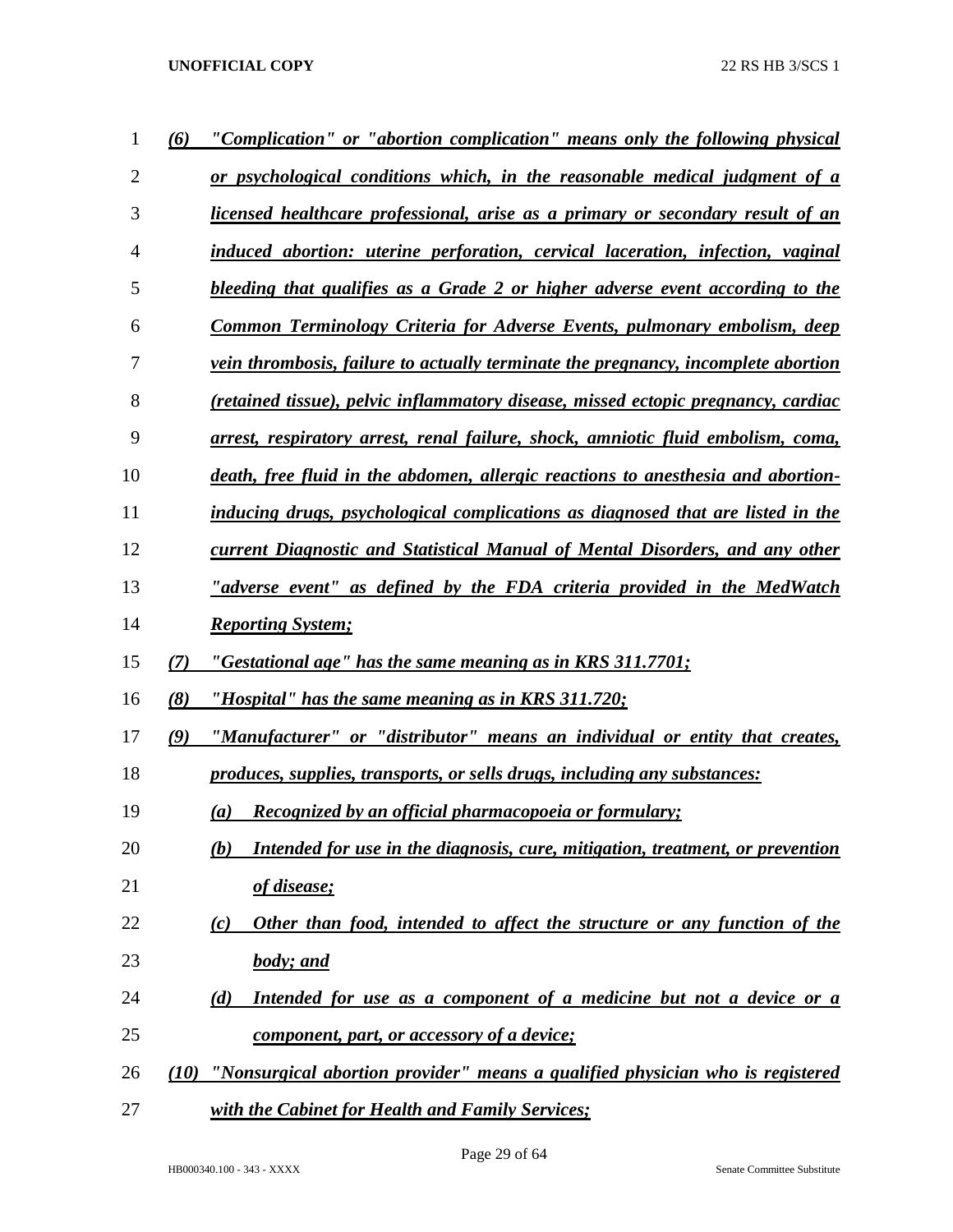| 1              | "Physician" has the same meaning as in KRS 311.720;                                                |
|----------------|----------------------------------------------------------------------------------------------------|
| $\overline{2}$ | "Pregnancy" or "pregnant" has the same meaning as intrauterine pregnancy as<br>(12)                |
| 3              | defined in KRS 311.7701;                                                                           |
| 4              | "Provide" or "provision" means any act of giving, selling, dispensing,<br>(13)                     |
| 5              | administering, transferring possession, delivering, transporting to, or otherwise                  |
| 6              | <i>providing or prescribing an abortion-inducing drug;</i>                                         |
| 7              | $(14)$ "Qualified physician" means a physician who is credentialed and competent to:               |
| 8              | <i>Identify and document a viable intrauterine pregnancy;</i><br>(a)                               |
| 9              | Assess the gestational age of pregnancy and to inform the patient of<br>(b)                        |
| 10             | gestational age-specific risks;                                                                    |
| 11             | Diagnose ectopic pregnancy;<br>(c)                                                                 |
| 12             | Determine blood type and administer the prevailing medical standard of<br>(d)                      |
| 13             | care to prevent harmful fetal or child outcomes or Rh incompatibility in                           |
| 14             | <i>future pregnancies if a pregnant patient is Rh negative;</i>                                    |
| 15             | Assess for signs of domestic abuse, reproductive control, human trafficking,<br>(e)                |
| 16             | and other signals of coerced abortion;                                                             |
| 17             | (f)<br><b>Provide surgical intervention or has entered into a contract with another</b>            |
| 18             | qualified physician to provide surgical intervention; and                                          |
| 19             | Supervise and bear legal responsibility for any agent, employee, or<br>$\left( \mathbf{g} \right)$ |
| 20             | contractor who is participating in any part of the procedure, including but                        |
| 21             | not limited to pre-procedure evaluation and care; and                                              |
| 22             | $(15)$ "Unborn child" has the same meaning as in KRS 311.781.                                      |
| 23             | SECTION 6. A NEW SECTION OF KRS 311.710 TO 311.820 IS CREATED                                      |
| 24             | TO READ AS FOLLOWS:                                                                                |
| 25             | Abortion-inducing drugs shall only be provided to a pregnant person by a<br>(I)                    |
| 26             | qualified physician who is registered with the Cabinet for Health and Family                       |
| 27             | Services as a nonsurgical abortion provider by following the procedures                            |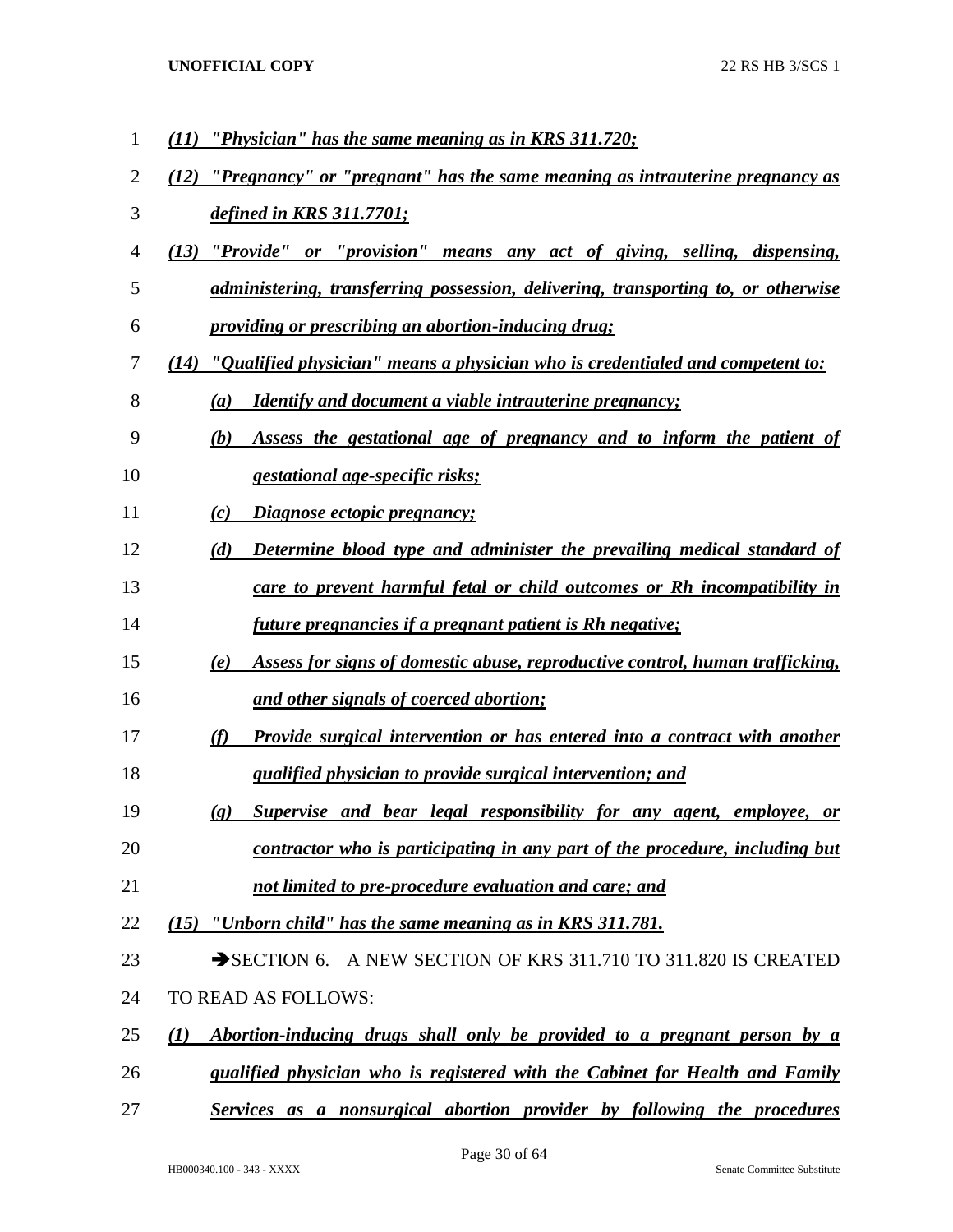| 1  | established in Sections 7, 8, and 9 of this Act.                                       |
|----|----------------------------------------------------------------------------------------|
| 2  | It shall be unlawful for any manufacturer, distributor, physician, qualified<br>(2)    |
| 3  | physician, pharmacy, or any other person to intentionally, knowingly, or               |
| 4  | recklessly dispense, prescribe, or distribute any abortion-inducing drug as defined    |
| 5  | in Section 5 of this Act to a pregnant person via courier, delivery, or mail service.  |
| 6  | SECTION 7. A NEW SECTION OF KRS 311.710 TO 311.820 IS CREATED                          |
| 7  | TO READ AS FOLLOWS:                                                                    |
| 8  | A qualified physician providing an abortion-inducing drug as defined in Section<br>(I) |
| 9  | 5 of this Act shall:                                                                   |
| 10 | Be credentialed and competent to handle complication management,<br>(a)                |
| 11 | <u>including emergency transfer; or</u>                                                |
| 12 | Have a signed contract with an associated physician who is credentialed to<br>(b)      |
| 13 | handle complications and produce that signed contract, including the name              |
| 14 | and phone number of the associated physician, upon the request of the                  |
| 15 | cabinet and each pregnant patient.                                                     |
| 16 | A qualified physician providing an abortion-inducing drug as defined in Section<br>(2) |
| 17 | 5 of this Act shall examine the patient in person and, prior to providing an           |
| 18 | abortion-inducing drug, shall:                                                         |
| 19 | <b>Independently verify that a pregnancy exists;</b><br>(a)                            |
| 20 | Determine the patient's blood type and, if the patient is Rh negative, provide<br>(b)  |
| 21 | the patient with an Rh negative information fact sheet and offer to provide            |
| 22 | treatment with the prevailing medical standard of care to prevent harmful              |
| 23 | fetal or child outcomes or Rh incompatibility in future pregnancies at the             |
| 24 | time of the abortion;                                                                  |
| 25 | Inform the patient that the remains of the unborn child may be visible in<br>(c)       |
| 26 | the process of completing the abortion; and                                            |
| 27 | Document, in the patient's medical chart, the gestational age and<br>(d)               |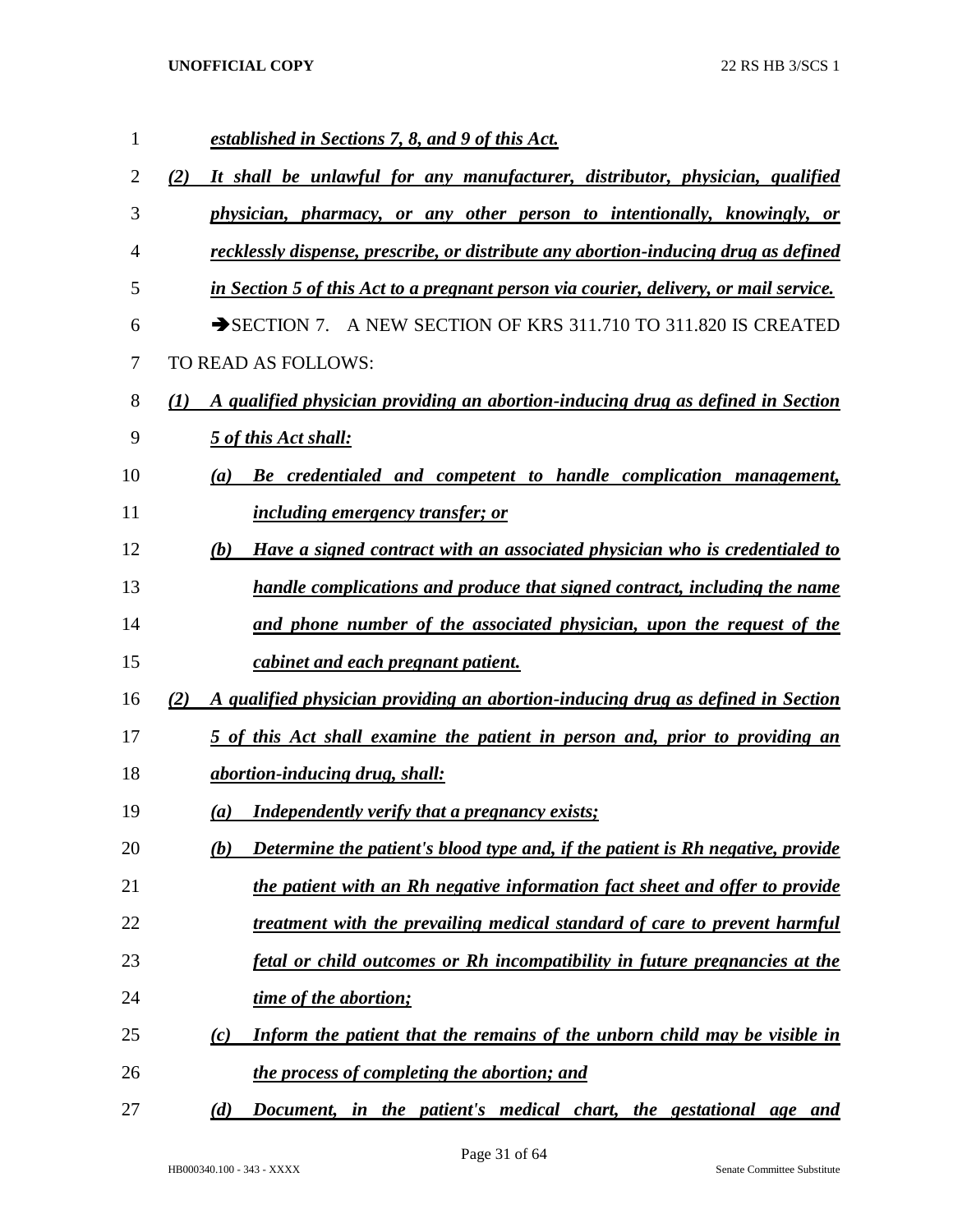| 1              | intrauterine location of the pregnancy, and whether the patient received                   |
|----------------|--------------------------------------------------------------------------------------------|
| $\overline{2}$ | treatment for Rh negativity, as diagnosed, by the most accurate standard of                |
| 3              | medical care.                                                                              |
| 4              | The qualified physician or an agent of the qualified physician providing any<br>(3)<br>(a) |
| 5              | abortion-inducing drug as defined in Section 5 of this Act shall schedule a                |
| 6              | follow-up visit for the patient for approximately seven (7) to fourteen (14)               |
| 7              | days after administration of the abortion-inducing drug to confirm that the                |
| 8              | pregnancy is completely terminated and to assess any degree of bleeding.                   |
| 9              | The qualified physician shall make all reasonable efforts to ensure that the<br>(b)        |
| 10             | patient returns for the scheduled appointment.                                             |
| 11             | A brief description of the efforts made to comply with this subsection,<br>(c)             |
| 12             | including the date, time, and identification by name of the person making                  |
| 13             | such efforts, shall be included in the patient's medical record.                           |
| 14             | SECTION 8. A NEW SECTION OF KRS 311.710 TO 311.820 IS CREATED                              |
| 15             | TO READ AS FOLLOWS:                                                                        |
| 16             | An abortion-inducing drug as defined in Section 5 of this Act shall not be<br>(I)          |
| 17             | provided to a pregnant patient without the informed consent of the patient.                |
| 18             | Informed consent shall be obtained at least twenty-four (24) hours before the              |
| 19             | abortion-inducing drug is provided to a pregnant patient, except if, in the                |
| 20             | reasonable medical judgment of the qualified physician, compliance with this               |
| 21             | subsection would pose a risk of:                                                           |
| 22             | The death of the pregnant patient; or<br>(a)                                               |
| 23             | The substantial and irreversible physical impairment of a major bodily<br>(b)              |
| 24             | function, not including psychological or emotional conditions, of the                      |
| 25             | <i>pregnant patient.</i>                                                                   |
| 26             | A qualified physician shall use a form created by the Cabinet for Health and<br>(2)        |
| 27             | <b>Family Services to obtain the consent required prior to providing an abortion-</b>      |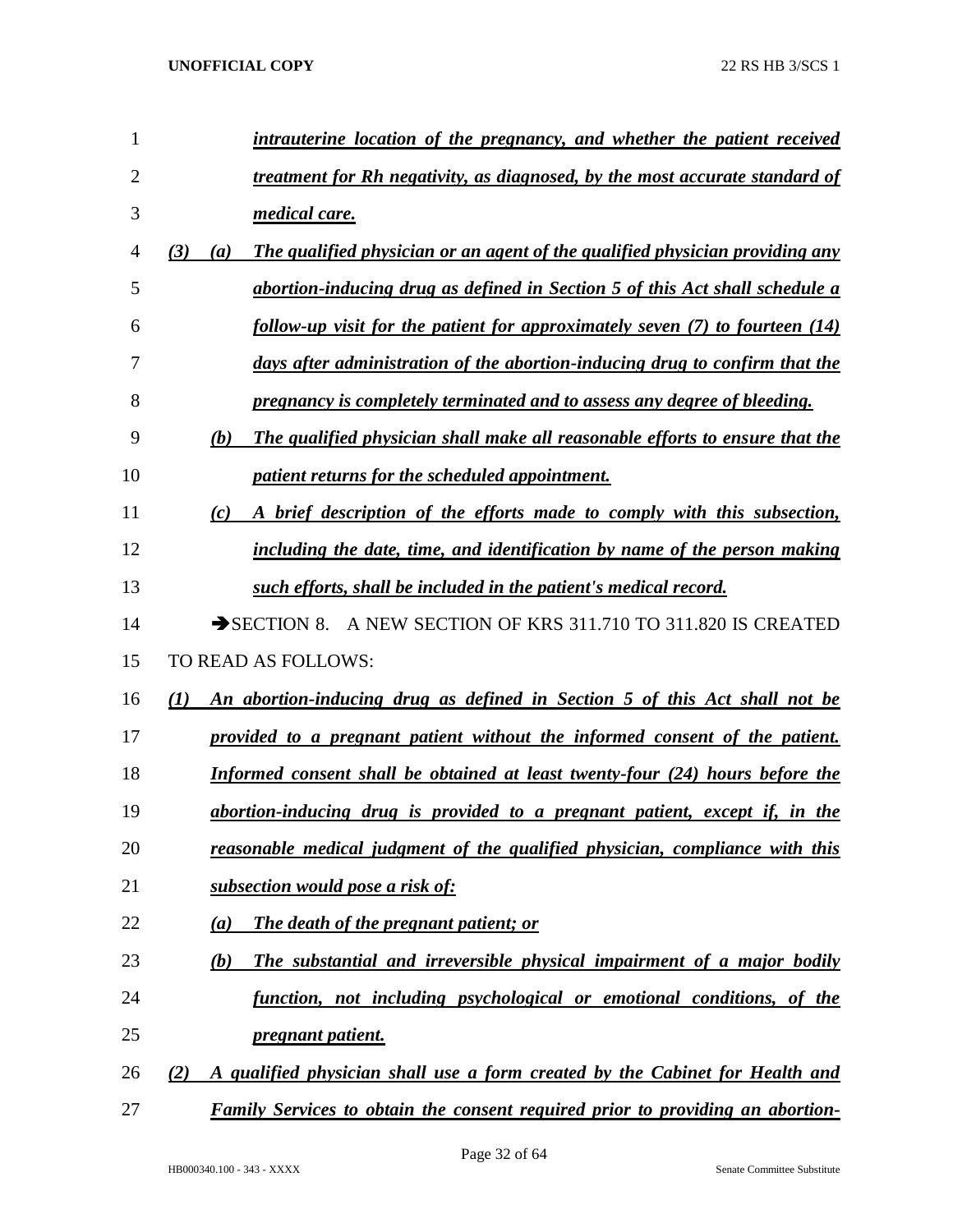| $\mathbf{1}$   |                             | inducing drug as defined in Section 5 of this Act and submit the completed form   |
|----------------|-----------------------------|-----------------------------------------------------------------------------------|
| $\overline{2}$ |                             | to the cabinet.                                                                   |
| 3              | (3)                         | A consent form is not valid and consent is not sufficient, unless:                |
| 4              | (a)                         | The patient initials each entry, list, description, or declaration required to be |
| 5              |                             | <u>on the consent form;</u>                                                       |
| 6              | (b)                         | The patient signs the consent statement; and                                      |
| 7              | (c)                         | The qualified physician signs the qualified physician declaration.                |
| 8              | (4)                         | The consent form shall include but is not limited to the following:               |
| 9              | (a)                         | The probable gestational age of the unborn child as determined by both            |
| 10             |                             | patient history and by ultrasound results used to confirm gestational age;        |
| 11             | (b)                         | A detailed description of the steps to complete the drug-induced abortion;        |
| 12             | (c)                         | A detailed list of the risks related to the specific abortion-inducing drug as    |
| 13             |                             | defined in Section 5 of this Act or drugs to be used, including potential         |
| 14             |                             | complications and adverse events as defined in Section 5 of this Act;             |
| 15             | (d)                         | If the pregnant patient was Rh negative, the pregnant patient was provided        |
| 16             |                             | with an Rh negative information fact sheet and offered treatment with the         |
| 17             |                             | prevailing medical standard of care to prevent harmful fetal or child             |
| 18             |                             | <u><b>outcomes or Rh incompatibility in future pregnancies;</b></u>               |
| 19             | (e)                         | That the risks of complications from a chemical abortion, including               |
| 20             |                             | <i>incomplete abortion, increase with advancing gestational age;</i>              |
| 21             | (f)                         | That it may be possible to reverse the effects of the abortion-inducing drug      |
| 22             |                             | <i>if desired but that this should be done as soon as possible;</i>               |
| 23             | $\left( \mathbf{g} \right)$ | That the patient may see the remains of the unborn child in the process of        |
| 24             |                             | completing the abortion;                                                          |
| 25             | (h)                         | That initial studies suggest that children born after reversing the effects of    |
| 26             |                             | the abortion-inducing drug mifeprex/mifepristone have no greater risk of          |
| 27             |                             | birth defects than the general population;                                        |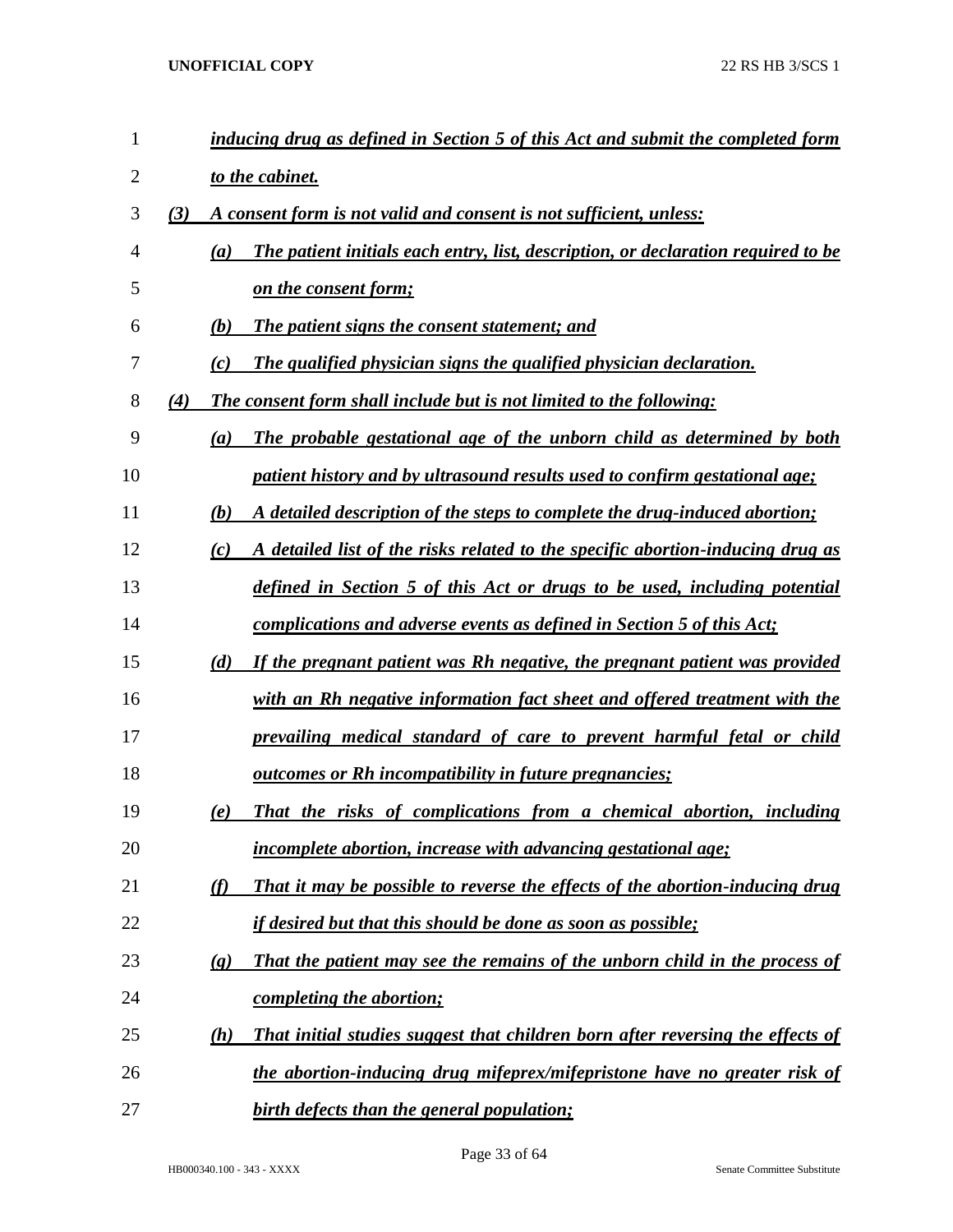| 1  | (i)               | That initial studies suggest that there is no increased risk of maternal             |
|----|-------------------|--------------------------------------------------------------------------------------|
| 2  |                   | mortality after reversing the effects of the abortion-inducing drug                  |
| 3  |                   | mifeprex/mifepristone;                                                               |
| 4  | (i)               | That information on and assistance with reversing the effects of abortion-           |
| 5  |                   | inducing drugs are available in the state-prepared materials and on the              |
| 6  |                   | cabinet's Web site;                                                                  |
| 7  | $\left( k\right)$ | An "acknowledgment of risks and consent statement" which the pregnant                |
| 8  |                   | patient shall sign. The pregnant patient shall initial by each statement and         |
| 9  |                   | the statement shall include but is not limited to the following declarations:        |
| 10 |                   | That the pregnant patient understands that the abortion-inducing                     |
| 11 |                   | drug regimen or procedure is intended to end the pregnancy and will                  |
| 12 |                   | result in the death of the unborn child;                                             |
| 13 |                   | That the pregnant patient is not being forced to have an abortion, has<br>2.         |
| 14 |                   | the choice not to have the abortion, and may withdraw consent to the                 |
| 15 |                   | abortion-inducing drug regimen even after it has been provided;                      |
| 16 |                   | That the pregnant patient understands that the abortion-inducing<br>3.               |
| 17 |                   | drug to be provided has specific risks and may result in specific                    |
| 18 |                   | <i>complications;</i>                                                                |
| 19 |                   | That the pregnant patient has been given the opportunity to ask<br>4.                |
| 20 |                   | questions about the pregnancy, the development of the unborn child,                  |
| 21 |                   | alternatives to abortion, the abortion-inducing drug or drugs to be                  |
| 22 |                   | used, and the risks and complications possible when abortion-                        |
| 23 |                   | <i>inducing drugs are provided;</i>                                                  |
| 24 |                   | <u>5.</u><br>That the pregnant patient was specifically told that information on the |
| 25 |                   | potential ability of qualified medical professionals to reverse the                  |
| 26 |                   | effects of a drug-induced abortion is available and where to obtain                  |
| 27 |                   | information for assistance in locating a medical professional that can               |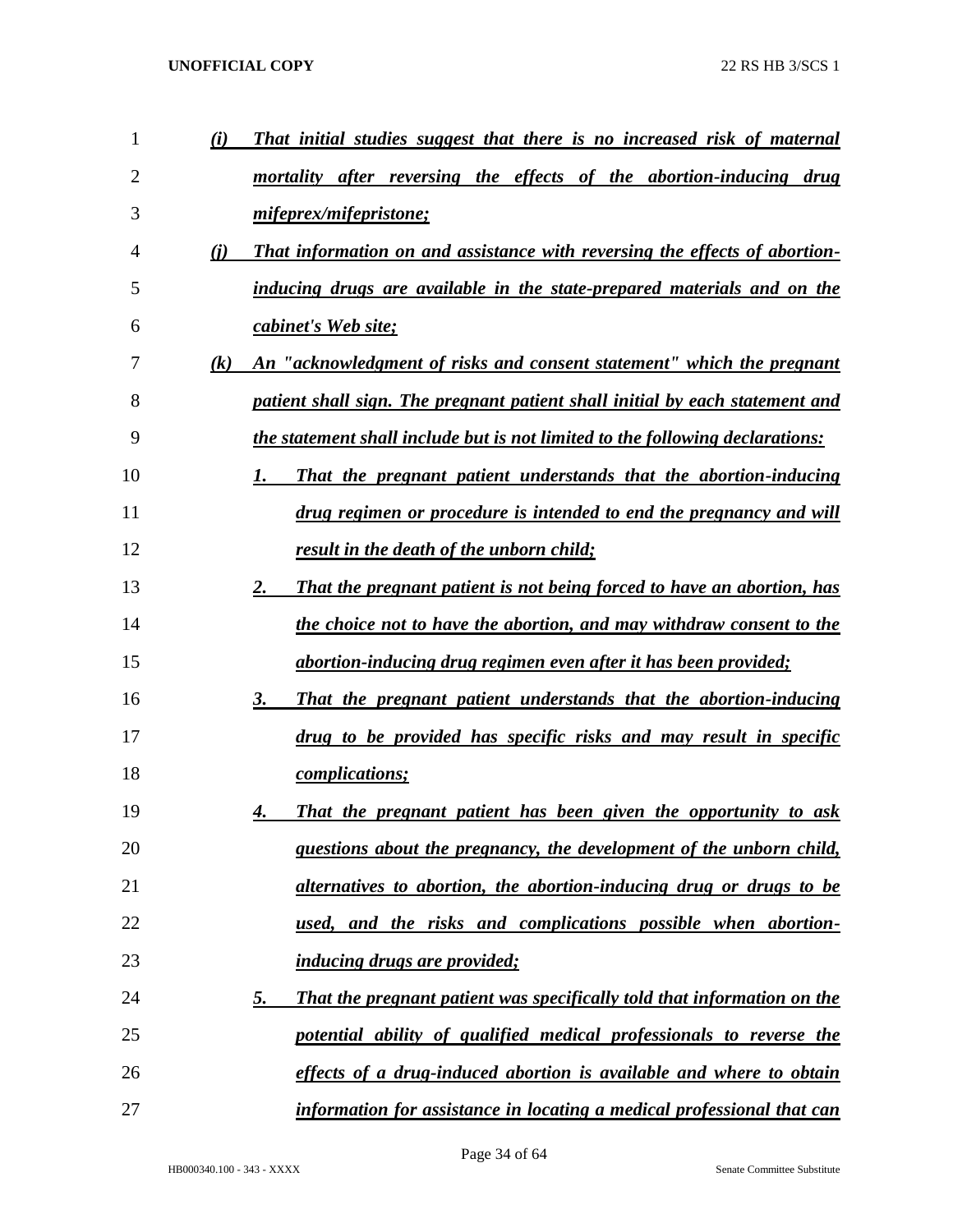| 1  | <u>aid in the reversal of a drug-induced abortion;</u>                                        |
|----|-----------------------------------------------------------------------------------------------|
| 2  | 6.<br>That the pregnant patient has been provided access to printed                           |
| 3  | <i>materials on informed consent for abortion;</i>                                            |
| 4  | <b>That the pregnant patient has been given the name and phone number</b><br>7.               |
| 5  | of the associated physician who has agreed to provide medical care                            |
| 6  | and treatment in the event of complications associated with the                               |
| 7  | <i><u>abortion-inducing drug regimen or procedure;</u></i>                                    |
| 8  | 8.<br><b>That the qualified physician will schedule an in-person follow-up visit</b>          |
| 9  | for the patient for approximately seven (7) to fourteen (14) days after                       |
| 10 | providing the abortion-inducing drug or drugs to confirm that the                             |
| 11 | pregnancy is completely terminated and to assess any degree of                                |
| 12 | <b>bleeding and other complications;</b>                                                      |
| 13 | 9.<br>That the pregnant patient has received or been given sufficient                         |
| 14 | information to give informed consent to the abortion-inducing drug                            |
| 15 | regimen or procedure; and                                                                     |
| 16 | That the patient has a private right of action to sue the qualified<br>10.                    |
| 17 | physician under the laws of Kentucky if the patient feels coerced or                          |
| 18 | misled prior to obtaining an abortion;                                                        |
| 19 | A qualified physician's declaration that states that the qualified physician<br>$\mathcal{U}$ |
| 20 | has explained the abortion-inducing drug or drugs to be provided, has                         |
| 21 | provided all of the information required in paragraph (k) of this subsection,                 |
| 22 | and has answered all of the woman's questions, shall be signed by the                         |
| 23 | <i><u><b>qualified physician; and</b></u></i>                                                 |
| 24 | If prescribing for the purpose of inducing an abortion, a qualified physician<br>(m)          |
| 25 | shall include the following on the prescription for an abortion-inducing                      |
| 26 | drug: "For The Purpose of Abortion Inducement".                                               |
| 27 | SECTION 9. A NEW SECTION OF KRS 311.710 TO 311.820 IS CREATED                                 |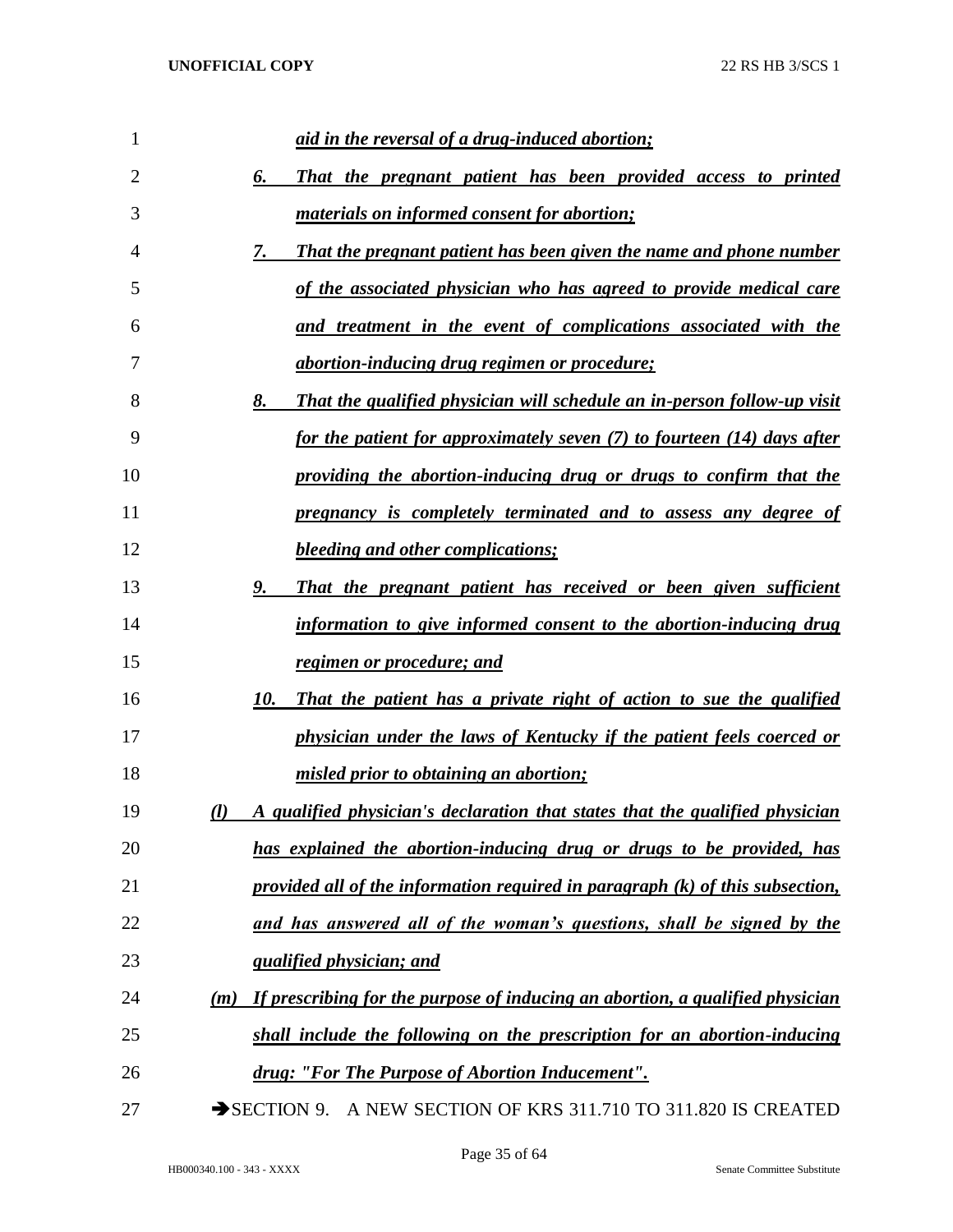| 1  |                  | TO READ AS FOLLOWS:                                                                    |
|----|------------------|----------------------------------------------------------------------------------------|
| 2  | (1)              | Each abortion-inducing drug as defined in Section 5 of this Act provided to a          |
| 3  |                  | pregnant patient by a qualified physician shall be reported to the cabinet as          |
| 4  |                  | required by Section 26 of this Act.                                                    |
| 5  | (2)              | If a qualified physician provides an abortion-inducing drug as defined in Section      |
| 6  |                  | 5 of this Act to a pregnant woman for the purpose of inducing an abortion, and if      |
| 7  |                  | the qualified physician knows that the woman who uses the abortion-inducing            |
| 8  |                  | drug for the purpose of inducing an abortion experiences, during or within             |
| 9  |                  | fifteen (15) days after the use of the abortion-inducing drug, an adverse event as     |
| 10 |                  | defined in Section 5 of this Act, the qualified physician shall provide a written      |
| 11 |                  | report of the adverse event within three (3) days of the event to the federal Food     |
| 12 |                  | and Drug Administration via the MedWatch reporting system, the cabinet, and            |
| 13 |                  | the board.                                                                             |
| 14 | (3)              | Any physician, qualified physician, associated physician, or other healthcare          |
| 15 |                  | provider who diagnoses or knowingly treats a patient, either contemporaneously         |
| 16 |                  | to or at any time after a drug-induced abortion, for a complication or adverse         |
| 17 |                  | event as defined in Section 5 of this Act related to the drug-induced abortion shall   |
| 18 |                  | make a report of the complication or adverse event to the cabinet on a report form     |
| 19 |                  | provided by the cabinet. The report shall be completed and signed by the               |
| 20 |                  | physician, qualified physician, or other healthcare provider who diagnosed or          |
| 21 |                  | treated the complication or adverse event, and transmitted to the cabinet within       |
| 22 |                  | <u>three (3) days after the diagnosis or treatment was provided. Each report shall</u> |
| 23 |                  | include at minimum the information required by Section 4 of this Act.                  |
| 24 |                  | SECTION 10. A NEW SECTION OF KRS 311.710 TO 311.820 IS CREATED                         |
| 25 |                  | TO READ AS FOLLOWS:                                                                    |
| 26 | $\mathcal{L}(I)$ | Nothing in Sections 5 to 11 of this Act shall be construed as creating or              |

*recognizing a right to abortion.*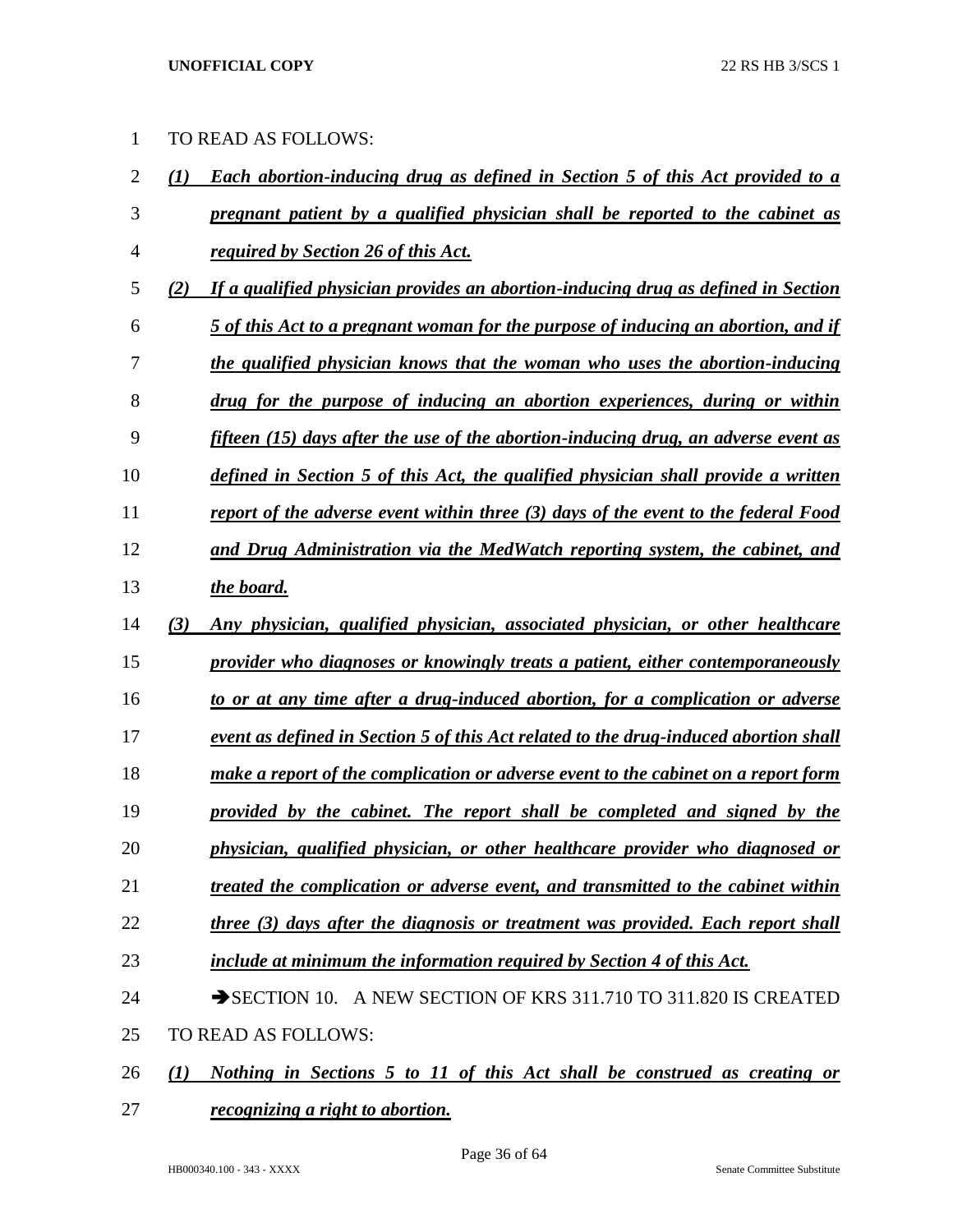| $\mathbf{1}$ | It is not the intention of Sections 5 to 11 of this Act to make lawful an abortion<br>(2)   |
|--------------|---------------------------------------------------------------------------------------------|
| 2            | that is otherwise unlawful.                                                                 |
| 3            | Sections 5 to 11 of this Act or any state or federal laws to the contrary, abortion-<br>(3) |
| 4            | inducing drugs as defined in Section 5 of this Act shall not be provided in any             |
| 5            | school facility or on state grounds, including but not limited to elementary and            |
| 6            | secondary schools and institutions of higher education in Kentucky.                         |
| 7            | SECTION 11. A NEW SECTION OF KRS 311.710 TO 311.820 IS CREATED                              |
| 8            | TO READ AS FOLLOWS:                                                                         |
| 9            | In addition to the remedies available under the laws in this state, failure to<br>(1)       |
| 10           | comply with Sections 5 to 11 of this Act shall:                                             |
| 11           | Provide a basis for a civil malpractice action for actual and punitive<br>(a)               |
| 12           | <i>damages;</i>                                                                             |
| 13           | Provide a basis for a professional disciplinary action under KRS 411.167;<br>(b)            |
| 14           | and                                                                                         |
| 15           | <b>Provide a basis for recovery for a pregnant patient's survivors for the</b><br>(c)       |
| 16           | wrongful death of the patient under KRS 411.130.                                            |
| 17           | When requested, the court shall allow a patient to proceed using only the<br>(2)            |
| 18           | patient's initials or a pseudonym and may close any proceedings in the case and             |
| 19           | enter other protective orders to preserve the privacy of the patient upon whom the          |
| 20           | drug-induced abortion was attempted, induced, or performed.                                 |
| 21           | If judgment is rendered in favor of the plaintiff, the court shall also render<br>(3)       |
| 22           | judgment for reasonable attorney's fees in favor of the plaintiff against the               |
| 23           | defendant.                                                                                  |
| 24           | If judgment is rendered in favor of the defendant and the court finds that the<br>(4)       |
| 25           | plaintiff's suit was frivolous and brought in bad faith, the court may render               |
| 26           | judgment for reasonable attorney's fees in favor of the defendant against the               |
| 27           | <i>plaintiff.</i>                                                                           |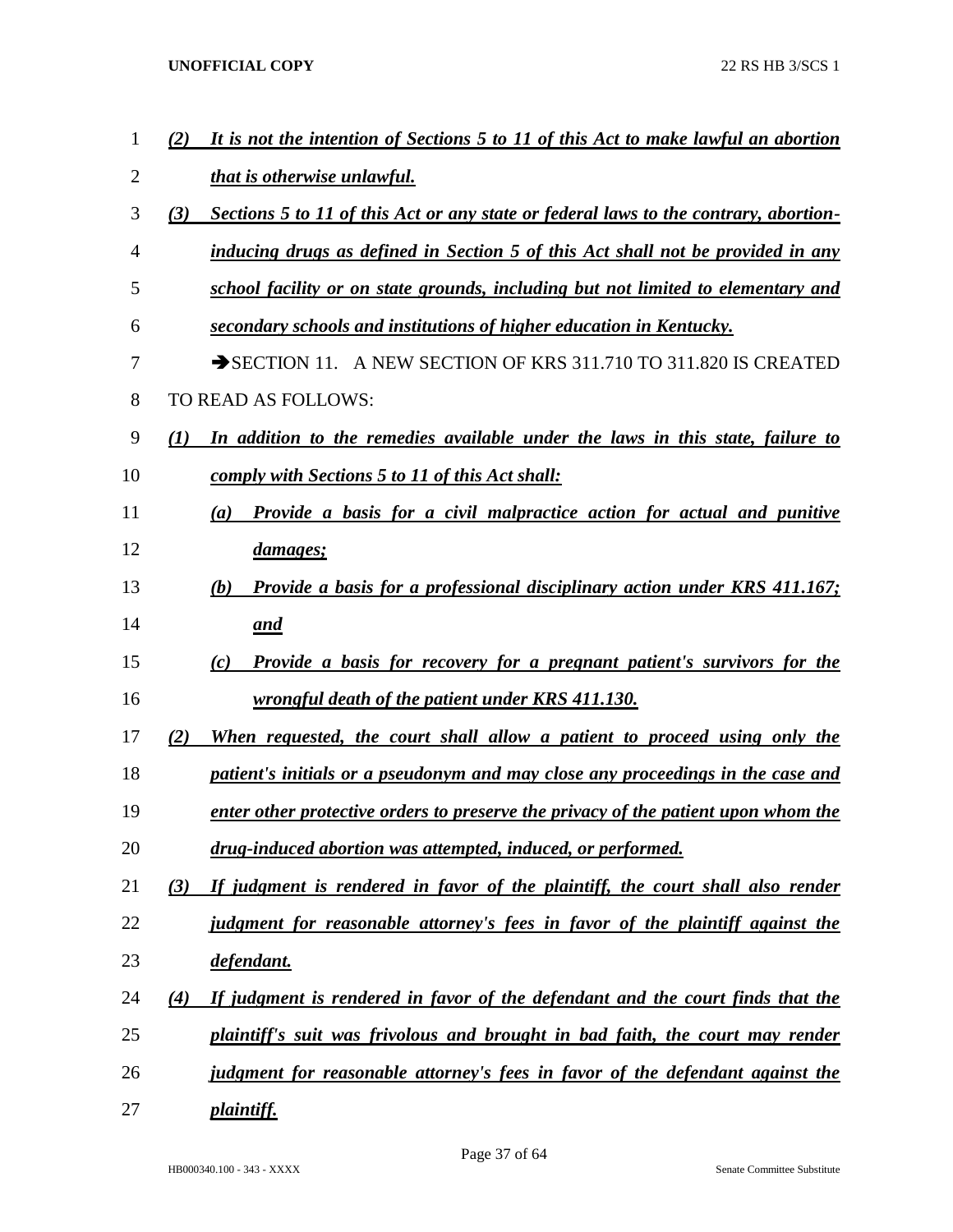| 1              |                  | A NEW SECTION OF KRS CHAPTER 213 IS CREATED TO<br>$\rightarrow$ SECTION 12.             |
|----------------|------------------|-----------------------------------------------------------------------------------------|
| $\overline{2}$ |                  | <b>READ AS FOLLOWS:</b>                                                                 |
| 3              | $\mathcal{L}(I)$ | <b>The cabinet shall publish printed material and maintain on its Web site the</b>      |
| 4              |                  | following statement: "Information on the potential ability of qualified medical         |
| 5              |                  | professionals to reverse the effects of an abortion obtained through the use of         |
| 6              |                  | abortion-inducing drugs as defined in Section 5 of this Act is available, and shall     |
| 7              |                  | also include information for assistance in locating a medical professional who          |
| 8              |                  | can aid in the reversal of a drug-induced abortion.".                                   |
| 9              | (2)              | On an annual basis, the cabinet shall review and update, if necessary, the              |
| 10             |                  | statement required in subsection (1) of this section and shall also include             |
| 11             |                  | information for assistance in locating a medical professional who can aid in the        |
| 12             |                  | reversal of a drug-induced abortion.                                                    |
| 13             |                  | A NEW SECTION OF KRS CHAPTER 213 IS CREATED TO<br>$\rightarrow$ SECTION 13.             |
| 14             |                  | <b>READ AS FOLLOWS:</b>                                                                 |
| 15             | $\mathbf{U}$     | The cabinet shall create and distribute the report forms required in Sections 1, 4,     |
| 16             |                  | 8, 9, 25, 26, 27, and 29 of this Act within sixty (60) days after the effective date of |
| 17             |                  | this Act.                                                                               |
| 18             | (2)              | The cabinet shall prepare and submit a comprehensive annual statistical report to       |
| 19             |                  | the General Assembly based upon the data gathered from reports required in              |
| 20             |                  | Sections 1, 4, 8, 9, 25, 26, 27, and 29 of this Act. The aggregated data shall also     |
| 21             |                  | be made available to the public by the cabinet in an electronic format.                 |
| 22             | (3)              | Reports required in Sections 1, 4, 8, 9, 25, 26, 27, and 29 of this Act shall be        |
| 23             |                  | deemed public records and shall be provided by the cabinet to the Kentucky              |
| 24             |                  | Board of Medical Licensure, the Kentucky Board of Pharmacy, state law                   |
| 25             |                  | enforcement offices, and child protective services upon request for use in the          |
| 26             |                  | performance of their official duties.                                                   |
| 27             | (4)              | Absent a valid court order or judicial subpoena, the cabinet, and any other state       |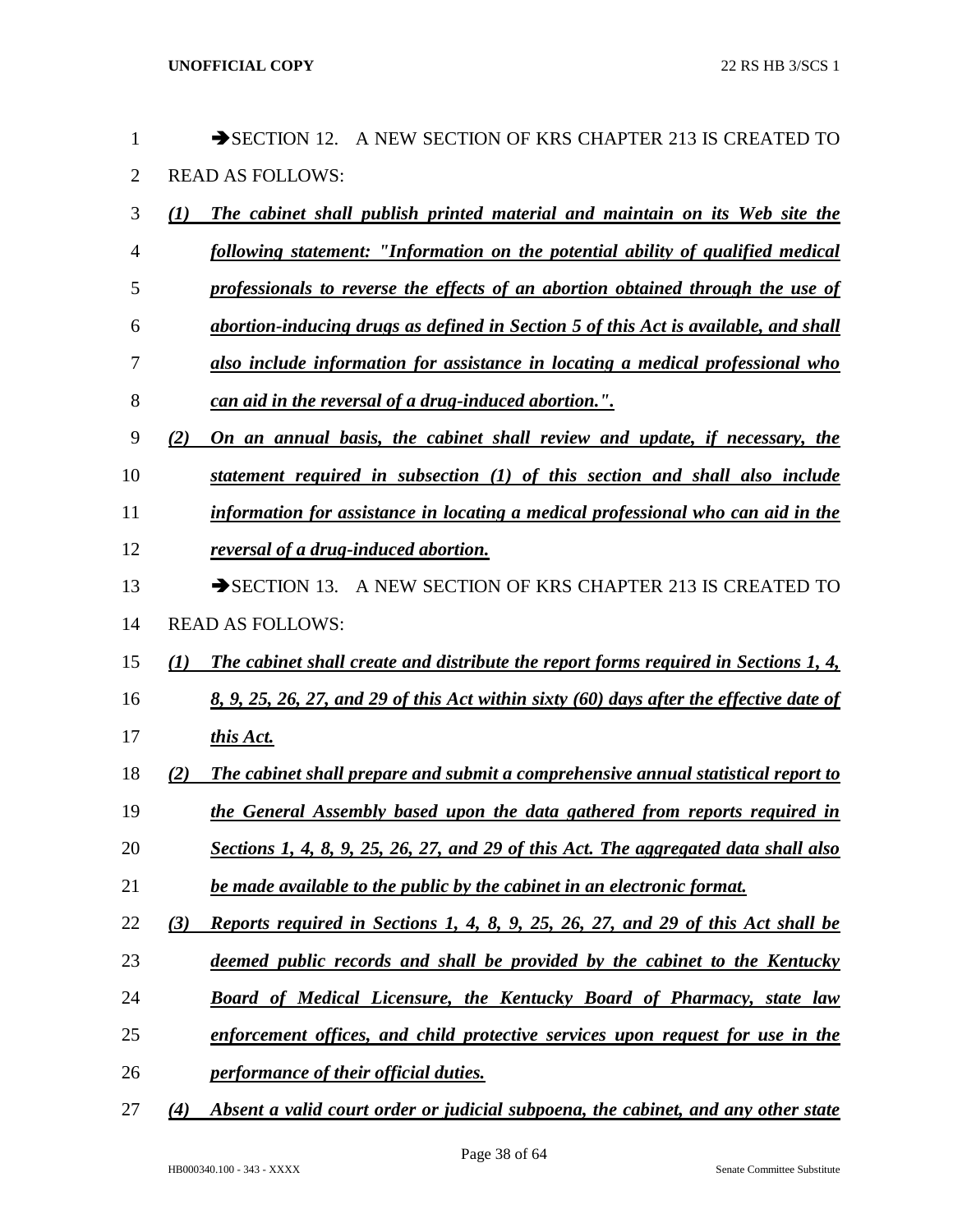| 1              | department, agency, or office or any employees thereof, shall not compare data          |
|----------------|-----------------------------------------------------------------------------------------|
| $\overline{2}$ | concerning drug-induced abortion or drug-induced abortion complications or              |
| 3              | adverse events as defined in Section 5 of this Act maintained in an electronic or       |
| 4              | other information system file with data in any other electronic or other                |
| 5              | information system, the comparison of which could result in identifying, in any         |
| 6              | manner or under any circumstances, a pregnant patient who is obtaining or               |
| 7              | seeking to obtain a drug-induced abortion.                                              |
| 8              | Statistical information that may reveal the identity of a pregnant person<br>(5)        |
| 9              | obtaining or seeking to obtain a drug-induced abortion shall not be maintained          |
| 10             | by the cabinet or any other state department, agency, or office, or any employee        |
| 11             | or contractor thereof.                                                                  |
| 12             | (6)<br>The cabinet shall communicate the reporting requirements in Sections 1, 4, 8, 9, |
| 13             | 25, 26, 27, and 29 of this Act to all medical professional organizations, licensed      |
| 14             | physicians, hospitals, emergency medical service providers, abortion facilities,        |
| 15             | ambulatory surgical facilities, pharmacies, and other healthcare facilities             |
| 16             | <i><b><u>operating in Kentucky.</u></b></i>                                             |
| 17             | A NEW SECTION OF KRS CHAPTER 216B IS CREATED<br>$\rightarrow$ SECTION 14.               |
| 18             | TO READ AS FOLLOWS:                                                                     |
| 19             | As used in Sections 14 to 19 of this Act, the following terms have the same meaning as  |
| 20             | in Section 5 of this Act:                                                               |
| 21             | "Abortion";<br>(1)                                                                      |
| 22             | "Abortion-inducing drug";<br>(2)                                                        |
| 23             | "Adverse event";<br>(3)                                                                 |
| 24             | "Associated physician";<br>(4)                                                          |
| 25             | "Complication";<br>(5)                                                                  |
| 26             | "Distributor";<br>(6)                                                                   |
| 27             | "Manufacturer";<br>(7)                                                                  |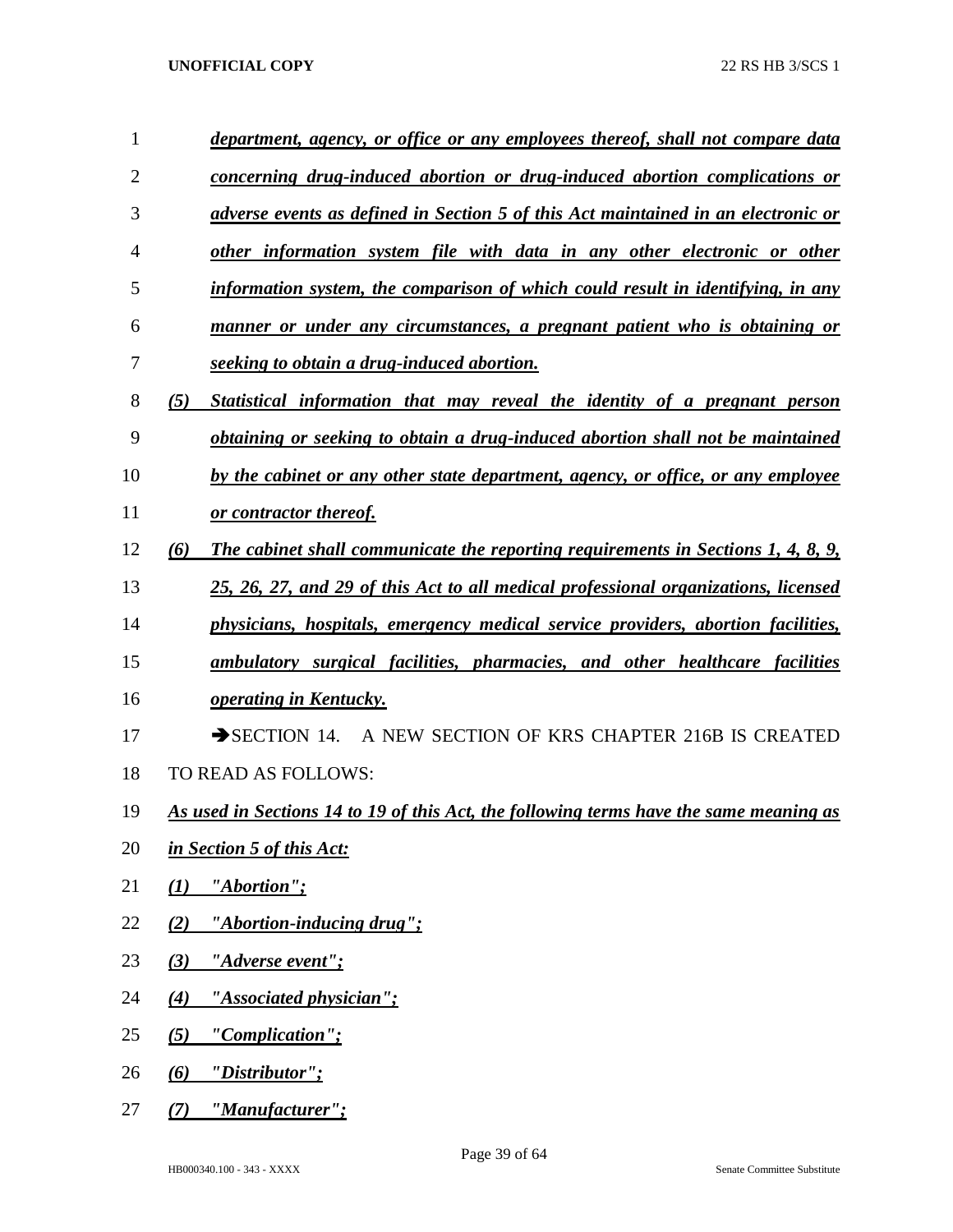*(8) "Nonsurgical abortion provider"; and (9) "Qualified physician."* 3 SECTION 15. A NEW SECTION OF KRS CHAPTER 216B IS CREATED TO READ AS FOLLOWS: *(1) The cabinet shall promulgate administrative regulations to create a certification program to oversee and regulate the distribution and dispensing of abortion- inducing drugs. The program shall be known as the Kentucky Abortion-Inducing Drug Certification Program. The program shall establish certification requirements for manufacturers and distributors to transport, supply, or sell abortion-inducing drugs; pharmacies that dispense abortion-inducing drugs; and abortion facilities licensed under KRS 216B.0431. (2) The certification requirements shall include recognition that abortion-inducing drugs may only be provided to patients by qualified physicians who are registered as nonsurgical abortion providers and that abortion-inducing drugs shall not intentionally, knowingly, or recklessly be provided directly to a patient outside of the parameters of Kentucky's Abortion-Inducing Drug Certification Program.* 17 SECTION 16. A NEW SECTION OF KRS CHAPTER 216B IS CREATED TO READ AS FOLLOWS: *(1) The cabinet, shall, at a minimum: (a) Require completion of the certification process for pharmacies, manufacturers, distributors, and abortion facilities; (b) Notify certified pharmacies, manufacturers, distributors, and abortion facilities which physicians are registered as nonsurgical abortion providers with the cabinet; (c) Prohibit intentionally, knowingly, or recklessly shipping abortion-inducing drugs to physicians who become unregistered;*

*(d) Audit newly certified pharmacies, manufacturers, and distributors within*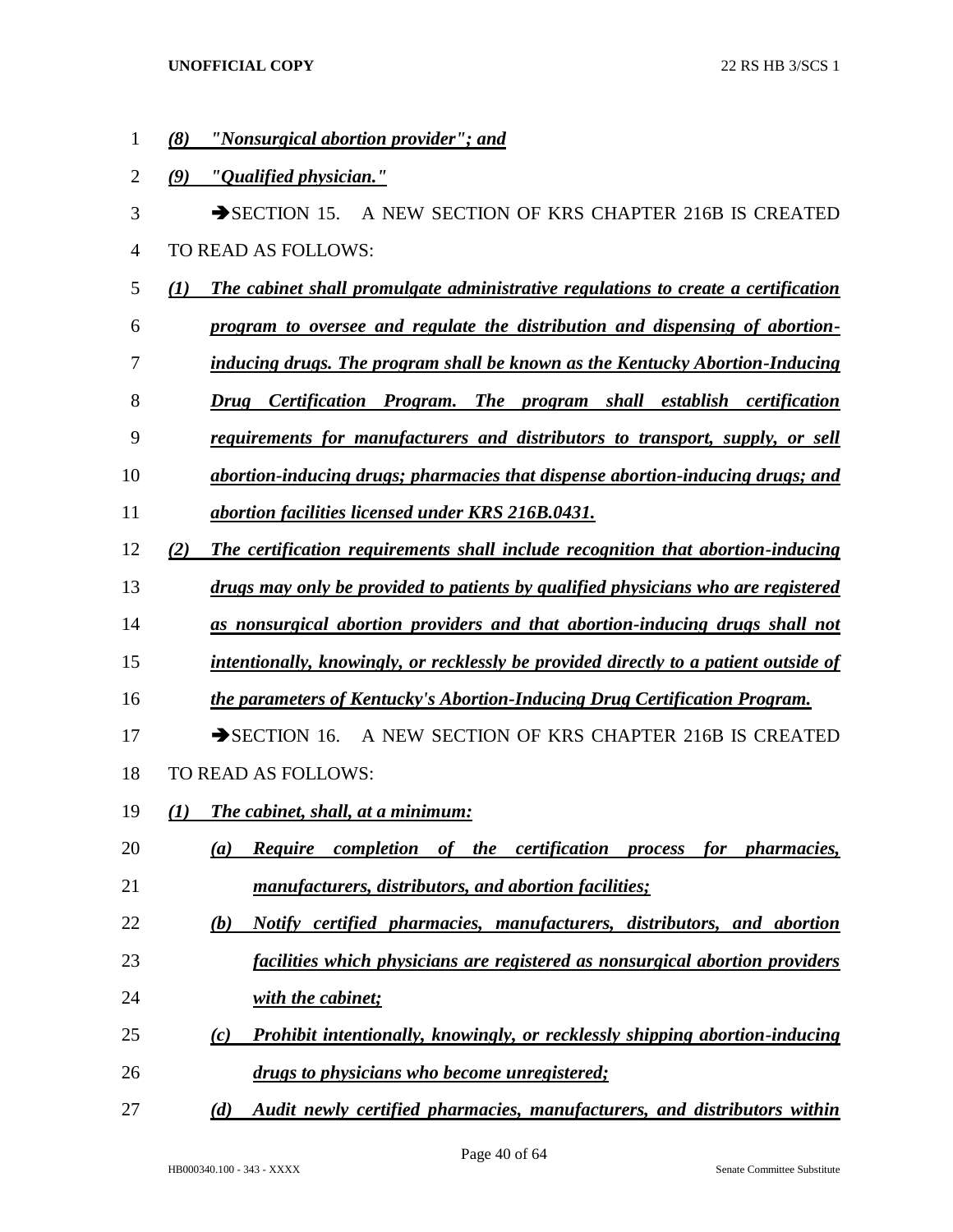| 1              |                             | ninety (90) calendar days after certification and annually thereafter, to              |
|----------------|-----------------------------|----------------------------------------------------------------------------------------|
| $\overline{2}$ |                             | ensure that all processes and procedures are in place and functioning to               |
| 3              |                             | support the requirements of the Abortion-Inducing Drug Certification                   |
| 4              |                             | Program;                                                                               |
| 5              | (e)                         | Suspend immediately a pharmacist's, manufacturer's, or distributor's                   |
| 6              |                             | <i>certification if found to be noncompliant until full compliance is</i>              |
| 7              |                             | demonstrated;                                                                          |
| 8              | (f)                         | <b>Enforce compliance and develop a compliance reporting system; and</b>               |
| 9              | $\left( \mathbf{g} \right)$ | Prohibit pharmacies from intentionally, knowingly, or recklessly dispensing            |
| 10             |                             | distributing abortion-inducing drugs directly to a patient in the<br>$\boldsymbol{or}$ |
| 11             |                             | Commonwealth;                                                                          |
| 12             | (h)                         | Require manufacturers and distributors of abortion-inducing drugs to                   |
| 13             |                             | intentionally and knowingly distribute only to certified pharmacies and in-            |
| 14             |                             | person dispensing clinics, medical offices, and hospitals that are in                  |
| 15             |                             | compliance with the United States Federal Drug Administration's outlined               |
| 16             |                             | Mifepristone Risk Evaluation and Mitigation Strategy in effect on the                  |
| 17             |                             | <i>effective date of this Act.</i>                                                     |
| 18             | (2)                         | To be eligible for certification, pharmacies, manufacturers, and distributors of       |
| 19             |                             | <i>abortion-inducing drugs shall:</i>                                                  |
| 20             | (a)                         | Have either obtained a Kentucky license as a distributor, or a Kentucky                |
| 21             |                             | <i>permit as a pharmacy or manufacturer;</i>                                           |
| 22             | (b)                         | Only distribute to or fulfill prescriptions requested by qualified physicians          |
| 23             |                             | who are registered as nonsurgical abortion providers with the cabinet;                 |
| 24             | (c)                         | Abide by all applicable standards of the National Association of Boards of             |
| 25             |                             | <b>Pharmacy (NABP);</b>                                                                |
| 26             | (d)                         | For online sales or orders, hold a current pharmacy or pharma domain and               |
| 27             |                             | abide by all required standards by NABP to maintain the domain;                        |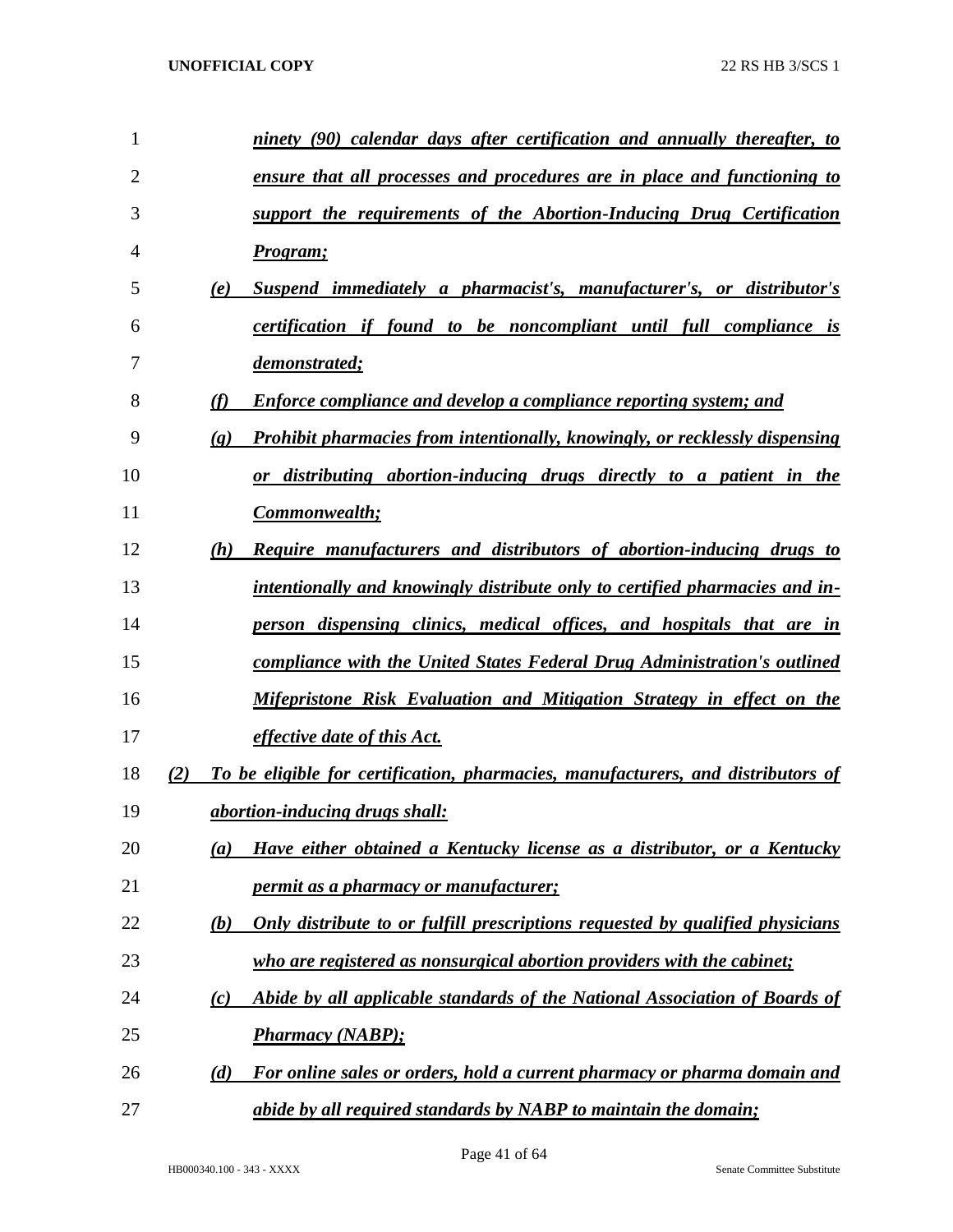| 1  | Follow all other applicable state or federal laws related to the dispensation,<br>(e)              |
|----|----------------------------------------------------------------------------------------------------|
| 2  | distribution, or delivery of legend drugs, including abortion-inducing drugs;                      |
| 3  | and                                                                                                |
| 4  | <b>Follow all acceptable processes and procedures to maintain a dispensation,</b><br>(f)           |
| 5  | distribution, or delivery system that is secure, confidential, and follows all                     |
| 6  | processes and procedures, including those for storage, handling, shipping,                         |
| 7  | tracking packages, serial numbers, National Drug Codes, lot numbers,                               |
| 8  | expiration dates, proof of delivery, and controlled returns of abortion-                           |
| 9  | <i>inducing drugs.</i>                                                                             |
| 10 | To be eligible for certification, pharmacies shall:<br>(3)                                         |
| 11 | <b>Be certified by the United States Food and Drug Administration (FDA) to</b><br>$\left(a\right)$ |
| 12 | dispense abortion-inducing drugs;                                                                  |
| 13 | Submit proof of certification by the abortion-inducing drug manufacturer<br>(b)                    |
| 14 | for the distribution of abortion-inducing drugs; and                                               |
| 15 | Only fulfill prescriptions that are accompanied by the required patient<br>(c)                     |
| 16 | consent form.                                                                                      |
| 17 | $\rightarrow$ SECTION 17.<br>A NEW SECTION OF KRS CHAPTER 216B IS CREATED                          |
| 18 | TO READ AS FOLLOWS:                                                                                |
| 19 | To be eligible to register as a nonsurgical abortion provider, the cabinet shall<br>(I)            |
| 20 | <i>require a qualified physician to:</i>                                                           |
| 21 | Be licensed to practice medicine and in good standing in Kentucky;<br>(a)                          |
| 22 | Examine any patient in-person prior to providing abortion-inducing drugs;<br>(b)                   |
| 23 | Sign an annual "Dispensing Agreement Form," to be developed and<br>(c)                             |
| 24 | provided by the cabinet, prior to providing abortion-inducing drugs;                               |
| 25 | Inform the patient of gestational age-specific risks of using abortion-<br>(d)                     |
| 26 | <i>inducing drugs;</i>                                                                             |
| 27 | Assess for signs of domestic abuse, reproductive control, human trafficking,<br>(e)                |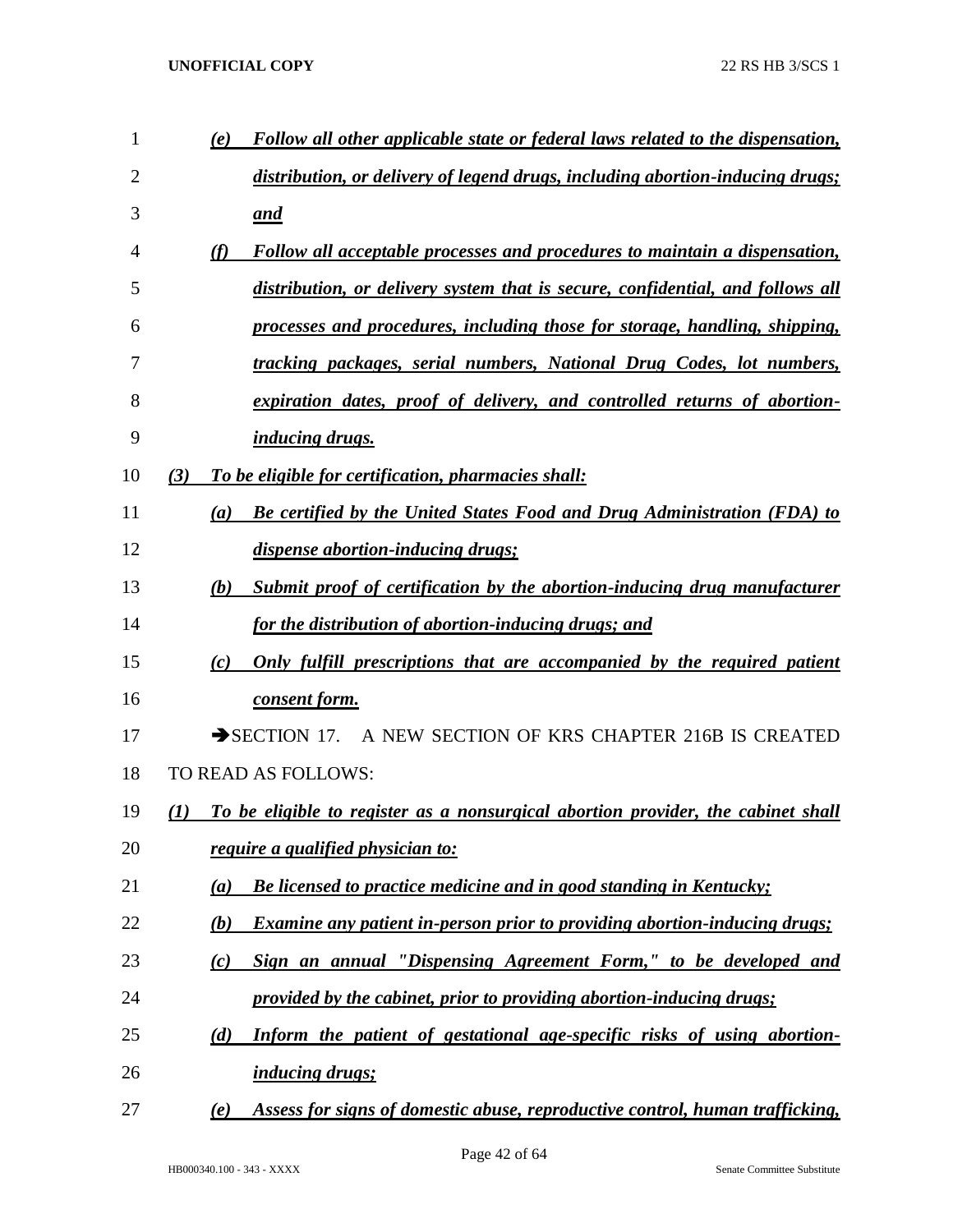| 1  |                             | and other signals of coerced abortion, per current state guidelines;               |
|----|-----------------------------|------------------------------------------------------------------------------------|
| 2  | (f)                         | Inform the patient that studies show babies born following the abortion            |
| 3  |                             | reversal process have a rate of birth defects no higher than the general           |
| 4  |                             | <i>population;</i>                                                                 |
| 5  | $\left( \mathbf{g} \right)$ | Inform the patient that studies show that following a reversal process or          |
| 6  |                             | otherwise treating a pregnant patient with progesterone during pregnancy           |
| 7  |                             | does not lead to increased mortality rates;                                        |
| 8  | (h)                         | Refrain from intentionally or knowingly supplying abortion-inducing drugs          |
| 9  |                             | to patients who present with any of the following:                                 |
| 10 |                             | <i><b>Absence of a pregnancy;</b></i><br>1.                                        |
| 11 |                             | <b>Being post-seventy (70) days gestation or post-ten (10) weeks of</b><br>2.      |
| 12 |                             | <i>pregnancy; or</i>                                                               |
| 13 |                             | Risk factors associated with abortion-inducing drugs, including but<br>3.          |
| 14 |                             | not limited to:                                                                    |
| 15 |                             | A history of ectopic pregnancies;<br>а.                                            |
| 16 |                             | <b>Problems with the adrenal glands near the kidneys;</b><br>b.                    |
| 17 |                             | Being treated with long-term corticosteroid therapy;<br>$\mathcal{C}$ .            |
| 18 |                             | Allergic reactions to abortion-inducing drugs, mifepristone,<br>$\boldsymbol{d}$ . |
| 19 |                             | misoprostol, or similar drugs;                                                     |
| 20 |                             | Bleeding problems or taking anticoagulant drug products;<br>e.                     |
| 21 |                             | <b>Inherited porphyria;</b><br><u>f.</u>                                           |
| 22 |                             | An intrauterine device in place; or<br><u>g.</u>                                   |
| 23 |                             | Being Rh negative, requiring treatment with the prevailing<br>h.                   |
| 24 |                             | medical standard of care to prevent harmful fetal or child                         |
| 25 |                             | outcomes or Rh incompatibility in future pregnancies before                        |
| 26 |                             | providing abortion-inducing drugs;                                                 |
| 27 | (i)                         | Provide or refer for emergency surgical intervention in cases of incomplete        |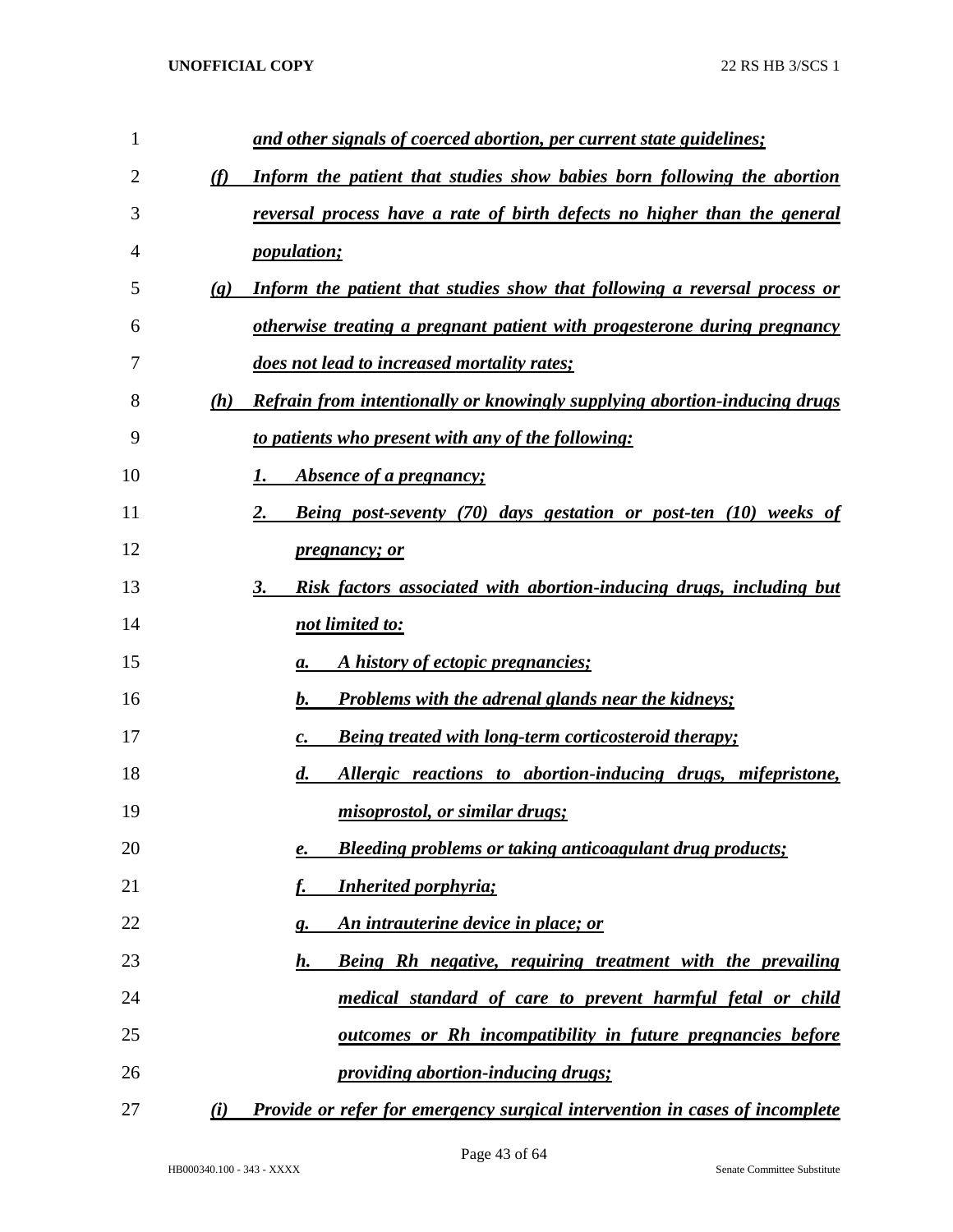| 1              |                                 | abortion, severe bleeding, or other abortion complications or adverse events,       |
|----------------|---------------------------------|-------------------------------------------------------------------------------------|
| $\overline{2}$ |                                 | <u>through maintaining hospital admitting privileges or entering into a written</u> |
| 3              |                                 | <u>agreement with an associated physician;</u>                                      |
| 4              | (i)                             | Ensure patient access to medical facilities equipped to provide blood               |
| 5              |                                 | <i>transfusions and resuscitation or other necessary treatments, if necessary;</i>  |
| 6              | (k)                             | Sign, and ensure that the patient signs, all legally required informed-             |
| 7              |                                 | consent material, provide the patient with a copy showing both signatures,          |
| 8              |                                 | and place the original in the patient's medical record and forward to a             |
| 9              |                                 | <i>certified pharmacy, if appropriate;</i>                                          |
| 10             | (l)                             | <b>Record the serial number, National Drug Code, lot number, and expiration</b>     |
| 11             |                                 | date from each package of each abortion-inducing drug given to the patient          |
| 12             |                                 | <i>in the patient's medical record;</i>                                             |
| 13             | (m)                             | Submit a written protocol of how efforts will be made to schedule a follow-         |
| 14             |                                 | up appointment with the patient within fourteen (14) days to ensure a               |
| 15             |                                 | <i>completed abortion;</i>                                                          |
| 16             | (n)                             | Submit a written protocol of how complications or adverse events will be            |
| 17             |                                 | handled by the registered physician and submit a copy of a signed contract          |
| 18             |                                 | with an associated physician credentialed to handle certain complications if        |
| 19             |                                 | necessary;                                                                          |
| 20             | $\boldsymbol{\left( o \right)}$ | Abide by all applicable state and federal laws regarding medical records            |
| 21             |                                 | <u>retention, confidentiality, and privacy; and</u>                                 |
| 22             | (p)                             | Agree to follow and document compliance with all other legally required             |
| 23             |                                 | conditions for performing an abortion in Kentucky.                                  |
| 24             | (2)                             | <b>The cabinet shall require the following of registered physicians:</b>            |
| 25             | (a)                             | Maintain hospital admitting privileges at one (1) or more hospitals in the          |
| 26             |                                 | county or contiguous county where abortion-inducing drugs will be                   |
| 27             |                                 | provided and inform the patient of the hospital or hospitals where the              |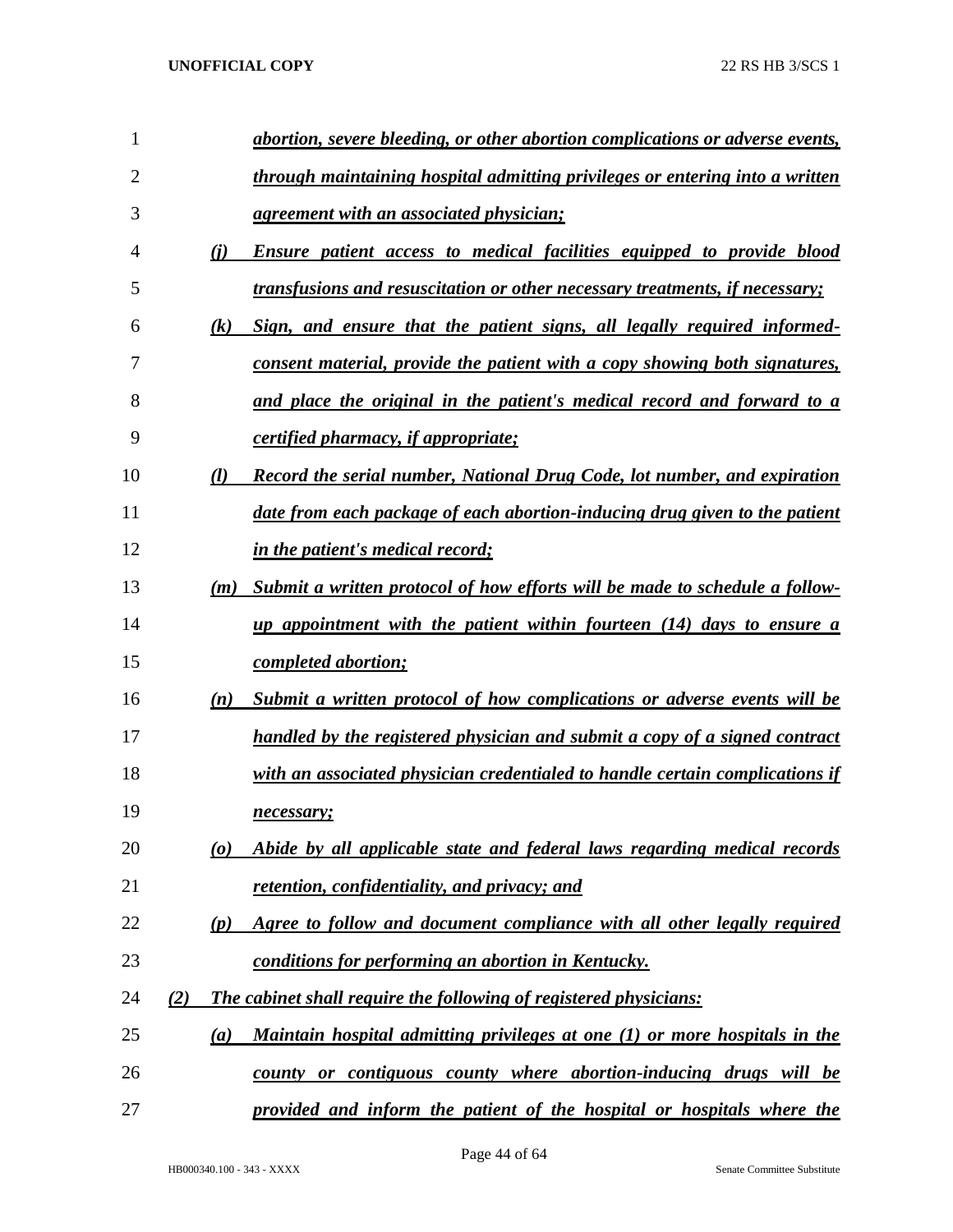| 1  | physician holds admitting privileges; or                                                   |
|----|--------------------------------------------------------------------------------------------|
| 2  | <b>Enter into a written associated physician agreement as required in Section 7</b><br>(b) |
| 3  | of this Act, with a physician in the county or contiguous county where                     |
| 4  | abortion-inducing drugs will be provided. The written agreement shall meet                 |
| 5  | these conditions:                                                                          |
| 6  | A physician who will be providing an abortion-inducing drug shall<br>1.                    |
| 7  | notify the patient of the location of the hospital at which the associated                 |
| 8  | <i>physician has admitting privileges;</i>                                                 |
| 9  | The physician shall keep, at the location of his or her practice, a copy<br>2.             |
| 10 | of the written agreement;                                                                  |
| 11 | The cabinet shall annually submit a copy of the written agreement to<br>3.                 |
| 12 | each hospital located in the county or a county that is contiguous to                      |
| 13 | <u>the county where abortion-inducing drugs will be provided;</u>                          |
| 14 | The agreement shall be renewed annually; and<br>4.                                         |
| 15 | The agreement shall include a requirement that the physician provide<br>5.                 |
| 16 | to the patient, and require the patient to sign, all legally required                      |
| 17 | informed-consent material.                                                                 |
| 18 | $\rightarrow$ SECTION 18.<br>A NEW SECTION OF KRS CHAPTER 216B IS CREATED                  |
| 19 | TO READ AS FOLLOWS:                                                                        |
| 20 | The cabinet shall develop a plan to enforce the Kentucky Abortion-Inducing<br>(1)          |
| 21 | <b>Drug Certification Program that includes the following conditions:</b>                  |
| 22 | If an individual or entity intentionally, knowingly, or recklessly provides<br>(a)         |
| 23 | abortion-inducing drugs without first seeking certification, the cabinet                   |
| 24 | shall:                                                                                     |
| 25 | Immediately report the act to local law enforcement or other<br>1.                         |
| 26 | <i>applicable state and local agencies; and</i>                                            |
| 27 | <b>Impose a fine of no less than five million dollars (\$5,000,000) for</b><br>2.          |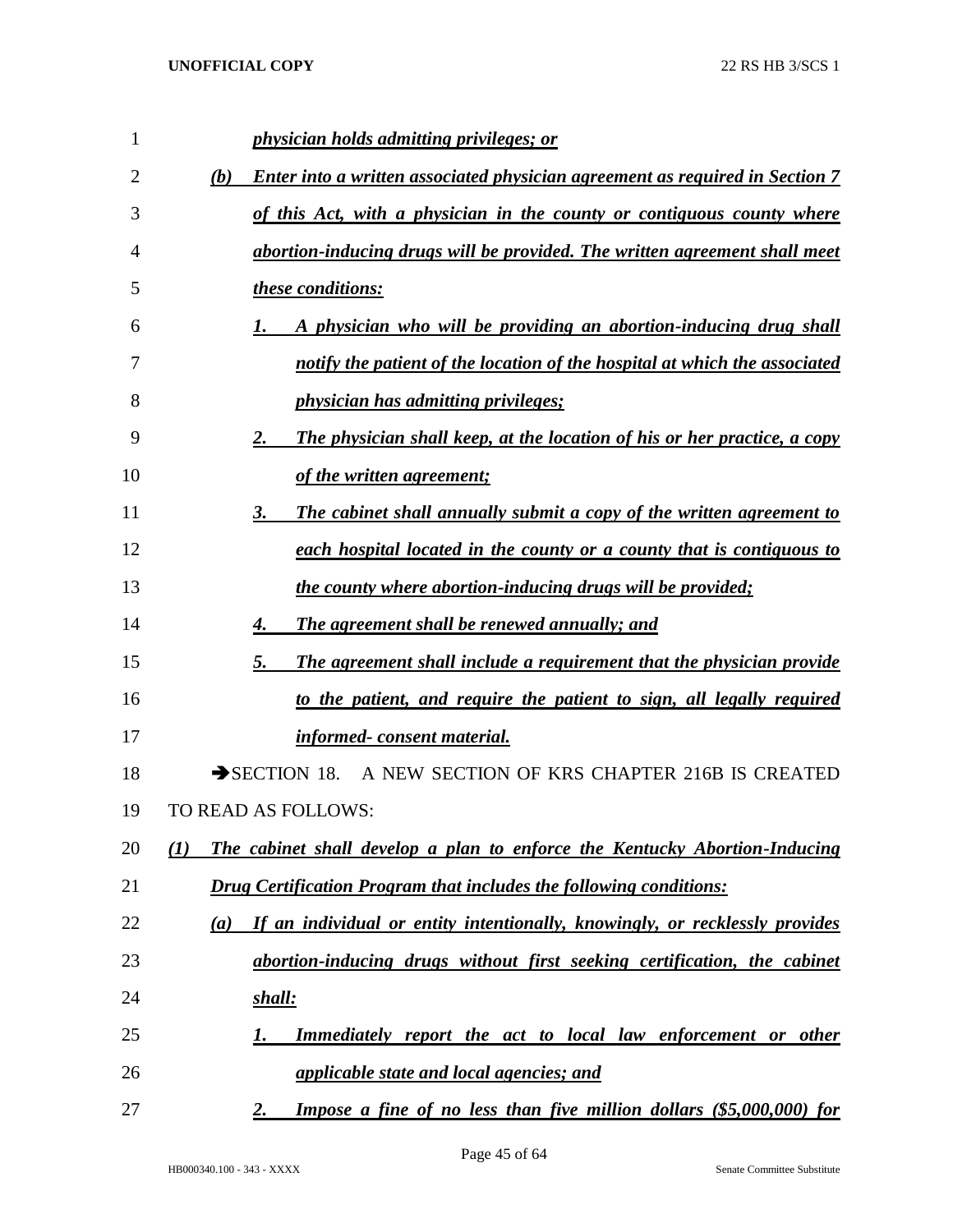| 1  |     | <i>pharmacies, manufacturers, or distributors;</i>                                   |
|----|-----|--------------------------------------------------------------------------------------|
| 2  | (b) | If a certified pharmacy, manufacturer, or distributor is determined to be in         |
| 3  |     | noncompliance, suspend any certification until compliance is proven to the           |
| 4  |     | satisfaction of the cabinet;                                                         |
| 5  | (c) | If a current or previously certified pharmacy, manufacturer, or distributor          |
| 6  |     | is found to have intentionally, knowingly, or recklessly violated certification      |
| 7  |     | <u>requirements, or refuses to bring operations into compliance within ninety</u>    |
| 8  |     | (90) calendar days, remove certification and prohibit continued provision of         |
| 9  |     | abortion-inducing drugs by the pharmacy, manufacturer, or distributor                |
| 10 |     | <i>until compliance is demonstrated to the satisfaction of the cabinet;</i>          |
| 11 | (d) | If a certified pharmacy, manufacturer, or distributor is in noncompliance,           |
| 12 |     | suspend annual recertification until compliance is demonstrated to the               |
| 13 |     | satisfaction of the cabinet; and                                                     |
| 14 | (e) | If a current or previously certified pharmacy, manufacturer, or distributor          |
| 15 |     | <u>is found to have intentionally, knowingly, or recklessly violated Sections 14</u> |
| 16 |     | to 19 of this Act, or refuses to bring operations into compliance:                   |
| 17 |     | <b>Immediately suspend the pharmacy's, manufacturer's, or distributor's</b>          |
| 18 |     | certification until full compliance is demonstrated;                                 |
| 19 |     | For certified pharmacies, manufacturers, or distributors, impose fines<br>2.         |
| 20 |     | of not less than one million dollars (\$1,000,000) per offense;                      |
| 21 |     | For registered physicians, impose fines of not less than one hundred<br>3.           |
| 22 |     | thousand dollars (\$100,000) per offense;                                            |
| 23 |     | Permanently revoke the certification of the offender if the offender<br>4.           |
| 24 |     | fails to demonstrate compliance within ninety (90) calendar days;                    |
| 25 |     | Impose remedial actions, which may include additional education,<br><u>5.</u>        |
| 26 |     | additional reporting, or other actions as required by the cabinet;                   |
| 27 |     | In the case of a pharmacy, manufacturer, or distributor, recommend<br>6.             |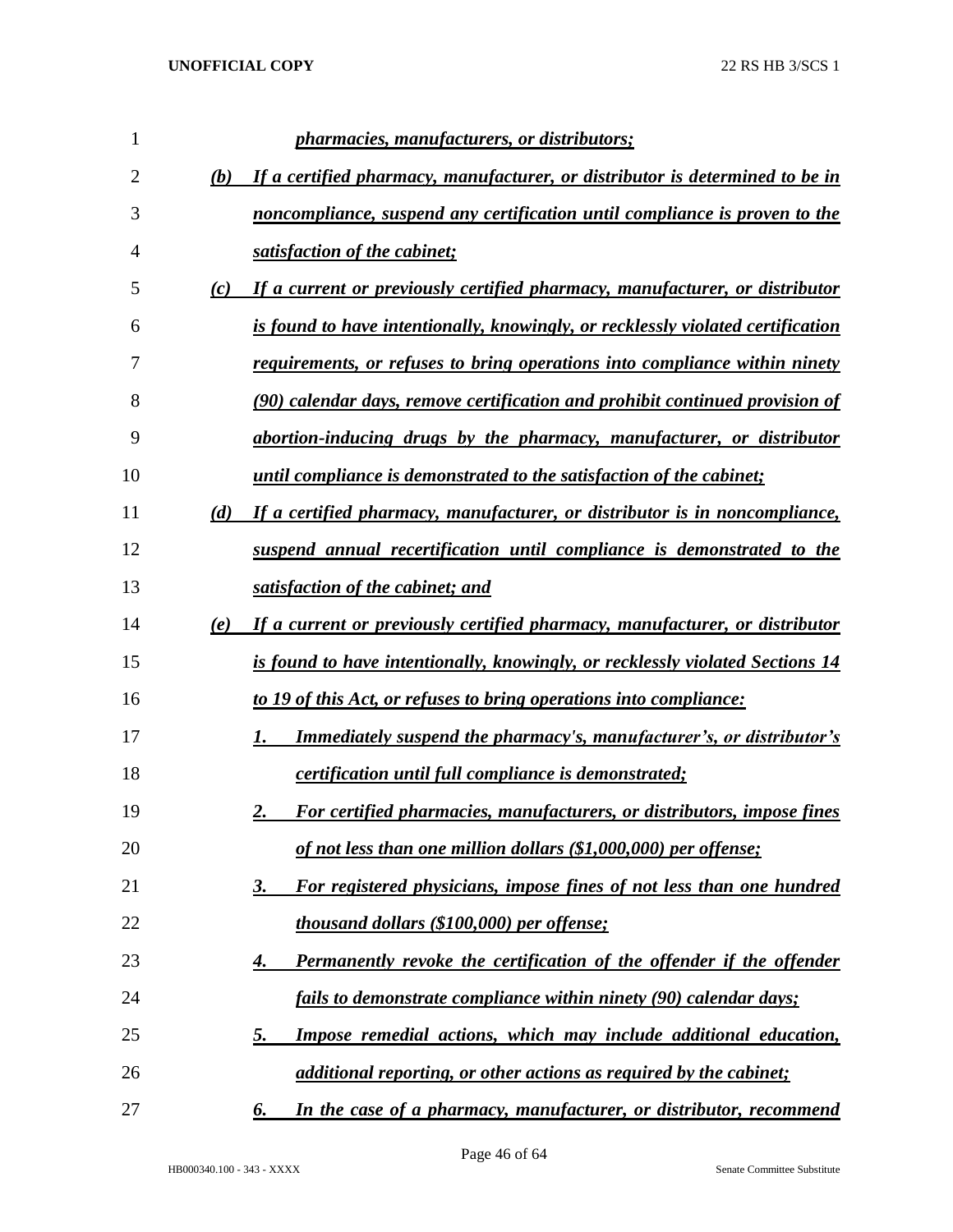| $\mathbf{1}$   | sanctioning to the appropriate disciplinary committee of the cabinet;                     |
|----------------|-------------------------------------------------------------------------------------------|
| $\overline{2}$ | In the case of a licensed physician, report the violation to the<br>7.                    |
| 3              | <b>Kentucky Board of Medical Licensure and recommend appropriate</b>                      |
| $\overline{4}$ | sanctioning;                                                                              |
| 5              | 8.<br><b>Publicly report any disciplinary actions, consistent with the practices</b>      |
| 6              | of the cabinet;                                                                           |
| 7              | <b>Permanently revoke the certification of the offender; and</b><br>9.                    |
| 8              | In the case of a pharmacy, manufacturer, or distributor, report the<br>10.                |
| 9              | violation to the Kentucky Board of Pharmacy and recommend                                 |
| 10             | appropriate sanctions, including permanent revocation of licensure.                       |
| 11             | Individuals have a private right of action to seek restitution in any court of law<br>(2) |
| 12             | with appropriate jurisdiction for any and all damages suffered for intentional,           |
| 13             | knowing, or reckless violations of Sections 14 to 19 of this Act.                         |
| 14             | SECTION 19. A NEW SECTION OF KRS CHAPTER 216B IS CREATED                                  |
| 15             | TO READ AS FOLLOWS:                                                                       |
| 16             | The cabinet shall develop a complaint portal on its Web site for patients,<br>(I)         |
| 17             | pharmacy, nursing, and medical professionals, and the public to submit                    |
| 18             | information about potential violations of the Kentucky Abortion-Inducing Drug             |
| 19             | <b>Certification Program.</b>                                                             |
| 20             | The portal shall list the names of pharmacies, manufacturers, and distributors<br>(2)     |
| 21             | that are certified under the program and the physicians registered by the cabinet         |
| 22             | <u>as nonsurgical abortion providers.</u>                                                 |
| 23             | An individual shall be allowed to make a complaint anonymously on the portal.<br>(3)      |
| 24             | The cabinet shall review each complaint and determine a disposition, including<br>(4)     |
| 25             | referral to another state department, within thirty (30) days.                            |
| 26             | Confidentiality of the originator of the complaint shall be protected at all times<br>(5) |
| 27             | except for intrastate referrals for investigation.                                        |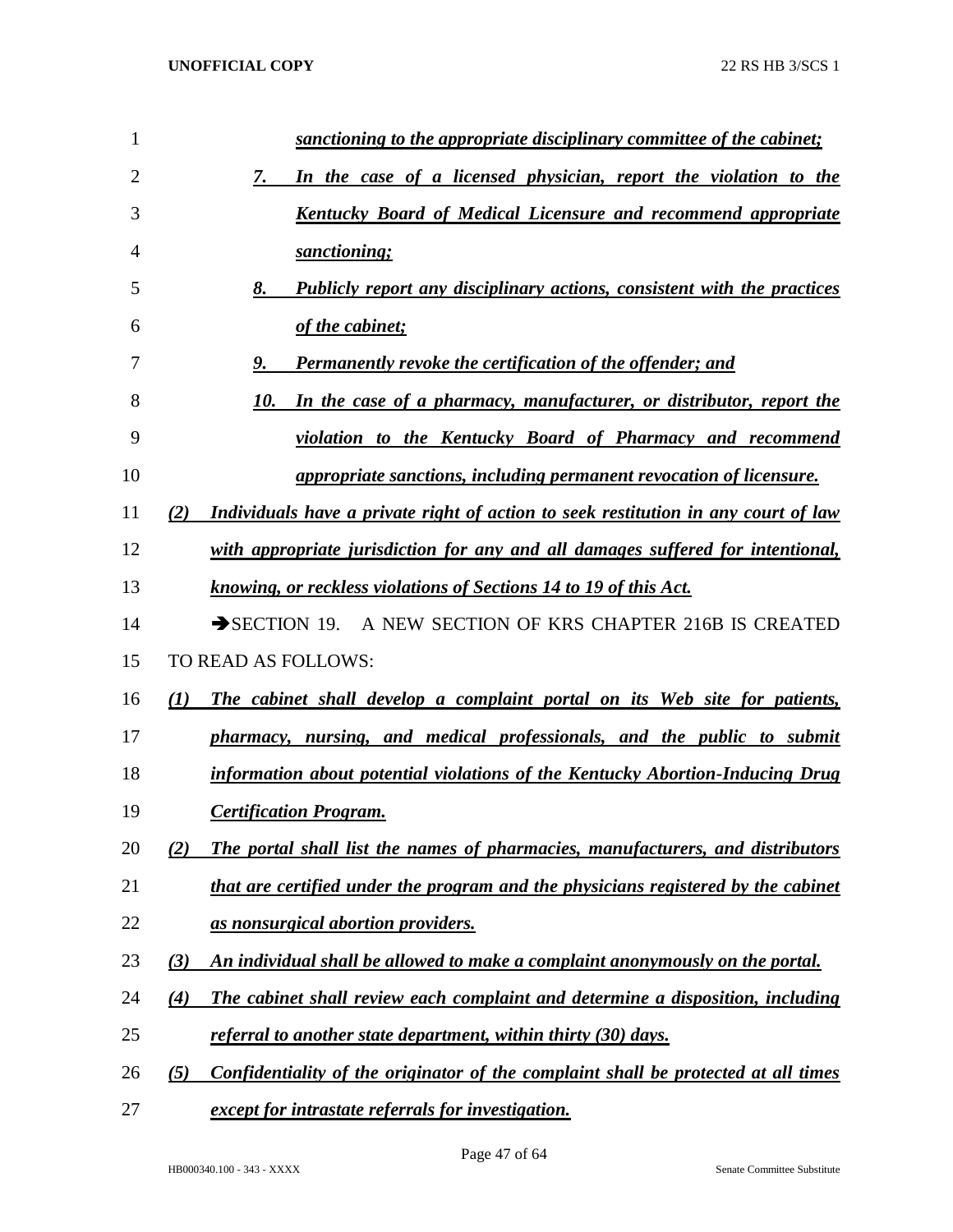| $\mathbf{1}$   |                   | Section 20. KRS 213.081 is amended to read as follows:                                          |
|----------------|-------------------|-------------------------------------------------------------------------------------------------|
| $\overline{2}$ | (1)               | No person shall cremate or cause to be transported for the purpose of cremation the             |
| 3              |                   | body of any person whose death occurs in the Commonwealth, without first                        |
| 4              |                   | obtaining from the coroner of the county in which the death occurred, a permit                  |
| 5              |                   | stating the cause of death and authorizing the cremation or transportation for                  |
| 6              |                   | cremation of the body. The permit shall be filed immediately following cremation                |
| 7              |                   | with the local registrar of vital statistics.                                                   |
| 8              | (2)               | [The provisions of this section shall not apply to the cremation of ]Fetal death                |
| 9              |                   | remains shall require the same permit required by subsection (1) of this section $\overline{f}$ |
| 10             |                   | the absence of any indication of a criminal act.                                                |
| 11             | (3)               | Notwithstanding KRS 367.97514, fetuses may be cremated by simultaneous                          |
| 12             |                   | cremation.                                                                                      |
| 13             |                   | Section 21. KRS 213.096 is amended to read as follows:                                          |
| 14             | (1)               | Each fetal death of twenty (20) completed weeks' gestation or more, calculated from             |
| 15             |                   | the date last normal menstrual period began to the date of delivery or in which the             |
| 16             |                   | fetus weighs three hundred fifty (350) grams or more, which occurs in the                       |
| 17             |                   | Commonwealth, shall be reported on a combination birth-death or stillbirth                      |
| 18             |                   | certificate in accordance with applicable provisions of KRS 213.046 and KRS                     |
| 19             |                   | 213.076. If the fetal death occurs in a hospital, the person in charge of the institution       |
| 20             |                   | or the person's designated representative shall complete the still birth certificate,           |
| 21             |                   | obtain the medical certification, and file the certificate with the state registrar.            |
| 22             | (2)               | The name of the father shall be entered on the stillbirth certificate in accordance             |
| 23             |                   | with the provisions of KRS 213.046.                                                             |
| 24             | (3)               | All abortions shall be reported in the manner prescribed in KRS 213.101 and shall               |
| 25             |                   | not be reported as stillbirths.                                                                 |
| 26             | $\left( 4\right)$ | If requested by the patient to whom an abortion is provided, the person in charge               |
| 27             |                   | of the institution or the person's designated representative, shall complete a birth-           |
|                |                   |                                                                                                 |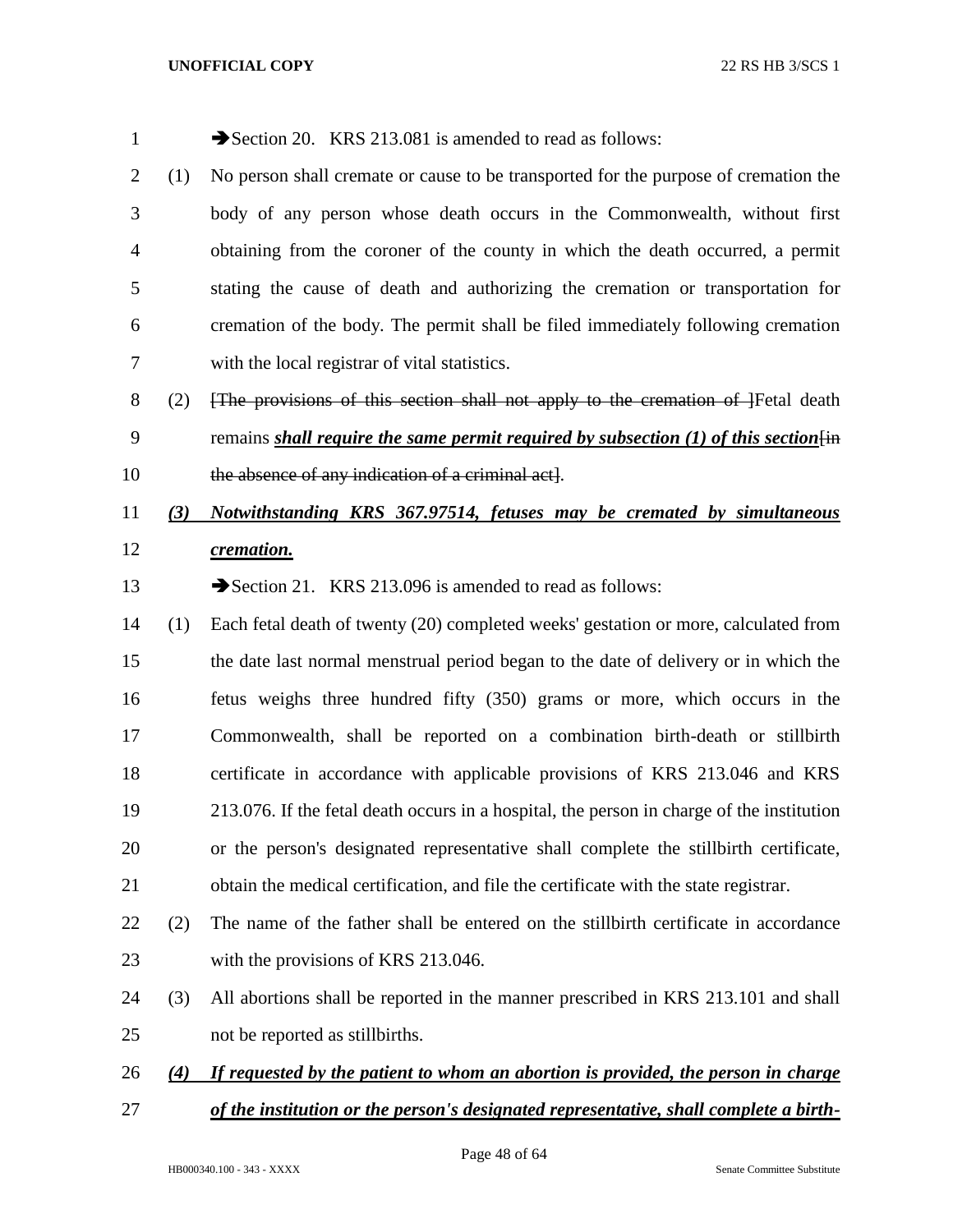| 1              | death certificate in accordance with applicable provisions of KRS 213.046 and              |
|----------------|--------------------------------------------------------------------------------------------|
| $\overline{2}$ | KRS 213.076, obtain the medical certification, and file the certificate with the           |
| 3              | state registrar.                                                                           |
| 4              | SECTION 22. A NEW SECTION OF KRS CHAPTER 213 IS CREATED TO                                 |
| 5              | <b>READ AS FOLLOWS:</b>                                                                    |
| 6              | For the purposes of this section, "fetal remains" means the biological remains of<br>(I)   |
| 7              | <u>a human child resulting from the termination of a pregnancy by a surgical or</u>        |
| 8              | <i>chemical abortion prior to birth or miscarriage.</i>                                    |
| 9              | Within twenty-four (24) hours before a surgical or chemical abortion or<br>(2)<br>(a)      |
| 10             | within twenty-four $(24)$ hours of a miscarriage, the healthcare facility or               |
| 11             | abortion clinic shall disclose to the parent or parents of the fetus, both                 |
| 12             | <u>orally and in writing, the parents' right to determine if they will take</u>            |
| 13             | responsibility for the final disposition of the fetal remains or relinquish the            |
| 14             | responsibility for final disposition to the healthcare facility or abortion                |
| 15             | <u>clinic.</u>                                                                             |
| 16             | If the procedure is a chemically induced abortion, the mother:<br>(b)                      |
| 17             | Shall be informed that she will expel a fetus after leaving the<br>1.                      |
| 18             | <i>healthcare facility or abortion clinic;</i>                                             |
| 19             | May choose to return the fetal remains to the healthcare facility or<br>2.                 |
| 20             | <i><u>abortion clinic for final disposition;</u></i>                                       |
| 21             | <b>Shall be exempted from the requirements of Section 20 of this Act that</b><br><u>3.</u> |
| 22             | require a permit for the purpose of transporting the fetal remains back                    |
| 23             | to the healthcare facility or abortion clinic for final disposition; and                   |
| 24             | <b>Shall be exempted from the requirements of Section 21 of this Act that</b><br>4.        |
| 25             | require an abortion to be reported on a combination birth-death or                         |
| 26             | stillbirth certificate.                                                                    |
| 27             | After receiving the information required by paragraphs (a) and (b) of this<br>(c)          |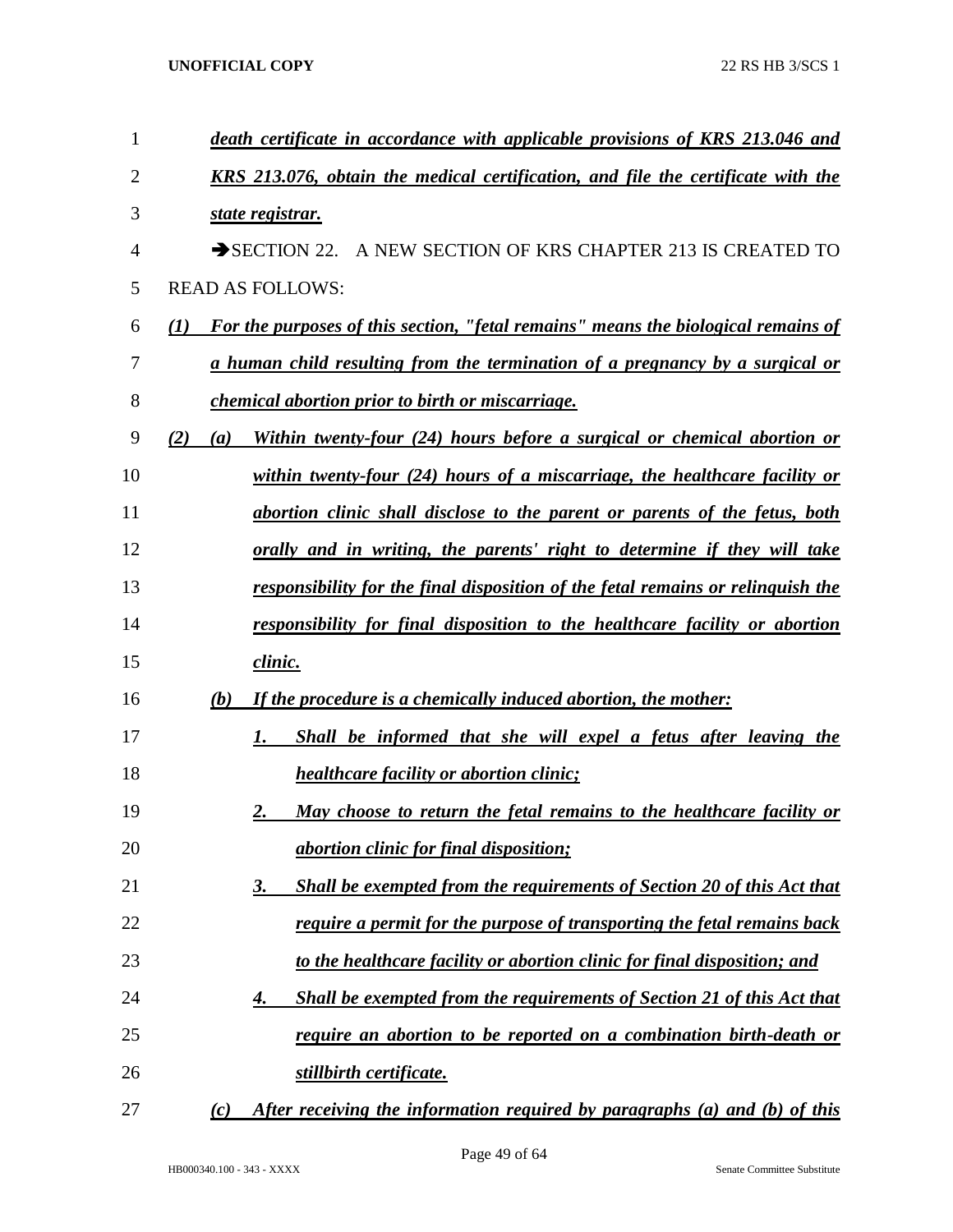| 1              | <u>subsection, the parent or parents of the fetus shall inform the healthcare</u>  |
|----------------|------------------------------------------------------------------------------------|
| $\overline{2}$ | facility or abortion clinic of their choice for the disposition of the fetal       |
| 3              | <u>remains by electing to either:</u>                                              |
| 4              | <b>Relinguish the guardianship of the fetal remains and</b><br>the<br>1.           |
| 5              | responsibility for final disposition of those remains<br><u>the</u><br>to          |
| 6              | guardianship of the healthcare facility or abortion clinic which shall             |
| 7              | dispose of those remains as they would any other human remains; or                 |
| 8              | Retain the guardianship for the fetal remains and designate that fetal<br>2.       |
| 9              | remains shall be released to the parent or parents for disposition.                |
| 10             | The healthcare facility or abortion clinic shall document the parent's or<br>(d)   |
| 11             | parents' choice for the disposition of the fetal remains in the medical            |
| 12             | <u>record.</u>                                                                     |
| 13             | (3)<br>The cabinet shall design forms through administrative regulations that      |
| 14             | document:                                                                          |
| 15             | <b>The age of the parent or parents of the fetal remains;</b><br>(a)               |
| 16             | In the event that the parents are under eighteen (18) years of age, or have<br>(b) |
| 17             | not been emancipated by court order, a consent by their parent or guardian;        |
| 18             | A designation of how the fetal remains shall be disposed of and who shall<br>(c)   |
| 19             | be responsible for the final disposition; and                                      |
| 20             | Any other information required by the cabinet.<br>(d)                              |
| 21             | A person or entity shall not:<br>(4)                                               |
| 22             | Dispose of a fetus or fetal remains as medical or infectious waste;<br>(a)         |
| 23             | Offer money or anything of value for an aborted fetus or fetal remains;<br>(b)     |
| 24             | Accept money or anything of value for an aborted fetus or fetal remains; or<br>(c) |
| 25             | Transport, or arrange for the transportation of, fetal remains for any<br>(d)      |
| 26             | purpose other than:                                                                |
| 27             | Final disposition by a crematory licensed under KRS Chapter 367;<br>1.             |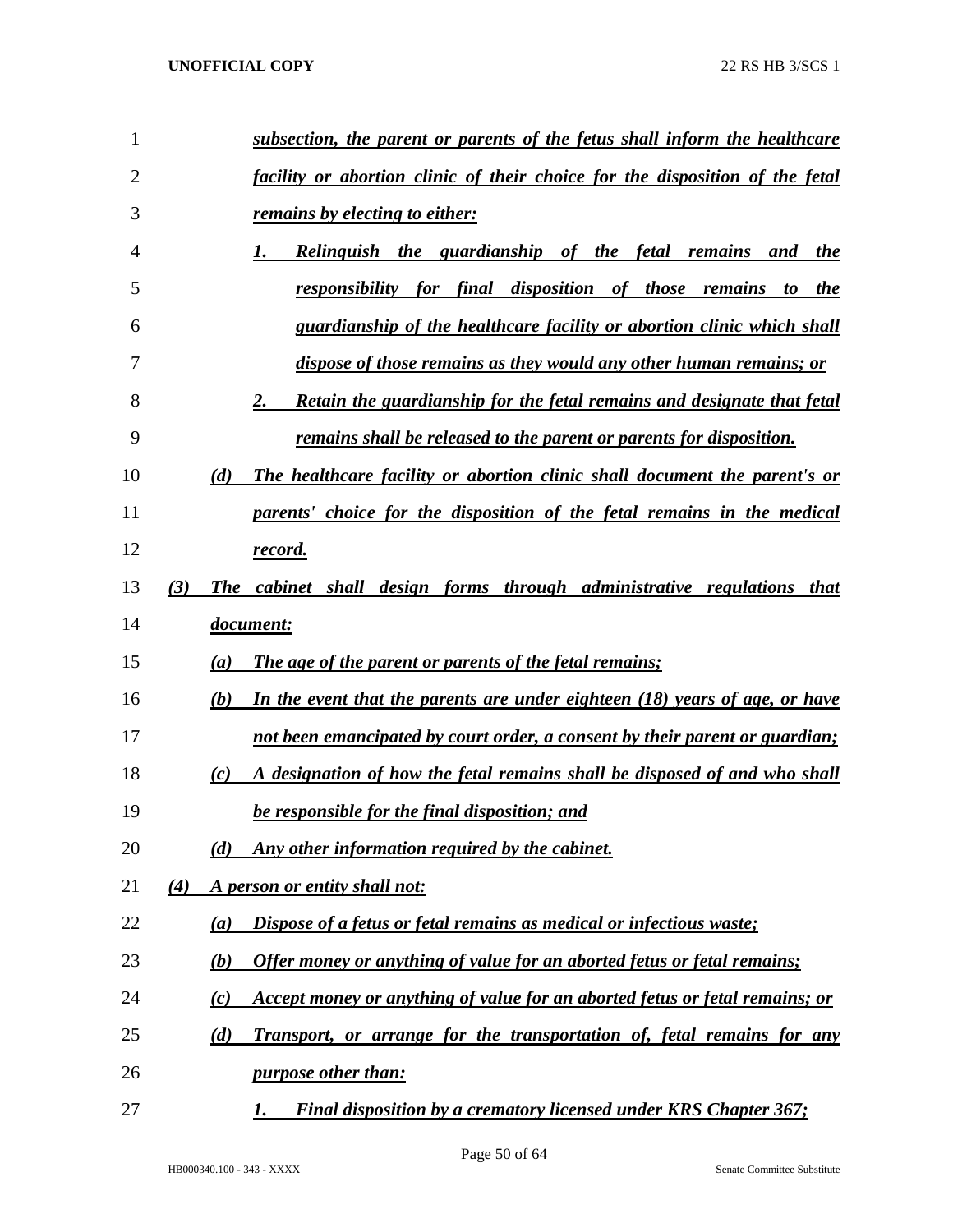| 1              |     | Interment by a funeral establishment licensed under KRS Chapter<br>2.               |
|----------------|-----|-------------------------------------------------------------------------------------|
| $\overline{2}$ |     | <u>316;</u>                                                                         |
| 3              |     | Interment by the parent or parents privately in conformance with KRS<br>3.          |
| 4              |     | 381.697 and administrative regulations promulgated by the Cabinet                   |
| 5              |     | <b>for Health and Family Services; or</b>                                           |
| 6              |     | Delivery of the fetal remains to the healthcare facility or abortion<br>4.          |
| 7              |     | clinic for final disposition.                                                       |
| 8              |     | Section 23. KRS 367.97501 is amended to read as follows:                            |
| 9              |     | As used in KRS 367.97501 to 367.97537, unless the context requires otherwise:       |
| 10             | (1) | "Authorizing agent" means the person legally entitled to order the cremation of the |
| 11             |     | human remains.                                                                      |
| 12             | (2) | "Casket" means a rigid container which is designed for the encasement of human      |
| 13             |     | remains constructed of wood, metal, or other material.                              |
| 14             | (3) | "Closed container" means a sealed container or urn in which cremated remains are    |
| 15             |     | placed and enclosed in a manner that prevents leakage or spillage of cremated       |
| 16             |     | remains or the entrance of foreign material.                                        |
| 17             | (4) | "Cremated remains" means the fragments remaining after the cremation process has    |
| 18             |     | been completed.                                                                     |
| 19             | (5) | "Cremation" means the heating process that reduces human remains to bone            |
| 20             |     | fragments through combustion and evaporation.                                       |
| 21             | (6) | "Cremation authorization form" means a form promulgated by administrative           |
| 22             |     | regulation of the Attorney General that expresses consent to the decedent's         |
| 23             |     | cremation. The form shall include information concerning the parties' rights and    |
| 24             |     | responsibilities.                                                                   |
| 25             | (7) | "Cremation chamber" means an enclosed space designed and manufactured for the       |
| 26             |     | purpose of cremating human remains.                                                 |
| $27\,$         | (8) | "Cremation container" means a container in which human remains may be delivered     |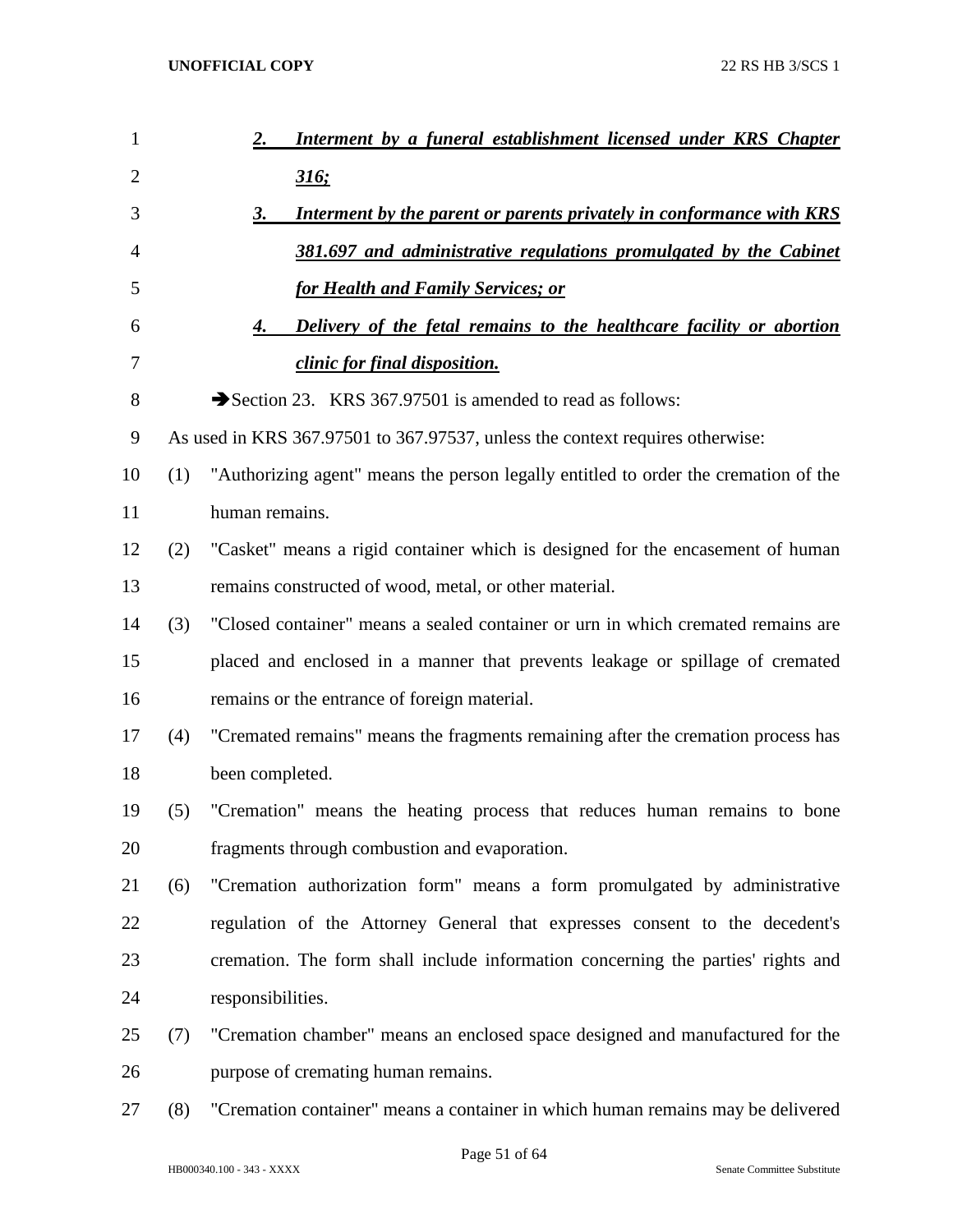to a crematory for cremation that is:

 (a) Rigid enough to support the weight of the corpse, closed, and leakproof; (b) Composed of a combustible material or other material approved by the crematory authority; and (c) A proper and dignified covering for the human remains. (9) "Crematory authority" means the legal entity which is licensed by the Attorney General to operate a crematory and conduct cremations. Crematory authority does not include state university health science centers. (10) "Crematory" means a fixed building or structure that contains one (1) or more cremation chambers for the reduction of bodies of deceased persons to cremated remains. "Crematory" includes crematorium. (11) "Crematory operator" means the person in charge of a licensed crematory authority. (12) "Declaration" has the same meaning as in KRS 367.93101. (13) "Holding facility" means an area designated for the retention of human remains prior to cremation. (14) "Human remains" means the body of a deceased person or part of a body or limb that has been removed from a living person, in any state of decomposition, prior to cremation. (15) "Pathological waste" means human tissues, organs, and blood or body fluids, in liquid or semiliquid form that are removed from a person for medical purposes. "Pathological waste" does not include amputations *or fetal remains as defined in Section 22 of this Act*. (16) "Processed remains" means the end result of pulverization, by which the residual from the cremation process is reduced and cleaned leaving only fragments reduced to unidentified dimensions. (17) "Retort operator" means a person operating a cremation chamber. (18) "Scattering area or garden" means an area which may be designated by a cemetery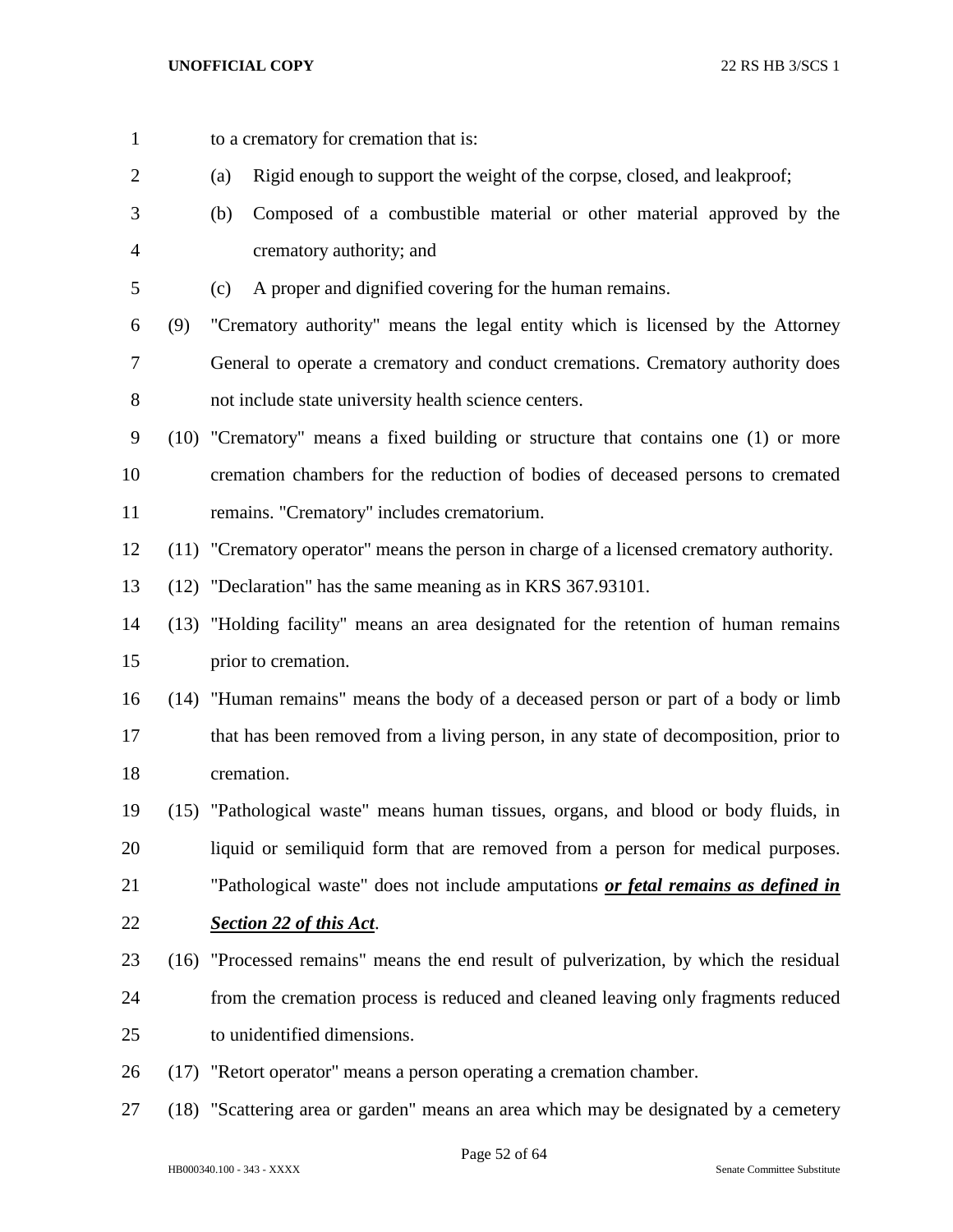- and located on a dedicated cemetery property where cremated remains which have been removed from their container can be mixed with or placed on top of the soil or ground cover.
- (19) "Temporary container" means a receptacle for cremated remains, usually made of plastic, cardboard, ceramics, plastic film, wood, or metal, designed to prevent the leakage of processed remains or the entrance of foreign materials which will hold the cremated remains until an urn or other permanent container is acquired.
- 8 Section 24. KRS 311.715 is amended to read as follows:
- (1) *As used in this section, "public agency funds" means any money, regardless of the original source of the money, of a public agency.*
- *(2)* Public agency funds shall not be used for the purpose of obtaining an abortion or paying for the performance of an abortion. Public medical facilities may be used for the purpose of conducting research into or the performance of in-vitro fertilization as long as such procedures do not result in the intentional destruction of a human embryo.
- *(3) Public agency funds shall not be directly or indirectly used, granted, paid, or*
- *distributed to any entity, organization, or individual that performs, induces, refers*
- *for, or counsels in favor of abortions. This subsection shall not apply to funding*
- *available through KRS 205.510 to 205.560 to the minimum extent necessary to comply with federal conditions for the state's participation in the program*
- *established by KRS 205.510 to 205.560 or to funding that is used to provide*
- *abstinence education in schools.*
- *(4)*[(2)] (a) Public agency funds shall not be directly or indirectly used, granted, paid, or distributed to any nonpublic entity or organization described in paragraph (b)3. of this subsection. This paragraph shall not apply to funding available through KRS 205.510 to 205.560 to the minimum extent necessary to comply with federal conditions for the state's participation in the program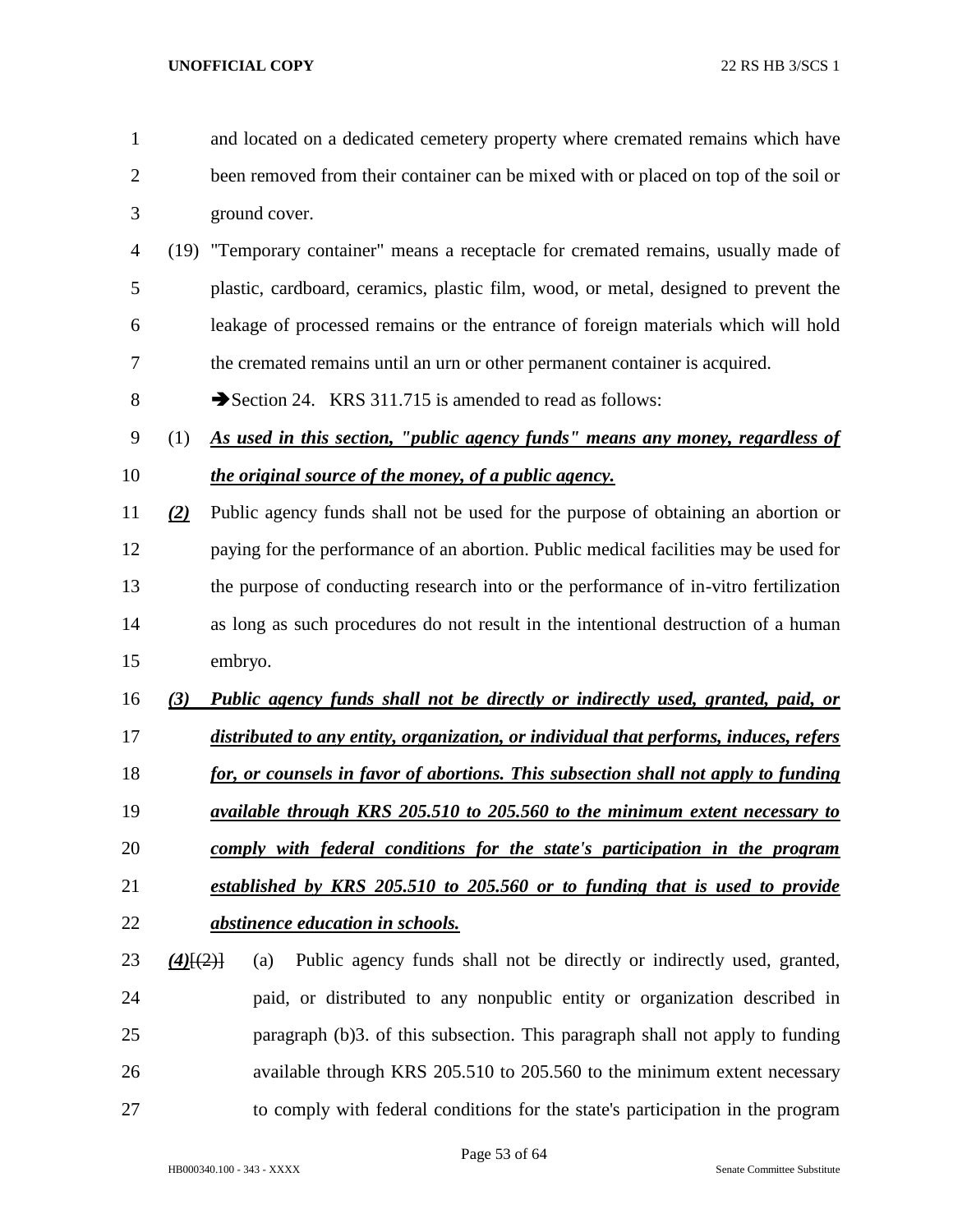| $\mathbf{1}$   |                  | established by KRS 205.510 to 205.560 or to funding that is used to provide          |
|----------------|------------------|--------------------------------------------------------------------------------------|
| $\overline{c}$ |                  | abstinence education in schools.                                                     |
| 3              | (b)              | Notwithstanding any other state law to the contrary, all federal family              |
| 4              |                  | planning funds shall be awarded to eligible individuals, organizations, or           |
| 5              |                  | entities applying to be family planning contractors in the following order of        |
| 6              |                  | descending priority:                                                                 |
| 7              |                  | Public agencies that directly provide family planning services, including<br>1.      |
| 8              |                  | state, county, and local community health clinics and federally qualified            |
| 9              |                  | health centers;                                                                      |
| 10             |                  | 2.<br>Nonpublic entities that directly provide basic health services, as             |
| 11             |                  | described in 42 U.S.C. sec. $254b(b)(1)(A)$ , including family planning              |
| 12             |                  | services; and                                                                        |
| 13             |                  | 3.<br>Nonpublic entities that directly provide only family planning services         |
| 14             |                  | but do not provide all basic health services as described in 42 U.S.C.               |
| 15             |                  | sec. $254b(b)(1)(A)$ .                                                               |
| 16             | (c)              | This subsection shall be effective upon repeal of federal regulations                |
| 17             |                  | prohibiting states from prioritizing recipients of federal Public Health Service     |
| 18             |                  | Act, Title X Family Planning Program funds.                                          |
| 19             | $(5)$ $\{3\}$    | Nothing in this section shall be deemed to deprive a woman of all appropriate        |
| 20             |                  | medical care necessary to prevent her physical death.                                |
| 21             | $(6)$ $(4)$      | Nothing in this section shall be construed to allow public funds to pay for in-      |
| 22             |                  | vitro fertilization procedures performed on any individual patient.                  |
| 23             |                  | SECTION 25. A NEW SECTION OF KRS 311.710 TO 311.820 IS CREATED                       |
| 24             |                  | TO READ AS FOLLOWS:                                                                  |
| 25             | $\mathcal{L}(I)$ | A hospital, healthcare facility, or individual physician shall file a written report |
| 26             |                  | with the cabinet regarding each patient who comes under the hospital's,              |
| 27             |                  | healthcare facility's, or physician's care and reports any complication or adverse   |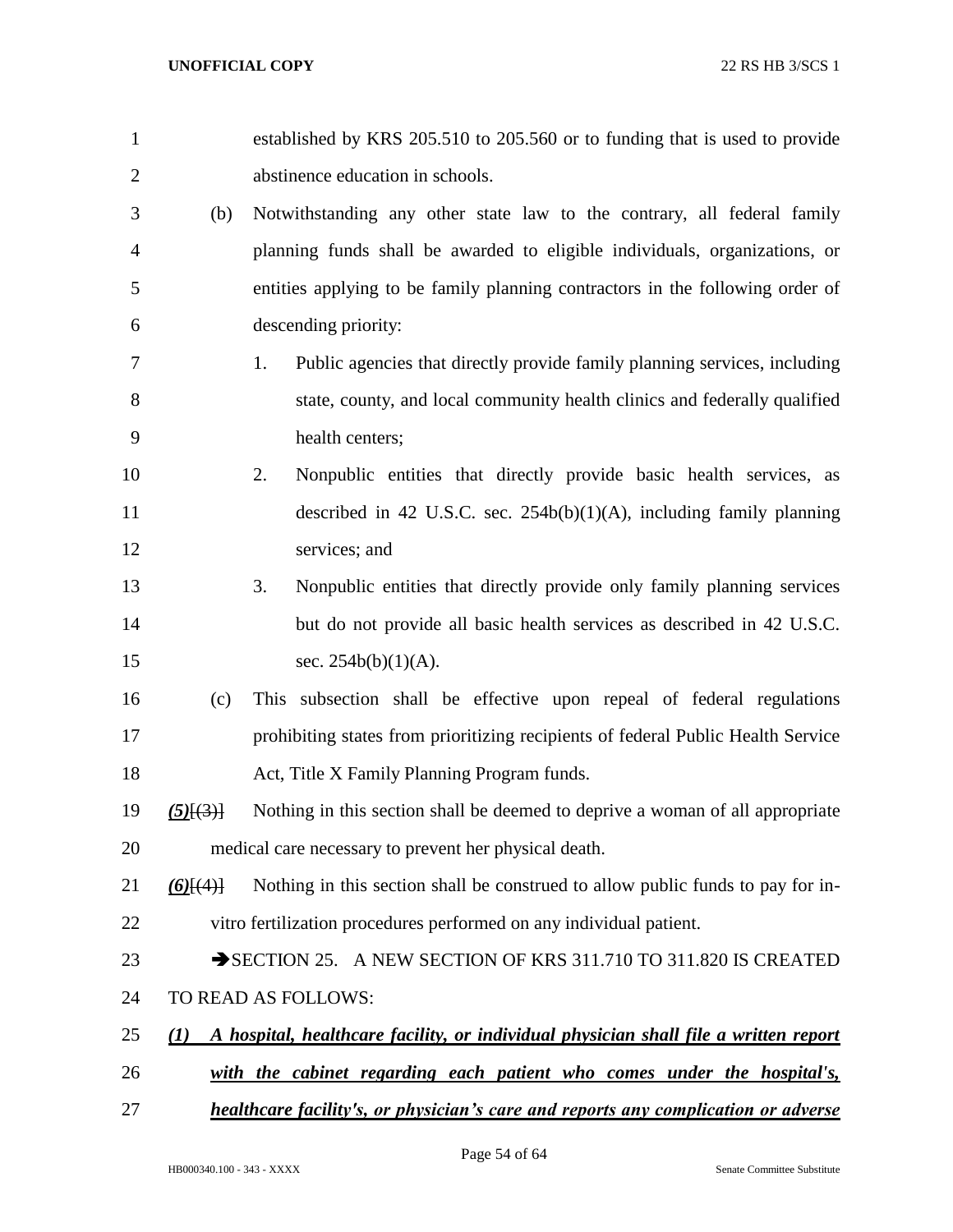| $\mathbf{1}$ |     | event as defined under Section 5 of this Act, requires medical treatment, or                   |
|--------------|-----|------------------------------------------------------------------------------------------------|
| 2            |     | suffers a death that the attending physician, hospital staff, or facility staff has            |
| 3            |     | reason to believe is a primary or secondary result of an abortion. The reports                 |
| 4            |     | shall be completed by the hospital, healthcare facility, or attending physician who            |
| 5            |     | treated the patient, signed by the attending physician, and transmitted to the                 |
| 6            |     | cabinet within thirty (30) days of the discharge or death of the patient treated for           |
| 7            |     | <i>the complication or adverse event.</i>                                                      |
| 8            | (2) | <b>Each report of a complication or adverse event as defined in Section 5 of this Act,</b>     |
| 9            |     | medical treatment, or death following abortion required under this section shall               |
| 10           |     | contain at minimum the information required by Section 4 of this Act.                          |
| 11           | (3) | Reports required under this section shall not contain:                                         |
| 12           |     | The name of the patient;<br>(a)                                                                |
| 13           |     | (b)<br>Common identifiers such as Social Security number or motor vehicle                      |
| 14           |     | <i>operator's license number; or</i>                                                           |
| 15           |     | Other information or identifiers that would make it possible to identify, in<br>(c)            |
| 16           |     | any manner or under any circumstances, a patient who has obtained an                           |
| 17           |     | abortion and subsequently suffered an abortion complication or adverse                         |
| 18           |     | <u>event as defined in Section 5 of this Act.</u>                                              |
| 19           |     | Section 26. KRS 311.774 is amended to read as follows:                                         |
| 20           | (1) | Each prescription issued for <i>an abortion-inducing drug as defined in Section 5 of</i>       |
| 21           |     | <i>this Act</i> RU-486, cytotec, pitocin, mifeprex, misoprostol, or any other drug or          |
| 22           |     | estimation of drugs <sup>1</sup> for which the primary indication is the induction of abortion |
| 23           |     | as defined in KRS 311.720 shall be reported on a report form provided by the                   |
| 24           |     | cabinet within <i>three</i> (3) Hifteen (15) days after fthe end of the month in which lthe    |
| 25           |     | prescription was issued. The report form shall be signed by the qualified physician            |
| 26           |     | who provided the abortion-inducing drug and transmitted to the cabinet within                  |
| 27           |     | three (3) days after the drug was provided. Each report shall include at minimum               |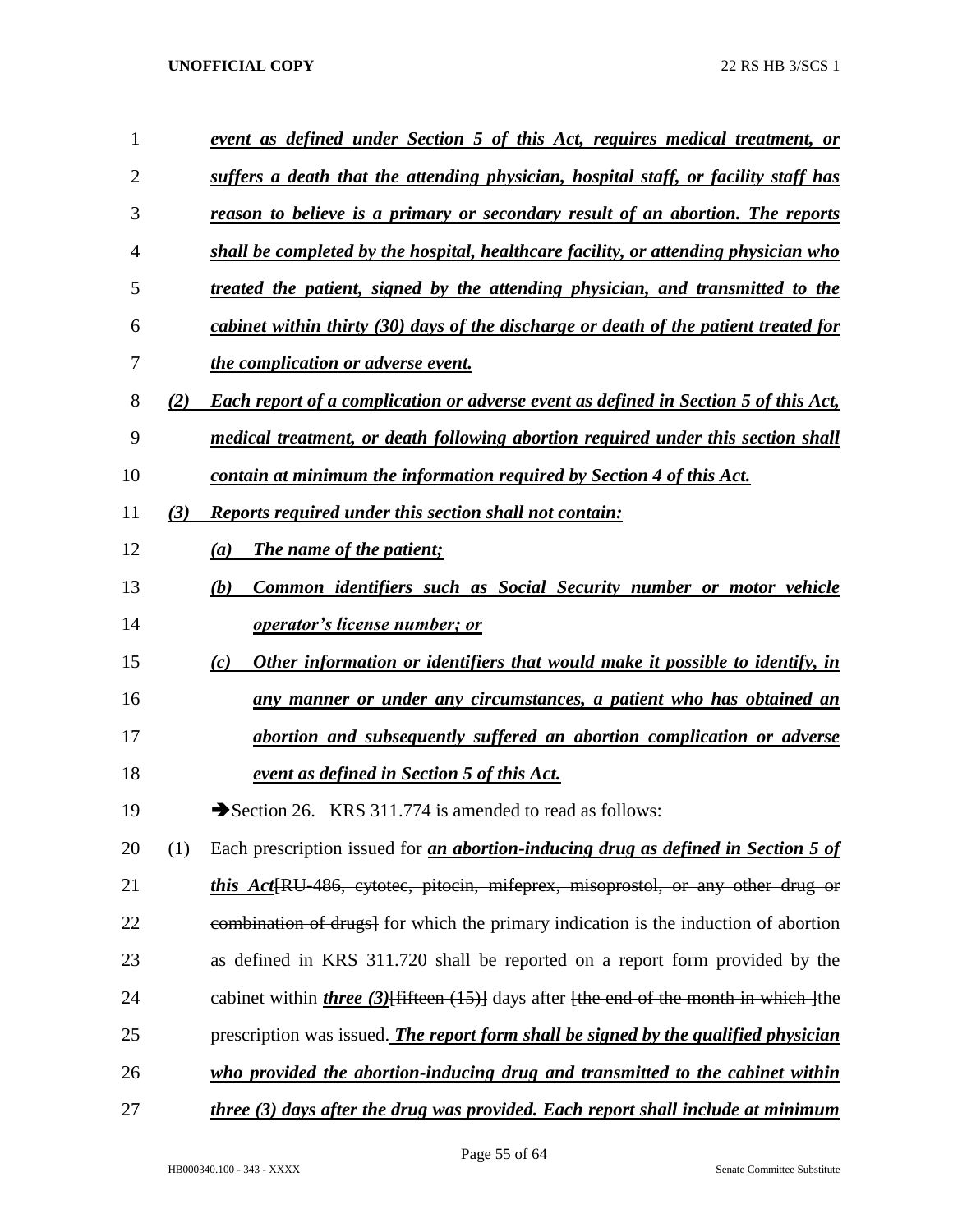# *the information required by Section 4 of this Act.*

- (2) Information on the potential ability of a physician to reverse the effects of *abortion- inducing* [prescription ]drugs *as defined in Section 5 of this Act* for which the primary indication is the induction of abortion, including where additional information about this possibility may be obtained and contact information for assistance in locating a physician who may aid in the reversal, shall be provided with each prescription issued for *an abortion-inducing drug*[RU-486, cytotec, pitocin, mifeprex, misoprostol, or any other drug or combination of drugs] for which the primary indication is the induction of abortion as defined in KRS 311.720.
- (3) For each abortion reported to the Vital Statistics Branch as required by KRS 213.101, the report shall also state whether any abortion complication *or adverse event as defined in Section 5 of this Act or medical treatment* was known to the provider as a result of the abortion. *The report shall be completed and signed by the physician, qualified physician, or other healthcare provider who diagnosed or*
- *treated the complication or adverse event.*
- *(4) The report shall include at a minimum the information required by Section 4 of this Act and:*
- *(a) Whether a complication or adverse event as defined in Section 5 of this Act occurred during the abortion procedure or while the pregnant patient was still at the facility where the abortion was performed and the level of*
- *intervention required to attend to the complication or adverse event:*
- 
- *1. Emergency medical services;*
- *2. Stabilization on site;*
- *3. Transport to another medical facility;*
- *4. Urgent care follow-up; and*
- *5. Primary care provider;*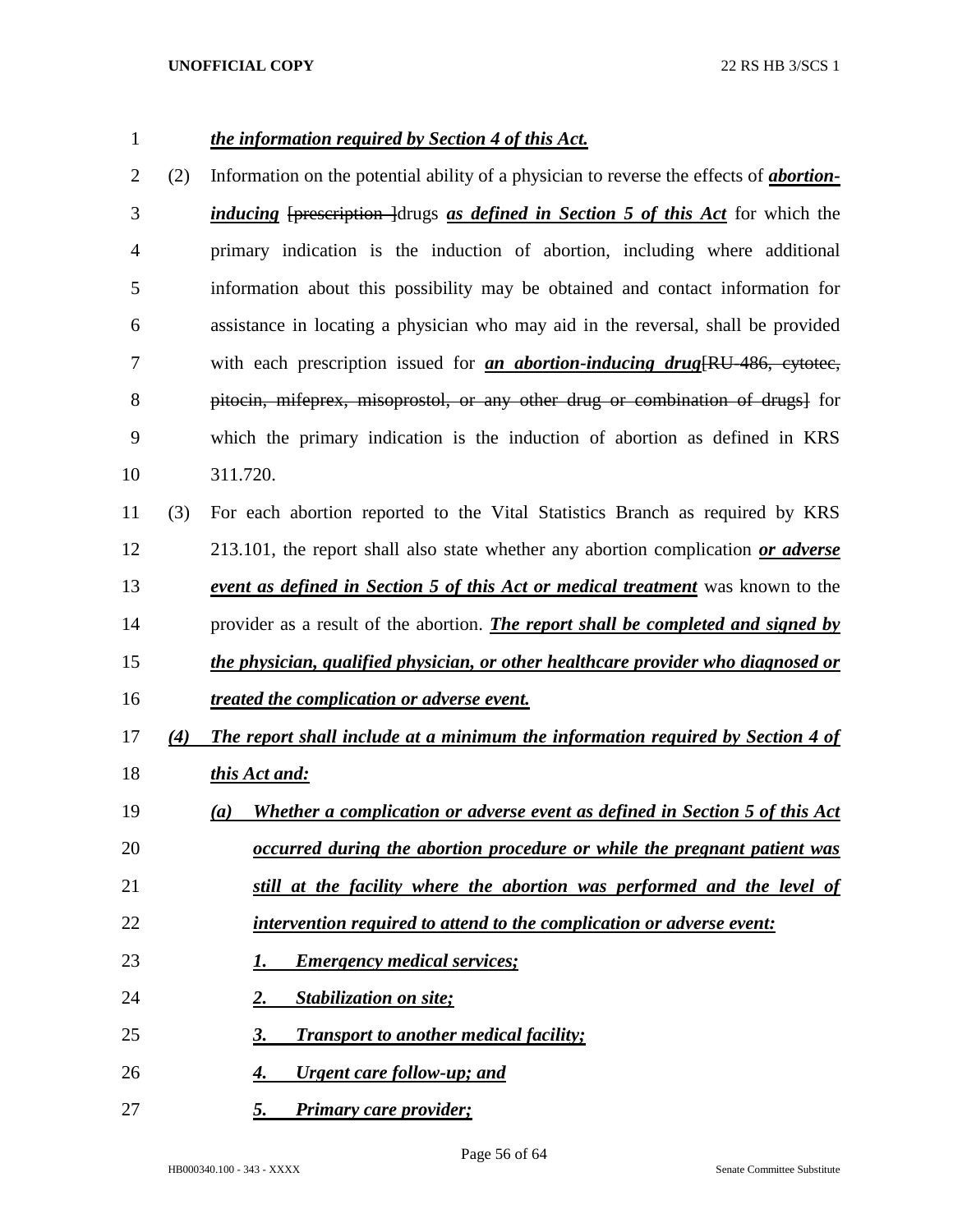| $\mathbf{1}$ | (b)               | The date the pregnant patient presented for diagnosis or treatment for the         |
|--------------|-------------------|------------------------------------------------------------------------------------|
| 2            |                   | <i>complication or adverse event;</i>                                              |
| 3            | (c)               | Whether the complication or adverse event was previously managed by the            |
| 4            |                   | qualified physician who provided the abortion-inducing drug as defined in          |
| 5            |                   | Section 5 of this Act or a backup qualified physician;                             |
| 6            | (d)               | The amount billed to cover the treatment for specific complications,               |
| 7            |                   | including whether the treatment was billed to Medicaid, private insurance,         |
| 8            |                   | private pay, or other method. This should include the ICD-10 codes reported        |
| 9            |                   | and charges for any physician, hospital, emergency room, prescription or           |
| 10           |                   | other drugs, laboratory tests, and any other costs for treatment rendered;         |
| 11           |                   | and                                                                                |
| 12           | (e)               | A list of complications, adverse events, or treatments that occurred, a list of    |
| 13           |                   | any emergency transfers, and any follow-up treatment provided including            |
| 14           |                   | whether any additional drugs were provided in order to complete the drug-          |
| 15           |                   | <i>induced abortion.</i> [Abortion complications to be reported shall include only |
| 16           |                   | the following physical or psychological conditions arising from the induction      |
| 17           |                   | or performance of an abortion:                                                     |
| 18           | $\Theta$          | Uterine laceration;                                                                |
| 19           |                   | (b) Cervical laceration;                                                           |
| 20           |                   | (e) Infection;                                                                     |
| 21           |                   | (d) heavy bleeding that causes symptoms of hypovolemia or the need for a blood     |
| 22           |                   | transfusion;                                                                       |
| 23           |                   | (e) Pulmonary embolism;                                                            |
| 24           |                   | $(f)$ Deep vein thrombosis;                                                        |
| 25           | $\left( g\right)$ | <b>Failure to terminate the pregnancy;</b>                                         |
| 26           | (h)               | Incomplete abortion or retained tissue;                                            |
| 27           | $\Theta$          | Pelvic inflammatory disease;                                                       |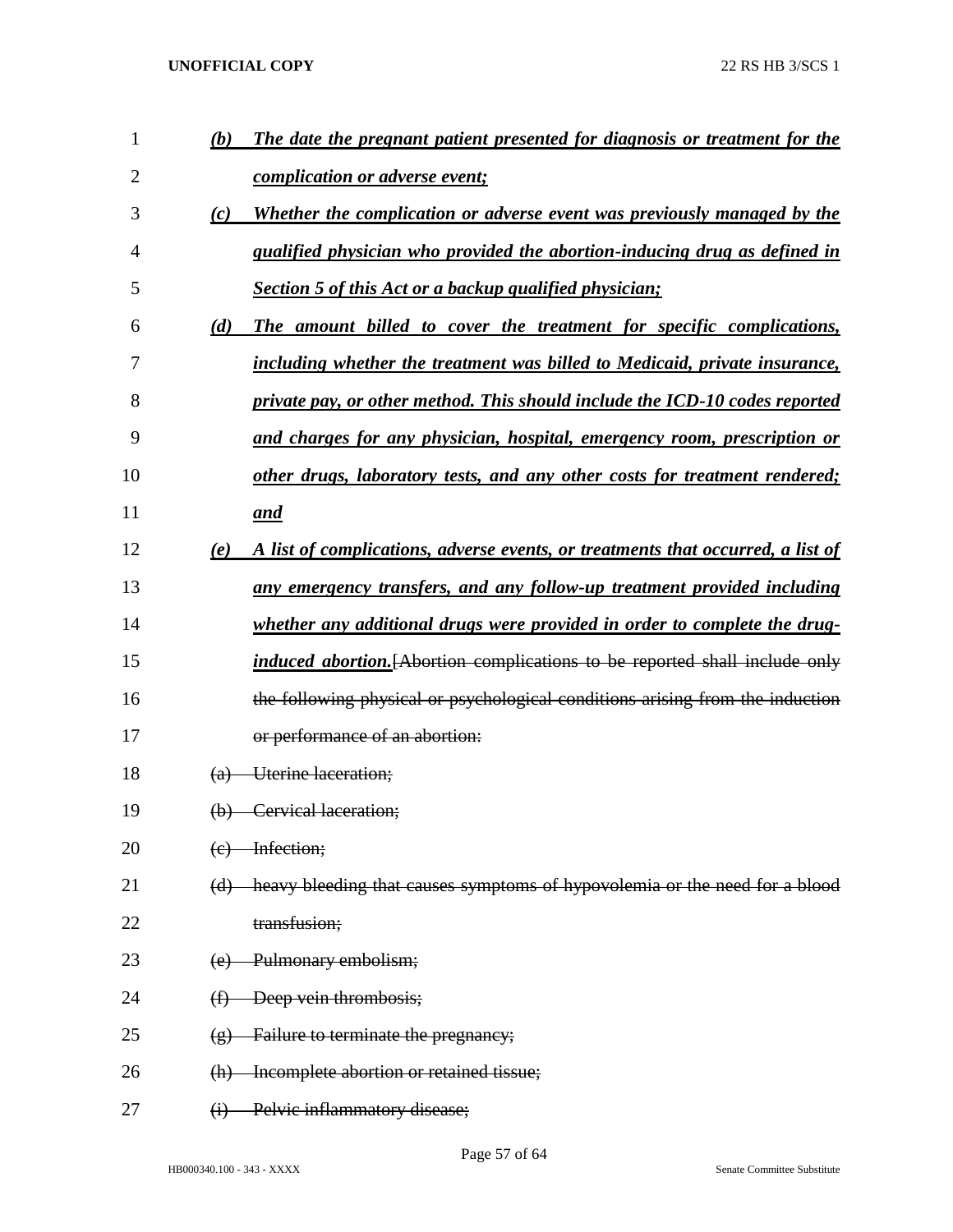| 1  |     | $(i)$ Missed ectopic pregnancy;                                                      |
|----|-----|--------------------------------------------------------------------------------------|
| 2  |     | (k) Cardiac arrest;                                                                  |
| 3  |     | (l) Respiratory arrest;                                                              |
| 4  |     | (m) Renal failure;                                                                   |
| 5  |     | $(n)$ Shock;                                                                         |
| 6  |     | (o) Amniotic fluid embolism;                                                         |
| 7  |     | $(p)$ Coma;                                                                          |
| 8  |     | (q) Placenta Previa in subsequent pregnancies;                                       |
| 9  |     | $(r)$ Pre term delivery in subsequent pregnancies;                                   |
| 10 |     | (s) Free fluid in the abdomen;                                                       |
| 11 |     | (t) Hemolytic reaction due to the administration of ABO-incompatible blood or        |
| 12 |     | blood products;                                                                      |
| 13 |     | (u) Hypoglycemia occurring while the patient is being treated at the abortion        |
| 14 |     | facility;                                                                            |
| 15 |     | $(v)$ allergic reaction to anesthesia or abortion-inducing drugs;                    |
| 16 |     | (w) Psychological complications, including depression, suicidal ideation, anxiety,   |
| 17 |     | and sleeping disorders;                                                              |
| 18 |     | $(x)$ Death; and                                                                     |
| 19 |     | (y) Any other adverse event as defined by criteria provided in the Food and Drug     |
| 20 |     | Administration Safety Information and Adverse Event Reporting Program.               |
| 21 |     | Section 27. KRS 311.783 is amended to read as follows:                               |
| 22 | (1) | Except in a medical emergency that prevents compliance with this section, no         |
| 23 |     | physician shall intentionally perform or induce or intentionally attempt to perform  |
| 24 |     | or induce an abortion on a pregnant woman unless, prior to the performance or        |
| 25 |     | inducement of the abortion or the attempt to perform or induce the abortion, the     |
| 26 |     | physician determines, in the physician's reasonable medical judgment, the unborn     |
| 27 |     | child's probable post-fertilization age. The physician shall make that determination |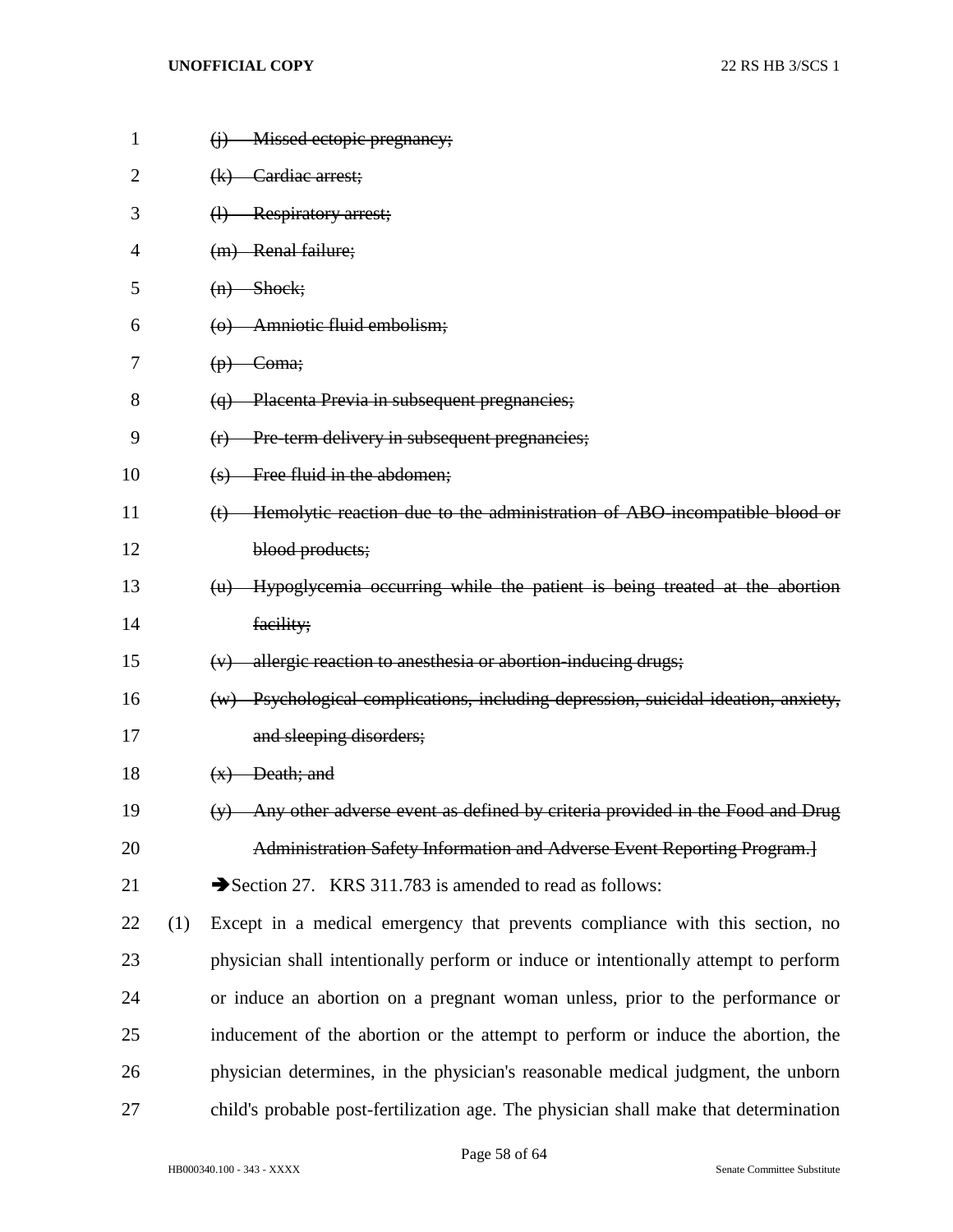after making inquiries of the pregnant woman and performing any medical examinations or tests of the pregnant woman the physician considers necessary as a reasonably prudent physician, knowledgeable about the case and medical conditions involved, would consider necessary to determine the unborn child's probable post- fertilization age. (2) Except in a medical emergency that prevents compliance with this section, no physician shall intentionally perform or induce or intentionally attempt to perform or induce an abortion on a pregnant woman after the unborn child reaches the probable post-fertilization age of twenty (20) weeks without first entering the determination made in subsection (1) of this section and the associated findings of 11 the medical examination and tests in the medical record of the pregnant woman. (3) The state Board of Medical Licensure shall suspend a physician's license to practice medicine in this state for a period of not less than six (6) months if the physician violates this section. *(4) The physician shall submit a report on a form provided by the cabinet a minimum the information required by Section 4 of this Act and: (a) The unborn child's probable post-fertilization age determined by the physician; and (b) The results of inquiries of the pregnant woman and any medical examinations or tests performed.* 21 Section 28. KRS 315.990 is amended to read as follows: (1) Except for the provisions of KRS 315.320, any person violating any provision of KRS Chapter 315 shall be fined for each offense not less than one hundred dollars (\$100) nor more than one thousand dollars (\$1,000) or imprisoned in the county jail for not more than six (6) months, or both. Each week that any provision of KRS 315.020, 315.030, or 315.035 is violated shall also constitute a separate offense. (2) Any person convicted of willfully resisting, preventing, impeding, obstructing,

Page 59 of 64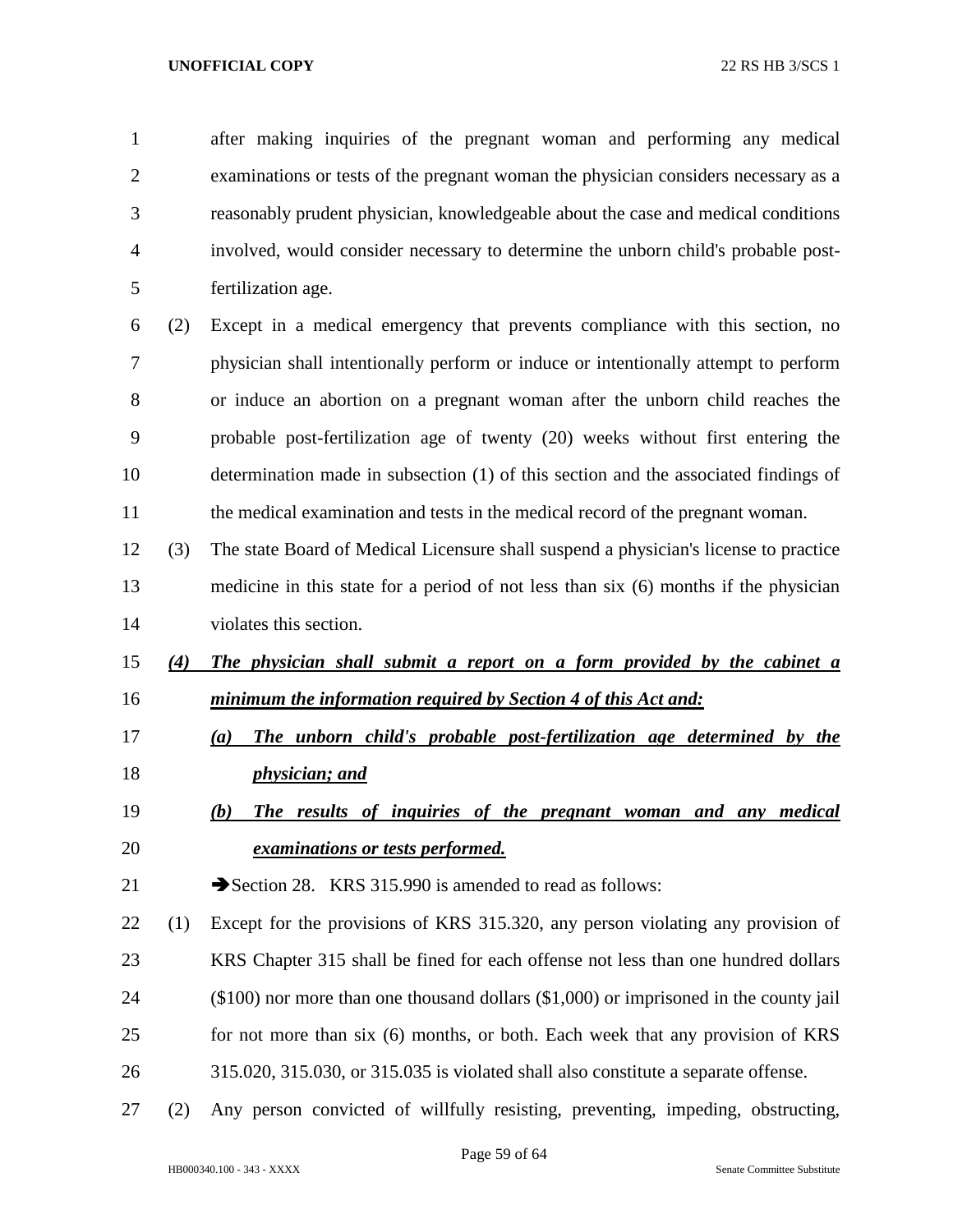- threatening, or interfering with the officers, agents, or inspectors of the board in the administration of the provisions of this chapter shall be guilty of a Class A misdemeanor.
- (3) The board may levy an administrative fine not to exceed five thousand dollars (\$5,000) for each offense, for any violation of KRS 315.121. All such fines shall be deposited to the credit of the licensing board to be used by the board in carrying out the provisions of this chapter.
- (4) The board may refuse to issue or renew a permit, or may suspend, temporarily suspend, revoke, fine, or reasonably restrict any permit holder for any violation of KRS 315.0351. Any administrative fine levied by the board shall not exceed five thousand dollars (\$5,000) for any violation of KRS 315.0351. All such fines shall be deposited to the credit of the licensing board to be used by the Board of Pharmacy in carrying out the provisions of this chapter.
- (5) For a violation of KRS 315.320, the Board of Pharmacy may, in addition to any other civil or criminal penalty, levy an administrative fine not exceeding one hundred thousand dollars (\$100,000). All such fines shall be deposited to the credit of the Board of Pharmacy in carrying out the provisions of this chapter.
- *(6) (a) Any person who intentionally, knowingly, or recklessly violates Sections 14 to 19 of this Act is guilty of a Class D felony.*
- *(b) Any person who violates Sections 14 to 19 of this Act shall be fined not more than one million dollars (\$1,000,000).*
- *(c) Notwithstanding KRS 440.200, the Attorney General may demand from the*
- *Governor of any other state the surrender of any person found in the other*
- *state who is charged in Kentucky with the crime of violating Sections 14 to*
- *19 of this Act. The provisions for extradition under this subsection shall*
- *apply to any such demand even if the person whose surrender is demanded*
- *was not in Kentucky at the time of the commission of the crime. Neither the*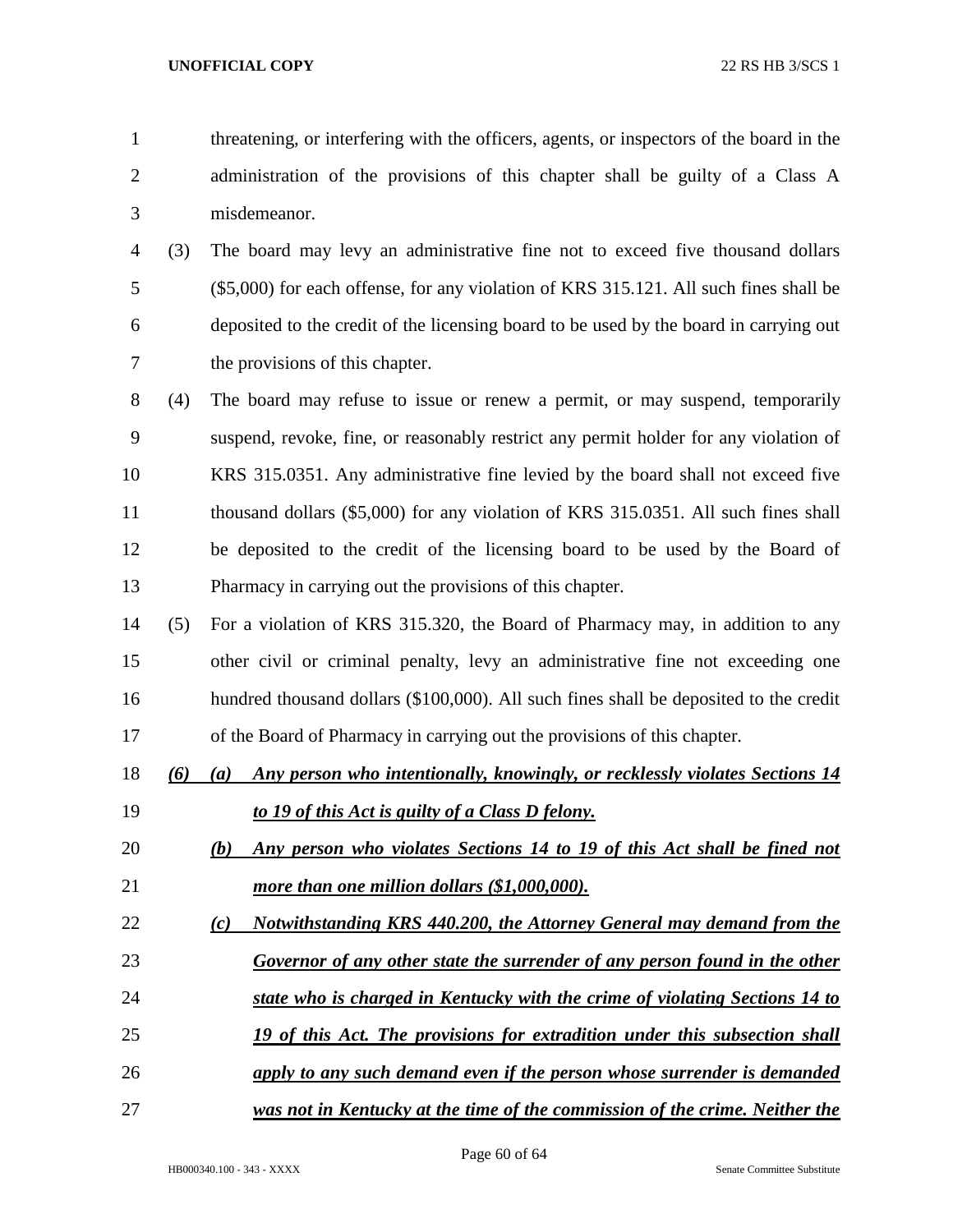| 1  | demand, the oath, nor any proceedings for extradition pursuant to this                                   |
|----|----------------------------------------------------------------------------------------------------------|
| 2  | section need state or show that the person whose surrender is demanded has                               |
| 3  | fled from justice, or at the time of the commission of the crime was in                                  |
| 4  | <b>Kentucky or the other state.</b>                                                                      |
| 5  | $\rightarrow$ SECTION 29.<br>A NEW SECTION OF KRS CHAPTER 213 IS CREATED TO                              |
| 6  | <b>READ AS FOLLOWS:</b>                                                                                  |
| 7  | (I)<br>Each prescription dispensed by a pharmacy for RU-486, cytotec, pitocin,                           |
| 8  | mifeprex, misoprostol, or any other drug or combination of drugs for which the                           |
| 9  | primary indication is the induction of abortion as defined in KRS 213.011 shall                          |
| 10 | be reported to the Vital Statistics Branch within three (3) days after the end of the                    |
| 11 | month in which the prescription was dispensed, but the report shall not include                          |
| 12 | information which will identify the pregnant patient involved or anyone who may                          |
| 13 | be have picked up the dispensed prescription on behalf of the woman.                                     |
| 14 | (2)<br><b>The report shall include at a minimum:</b>                                                     |
| 15 | The full name and address of the pharmacist or pharmacy dispensing the<br>(a)                            |
| 16 | <i>prescription;</i>                                                                                     |
| 17 | The names, serial numbers, National Drug Codes, lot numbers, and<br>(b)                                  |
| 18 | expiration dates of the specific abortion-inducing drugs that were                                       |
| 19 | dispensed;                                                                                               |
| 20 | The full name and address of the referring physician, agency, or service, if<br>(c)                      |
| 21 | any;                                                                                                     |
| 22 | (d)<br>The pregnant patient's city or town, county, state, country of residence, and                     |
| 23 | zip code;                                                                                                |
| 24 | <b>The pregnant patient's age, race, and ethnicity;</b><br>(e)                                           |
| 25 | (f)<br>The age or approximate age of the father, if known;                                               |
| 26 | A list of any pre-existing medical conditions of the pregnant patient that<br>$\left( \mathbf{g}\right)$ |
| 27 | may complicate her pregnancy, if any, including hemorrhage, infection,                                   |
|    |                                                                                                          |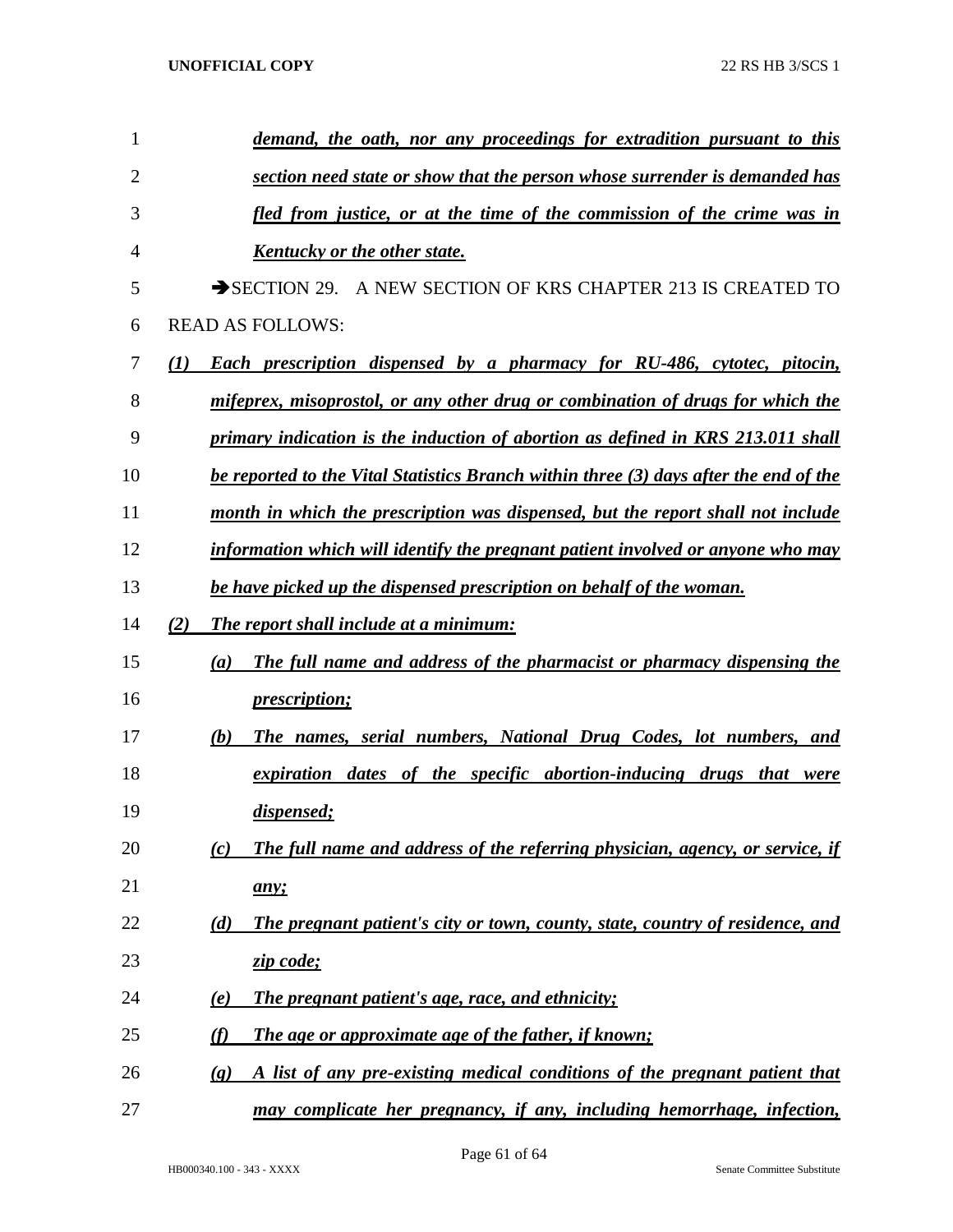| 1  |     |                  | <i>uterine perforation, cervical laceration, retained products, or any other</i>    |
|----|-----|------------------|-------------------------------------------------------------------------------------|
| 2  |     |                  | <i>condition;</i>                                                                   |
| 3  |     | (h)              | Whether the pregnant patient was Rh negative and, if so, was provided with          |
| 4  |     |                  | an Rh negative information fact sheet and treated with the prevailing               |
| 5  |     |                  | medical standard of care to prevent harmful fetal or child outcomes or Rh           |
| 6  |     |                  | <i>incompatibility in future pregnancies; and</i>                                   |
| 7  |     | (i)              | The reason for the abortion, if known, including abuse, coercion,                   |
| 8  |     |                  | harassment, or trafficking.                                                         |
| 9  | (3) |                  | <b>The report shall not contain:</b>                                                |
| 10 |     | $\left(a\right)$ | <b>The name of the pregnant patient;</b>                                            |
| 11 |     | (b)              | Common identifiers such as a Social Security number and motor vehicle               |
| 12 |     |                  | <i>operator's license number; and</i>                                               |
| 13 |     | (c)              | Any other information or identifiers that would make it possible to ascertain       |
| 14 |     |                  | <i>the patient's identity.</i>                                                      |
| 15 | (4) |                  | The name of the person completing the report and the reporting institution shall    |
| 16 |     |                  | not be subject to disclosure under KRS 61.870 to 61.884.                            |
| 17 | (5) | (a)              | Any person or institution who fails to submit a report by the end of thirty         |
| 18 |     |                  | $(30)$ days following the due date set in subsection (1) of this section shall be   |
| 19 |     |                  | subject to a late fee of five hundred dollars (\$500) for each additional thirty    |
| 20 |     |                  | (30) day period or portion of a thirty (30) day period the report is overdue.       |
| 21 |     | (b)              | Any person or institution who fails to submit a report, or who has submitted        |
| 22 |     |                  | only an incomplete report, more than one $(1)$ year following the due date set      |
| 23 |     |                  | in subsection (1) of this section, may in a civil action brought by the Vital       |
| 24 |     |                  | <b>Statistics Branch be directed by a court of competent jurisdiction to submit</b> |
| 25 |     |                  | a complete report within a time period stated by court order or be subject to       |
| 26 |     |                  | contempt of court.                                                                  |
| 27 |     | (c)              | <b>Failure by any pharmacist or pharmacy to comply with the requirements of</b>     |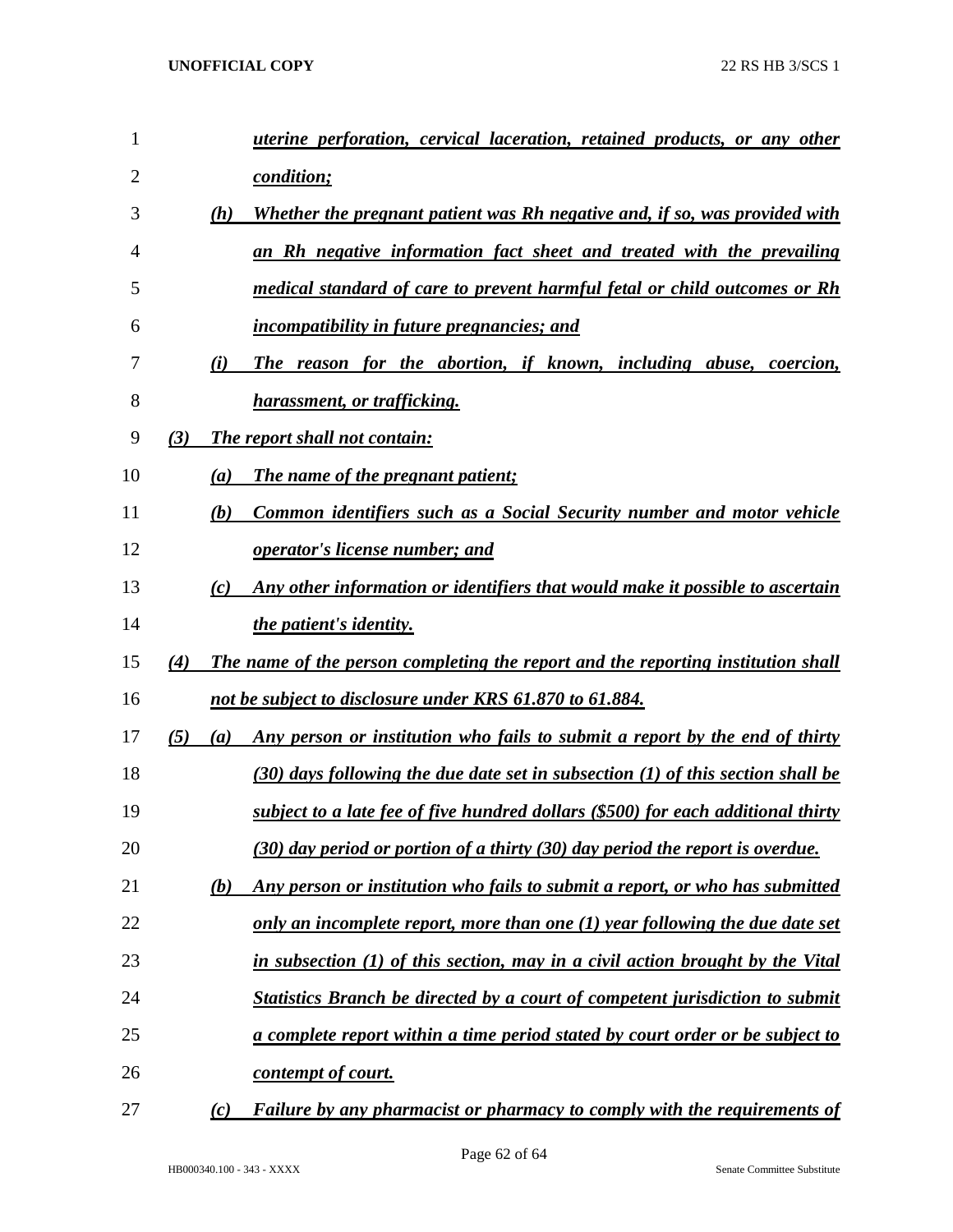| 1              | this section, other than filing a late report, or to submit a complete report in          |
|----------------|-------------------------------------------------------------------------------------------|
| $\overline{2}$ | <i>accordance with a court order shall subject the pharmacist or pharmacy to</i>          |
| 3              | <u>KRS 315.121.</u>                                                                       |
| 4              | Intentional falsification of any report required under this section is a Class A<br>(6)   |
| 5              | misdemeanor.                                                                              |
| 6              | The Vital Statistics Branch shall promulgate administrative regulations in<br>(7)         |
| 7              | <i>accordance with KRS Chapter 13A to assist in compliance with this section.</i>         |
| 8              | SECTION 30. A NEW SECTION OF KRS CHAPTER 315 IS CREATED TO                                |
| 9              | <b>READ AS FOLLOWS:</b>                                                                   |
| 10             | <u>Any prescription or medical order for a drug that is known to possibly cause an</u>    |
| 11             | abortion shall be presumed by a pharmacy to be for indications other than for the         |
| 12             | termination of a pregnancy. A pharmacy dispensing such prescription or medical order      |
| 13             | shall not be required to verify that the prescription or medical order does not violate   |
| 14             | any provision of this chapter or KRS Chapter 216B.                                        |
| 15             | SECTION 31. A NEW SECTION OF KRS 311.710 TO 311.820 IS CREATED                            |
| 16             | <b>TO READ AS FOLLOWS:</b>                                                                |
| 17             | The Attorney General may bring an action to enforce compliance with the<br>(I)            |
| 18             | <b>Humanity in Healthcare Act of 2022 or intervene as a matter of right in any case</b>   |
| 19             | in which the constitutionality of any section of the Act is challenged.                   |
| 20             | Any person who intentionally, knowingly, or recklessly violates Sections 14<br>(2)<br>(a) |
| 21             | to 19 of this Act is guilty of a Class D felony.                                          |
| 22             | Any person who violates Sections 14 to 19 of this Act shall be fined not<br>(b)           |
| 23             | more than one million dollars (\$1,000,000).                                              |
| 24             | Notwithstanding KRS 440.200, the Attorney General may demand from the<br>(c)              |
| 25             | Governor of any other state the surrender of any person found in the other                |
| 26             | state who is charged in Kentucky with the crime of violating Sections 14 to               |
| 27             | 19 of this Act. The provisions for extradition under this subsection shall                |